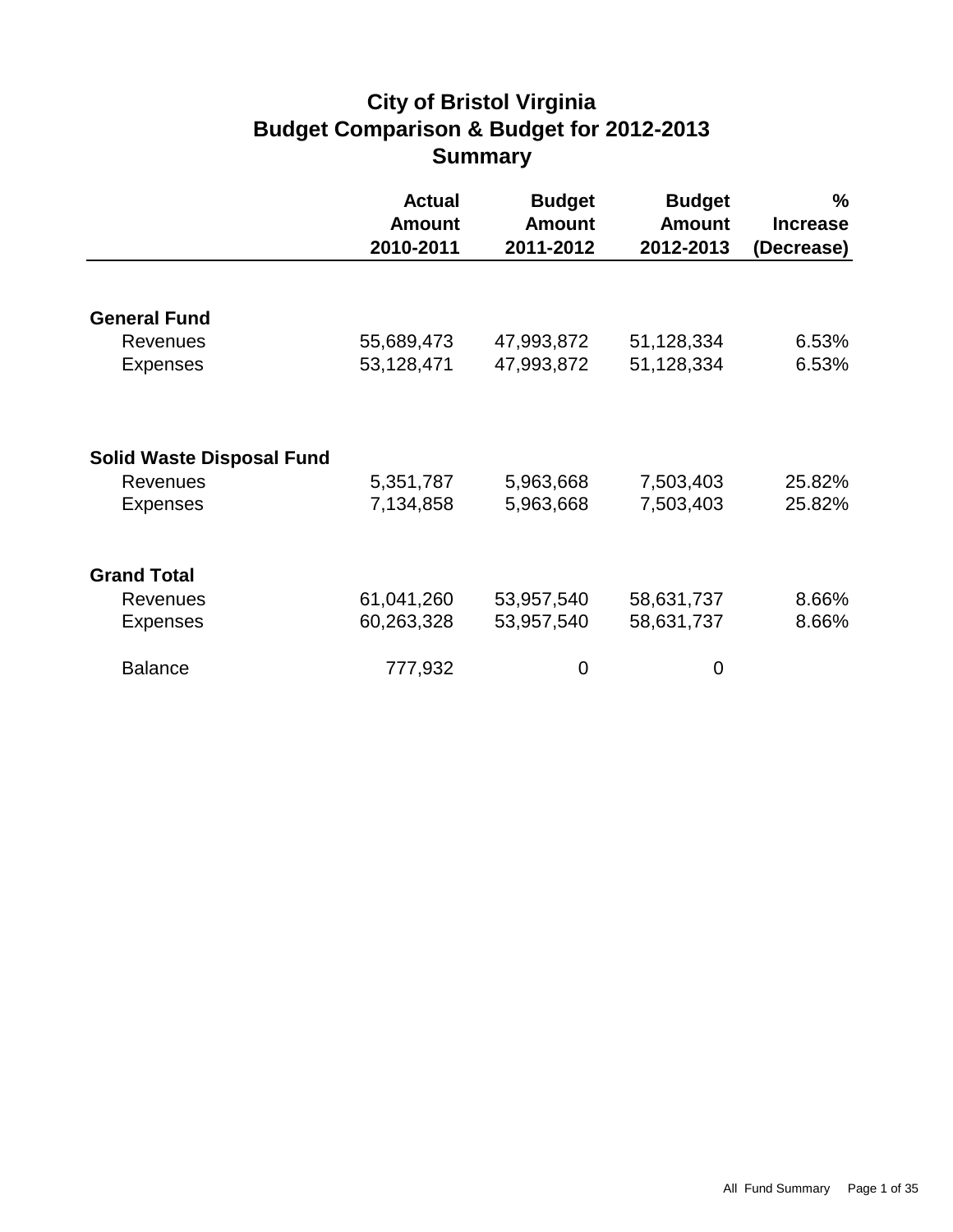### **City of Bristol Virginia Budget Comparison & Budget for 2012-2013 Summary**

|                                        | <b>Actual</b><br><b>Amount</b><br>2010-2011 | <b>Budget</b><br><b>Amount</b><br>2011-2012 | <b>Budget</b><br><b>Amount</b><br>2012-2013 | <b>Increase</b><br>(Decrease) | $\%$<br><b>Incr</b><br>(Decr) |
|----------------------------------------|---------------------------------------------|---------------------------------------------|---------------------------------------------|-------------------------------|-------------------------------|
|                                        |                                             |                                             |                                             |                               |                               |
| <b>Revenues</b>                        |                                             |                                             |                                             |                               |                               |
| Revenue from Local Sources             | 28,540,809                                  | 28,516,899                                  | 31,876,792                                  | 3,359,893                     | 11.78%                        |
| Revenue from Commonwealth of Virginia  | 12,628,311                                  | 12,843,709                                  | 13,259,006                                  | 415,297                       | 3.23%                         |
| Revenue from Commonwealth-Grants       | 267,530                                     | 416,155                                     | 141,342                                     | (274, 813)                    | $-66.04%$                     |
| Revenue from Commonwealth-Special Proj | 4,909,409                                   | 3,193,752                                   | 3,143,395                                   | (50, 357)                     | $-1.58%$                      |
| Revenue from Federal Government        | 2,310,697                                   | 2,337,331                                   | 2,286,733                                   | (50, 598)                     | $-2.16%$                      |
| Revenue from Federal Government-Grants | 720,767                                     | 466,026                                     | 221,066                                     | (244,960)                     | $-52.56%$                     |
| Revenue from Solid Waste               | 5,351,787                                   | 5,963,668                                   | 5,903,403                                   | (60, 265)                     | $-1.01%$                      |
| <b>Other Financing Sources</b>         | 6,311,949                                   | 220,000                                     | 1,800,000                                   | 1,580,000                     | 718.18%                       |
|                                        | 61,041,260                                  | 53,957,540                                  | 58,631,737                                  | 4,674,197                     | 8.66%                         |
| <b>Expenses</b>                        |                                             |                                             |                                             |                               |                               |
| Governmental Administration            | 1,870,421                                   | 2,077,418                                   | 2,324,084                                   | 246,666                       | 11.87%                        |
| Judicial Administration                | 1,217,744                                   | 1,284,660                                   | 1,337,405                                   | 52,745                        | 4.11%                         |
| <b>Public Safety</b>                   | 12,180,301                                  | 11,935,407                                  | 12,879,438                                  | 944,031                       | 7.91%                         |
| <b>Public Safety-Grants</b>            | 728,629                                     | 483,768                                     | 81,120                                      | (402, 648)                    | $-83.23%$                     |
| Public Works                           | 4,268,747                                   | 4,313,051                                   | 4,545,935                                   | 232,884                       | 5.40%                         |
| Solid Waste Disposal/Collections       | 5,585,138                                   | 3,806,412                                   | 5,740,203                                   | 1,933,791                     | 50.80%                        |
| Health & Welfare, & Social Services    | 5,635,487                                   | 6,229,963                                   | 6,200,080                                   | (29, 883)                     | $-0.48%$                      |
| Education (Includes Debt)              | 8,652,137                                   | 8,866,355                                   | 9,472,345                                   | 605,990                       | 6.83%                         |
| Parks & Recreation                     | 3,189,826                                   | 3,297,473                                   | 3,517,912                                   | 220,439                       | 6.69%                         |
| <b>Community Development</b>           | 4,637,914                                   | 1,182,020                                   | 1,665,774                                   | 483,754                       | 40.93%                        |
| Non-Departmental                       | 1,040,593                                   | 1,036,748                                   | 1,268,835                                   | 232,087                       | 22.39%                        |
| Debt                                   | 8,995,454                                   | 5,432,437                                   | 5,411,800                                   | (20, 637)                     | $-0.38%$                      |
| <b>Capital Projects</b>                | 2,260,937                                   | 3,193,752                                   | 3,318,995                                   | 125,243                       | 3.92%                         |
| <b>Transfers</b>                       | 0                                           | 818,076                                     | 867,811                                     | 49,735                        | 6.08%                         |
|                                        | 60,263,328                                  | 53,957,540                                  | 58,631,737                                  | 4,674,197                     | 8.66%                         |
|                                        | 777,932                                     | 0                                           | 0                                           | 0                             |                               |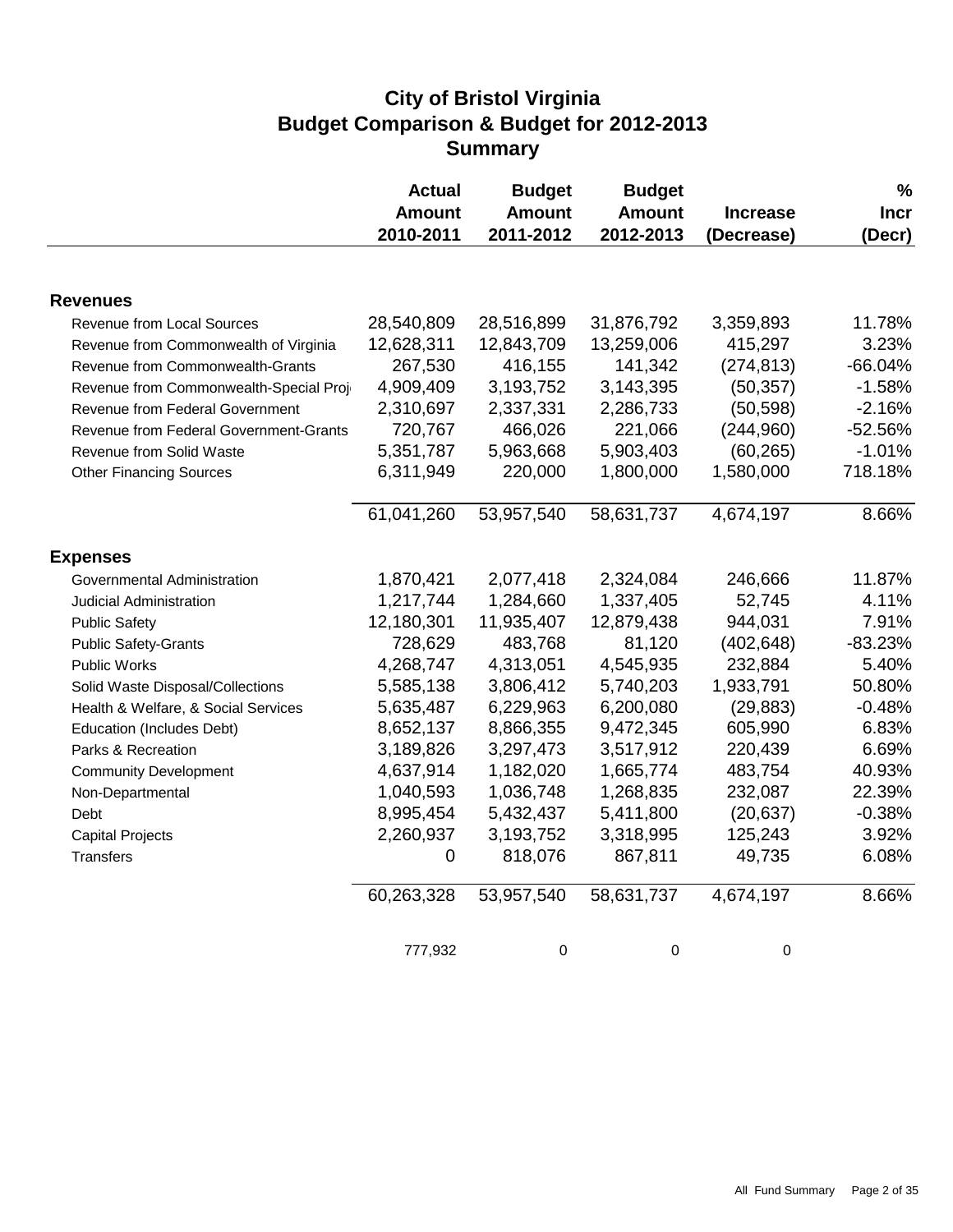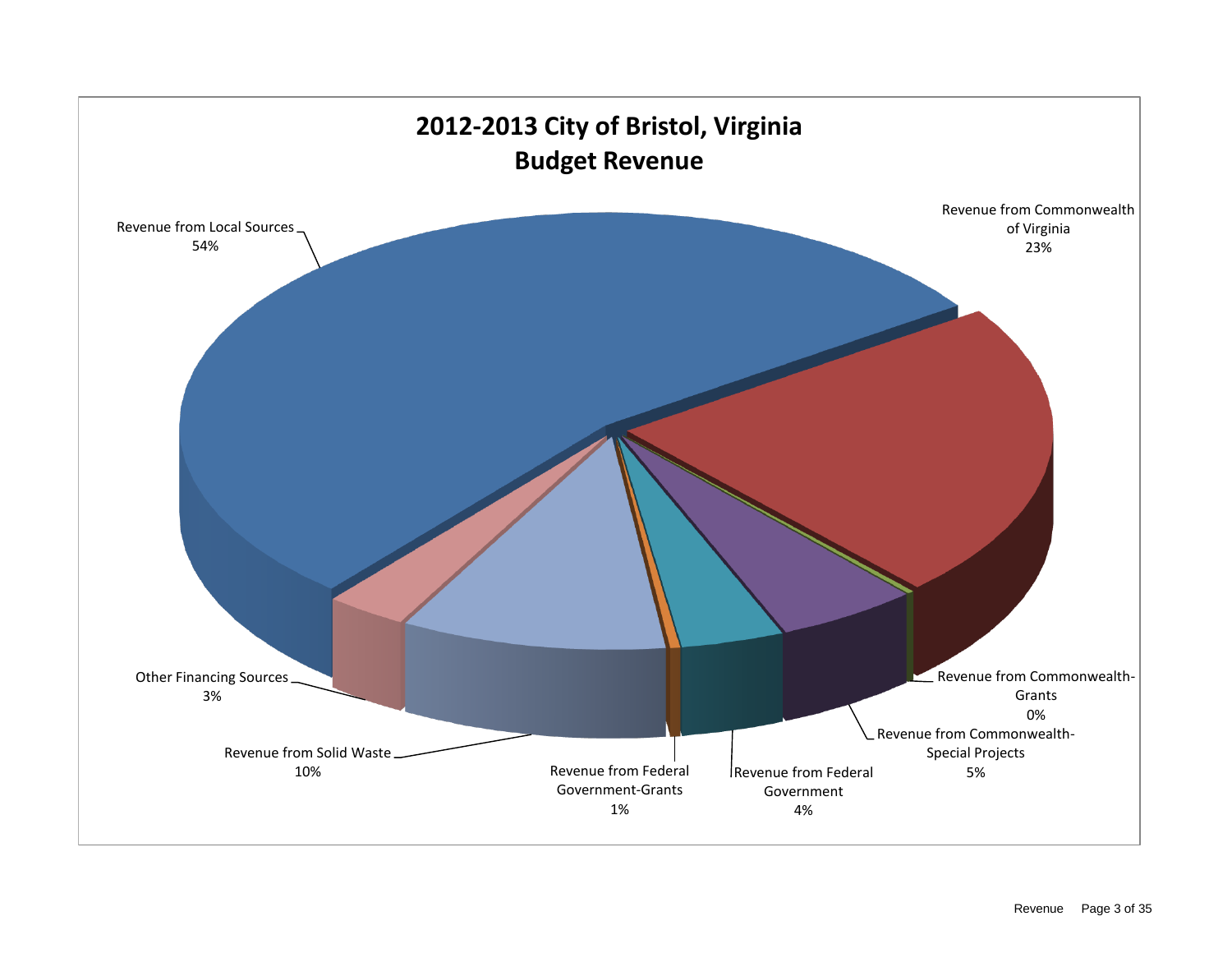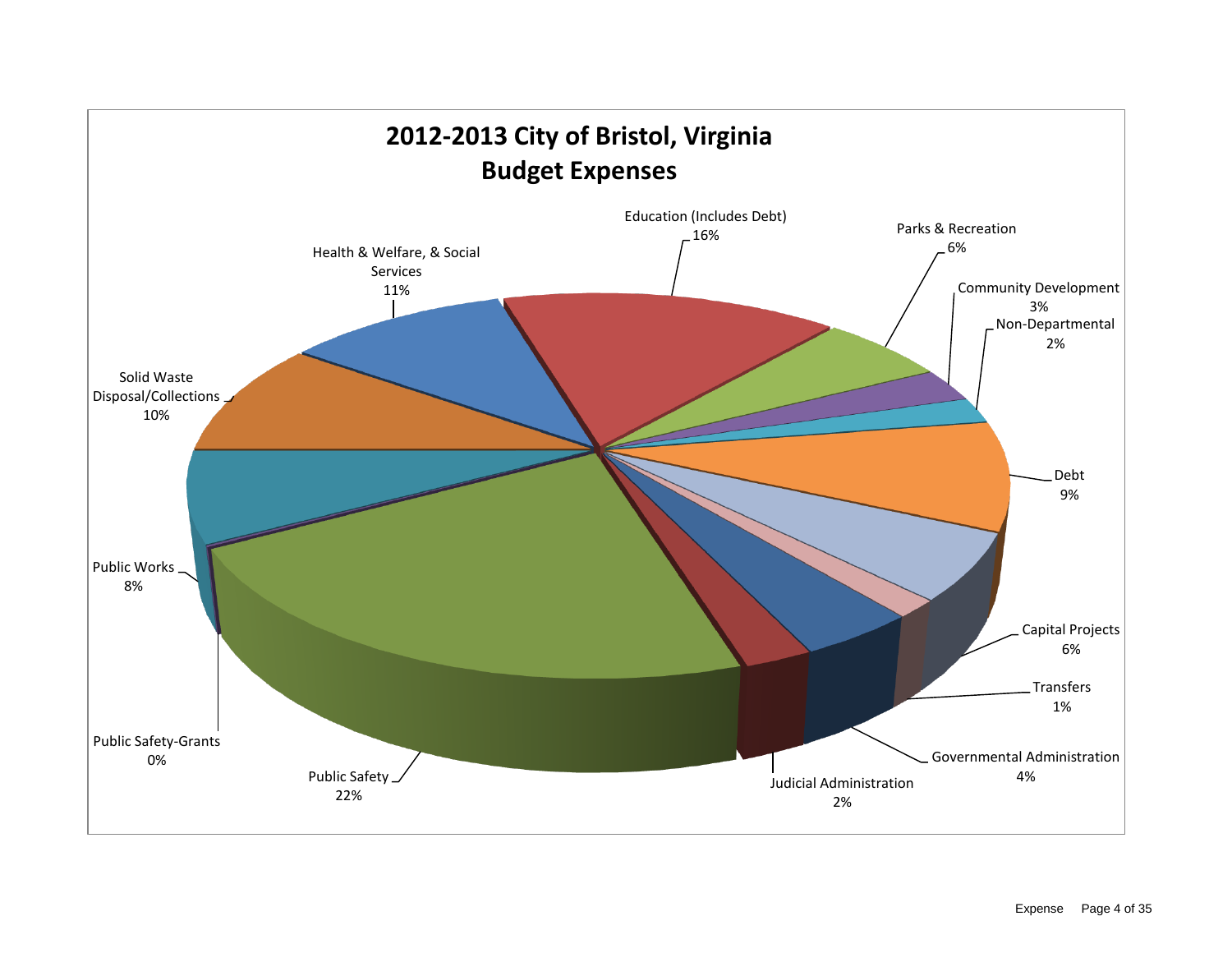| Code           |                |                                                                       | <b>Actual</b><br>Amount<br>2010-2011 | <b>Budget</b><br><b>Amount</b><br>2011-2012 | <b>Budget</b><br><b>Amount</b><br>2012-2013 | <b>Increase</b><br>or<br>(Decrease) |
|----------------|----------------|-----------------------------------------------------------------------|--------------------------------------|---------------------------------------------|---------------------------------------------|-------------------------------------|
|                |                | <b>REVENUE</b>                                                        |                                      |                                             |                                             |                                     |
| 10000          |                | <b>REVENUE FROM LOCAL SOURCES</b>                                     |                                      |                                             |                                             |                                     |
| 11000          |                | <b>GENERAL PROPERTY TAXES</b>                                         |                                      |                                             |                                             |                                     |
| 11010          | $-0000$        | <b>REAL PROPERTY TAXES</b>                                            |                                      |                                             |                                             |                                     |
| 11010          | $-0001$        | <b>Current Taxes on Real Property</b>                                 | 9,224,784                            | 9,800,000                                   | 10,740,000                                  | 940,000                             |
| 11010          | $-0002$        | Delinquent Taxes on Real Estate                                       | 703,813                              | 350,000                                     | 350,000                                     | 0                                   |
| 11010          |                | <b>TOTAL</b>                                                          | 9,928,597                            | 10,150,000                                  | 11,090,000                                  | 940,000                             |
| 11020          |                | <b>REAL &amp; PERSONAL PUBLIC SERVICE</b><br><b>CORPORATION TAXES</b> |                                      |                                             |                                             |                                     |
| 11020          | $-0003$        | <b>PSC Current Property Taxes</b>                                     | 149,870                              | 140,000                                     | 160,000                                     | 20,000                              |
| 11020          |                | -0004 PSC Delinquent Property Taxes                                   | 5,072                                | 0                                           | 0                                           | 0                                   |
| 11020          |                | <b>TOTAL</b>                                                          | 154,942                              | 140,000                                     | 160,000                                     | 20,000                              |
|                |                |                                                                       |                                      |                                             |                                             |                                     |
| 11030          |                | PERSONAL PROPERTY TAXES                                               |                                      |                                             |                                             |                                     |
| 11030          | $-0001$        | <b>Current Taxes</b>                                                  | 2,573,467                            | 2,650,000                                   | 2,800,000                                   | 150,000                             |
| 11030          | $-0002$        | <b>Delinquent Taxes</b>                                               | 105,007                              | 100,000                                     | 200,000                                     | 100,000                             |
| 11030          |                | -0003 PPTRA-Current Taxes                                             | 723,990                              | 723,990                                     | 723,990                                     | 0                                   |
| 11030          |                | <b>TOTAL</b>                                                          | 3,402,464                            | 3,473,990                                   | 3,723,990                                   | 250,000                             |
| 11060          |                | <b>PENALTIES &amp; INTEREST</b>                                       |                                      |                                             |                                             |                                     |
| 11060          | $-0001$        | <b>Penalties on Taxes</b>                                             | 170,877                              | 100,000                                     | 160,000                                     | 60,000                              |
| 11060          | $-0002$        | Interest on Taxes                                                     | 293,760                              | 135,000                                     | 300,000                                     | 165,000                             |
| 11060          | $-0003$        | Del Tax Administration Fee                                            | 55,853                               | 10,000                                      | 50,000                                      | 40,000                              |
| 11060          | $-0004$        | Penalties on Liens                                                    | 22                                   | 0                                           | 300                                         | 300                                 |
| 11060          | $-0005$        | Interest on Liens                                                     | 381                                  | 0                                           | 0                                           | 0                                   |
| 11060          |                | <b>TOTAL</b>                                                          | 520,892                              | 245,000                                     | 510,300                                     | 265,300                             |
|                |                | <b>OTHER LOCAL TAXES</b>                                              |                                      |                                             |                                             |                                     |
| 12010<br>12010 | $-0001$        | <b>Local Sales and Use Taxes</b>                                      | 3,626,112                            | 3,700,000                                   | 4,050,000                                   | 350,000                             |
| 12010          |                | -0002 Consumers' Utility Taxes                                        | 117,578                              | 116,000                                     | 132,000                                     | 16,000                              |
| 12010          | $-0003$        | <b>Business License Taxes</b>                                         | 1,123,574                            | 1,150,000                                   | 1,250,000                                   | 100,000                             |
| 12010          |                | -0005 Motor Vehicle License Taxes                                     | 226,898                              | 240,300                                     | 245,000                                     | 4,700                               |
| 12010          |                | -0006 Bank Franchise Tax                                              | 514,730                              | 450,000                                     | 500,000                                     | 50,000                              |
| 12010          |                | -0007 Taxes on Recordation and Wills                                  | 106,531                              | 110,000                                     | 125,000                                     | 15,000                              |
| 12010          |                | -0008 Cigarette Taxes                                                 | 176,058                              | 180,000                                     | 180,000                                     | $\mathbf 0$                         |
| 12010          |                | -0010 Lodging Taxes                                                   | 914,244                              | 1,000,000                                   | 1,100,000                                   | 100,000                             |
| 12010          |                | -0011 Restaurant Meal Taxes                                           | 4,830,690                            | 5,050,000                                   | 6,100,000                                   | 1,050,000                           |
| 12010          |                | -0013 Electric Consumption Tax                                        | 86,213                               | 90,000                                      | 90,000                                      | 0                                   |
| 12010          |                | <b>TOTAL</b>                                                          | 11,722,627                           | 12,086,300                                  | 13,772,000                                  | 1,685,700                           |
|                |                |                                                                       |                                      |                                             |                                             |                                     |
| 13010          |                | <b>PERMITS &amp; PRIVILEGE FEES</b>                                   |                                      |                                             |                                             |                                     |
| 13010<br>13010 | -0001<br>-0003 | <b>Animal Licenses</b><br><b>Building Permits, Inspection Fees</b>    | 833<br>102,231                       | 1,000<br>50,000                             | 1,000<br>75,000                             | 0<br>25,000                         |
| 13010          |                | -0004 Transfer Fees                                                   | 465                                  | 500                                         | 500                                         | 0                                   |
| 13010          |                | -0005 Zoning Fees                                                     | 505                                  | 500                                         | 500                                         | 0                                   |
| 13010          |                | <b>TOTAL</b>                                                          | 104,035                              | 52,000                                      | 77,000                                      | 25,000                              |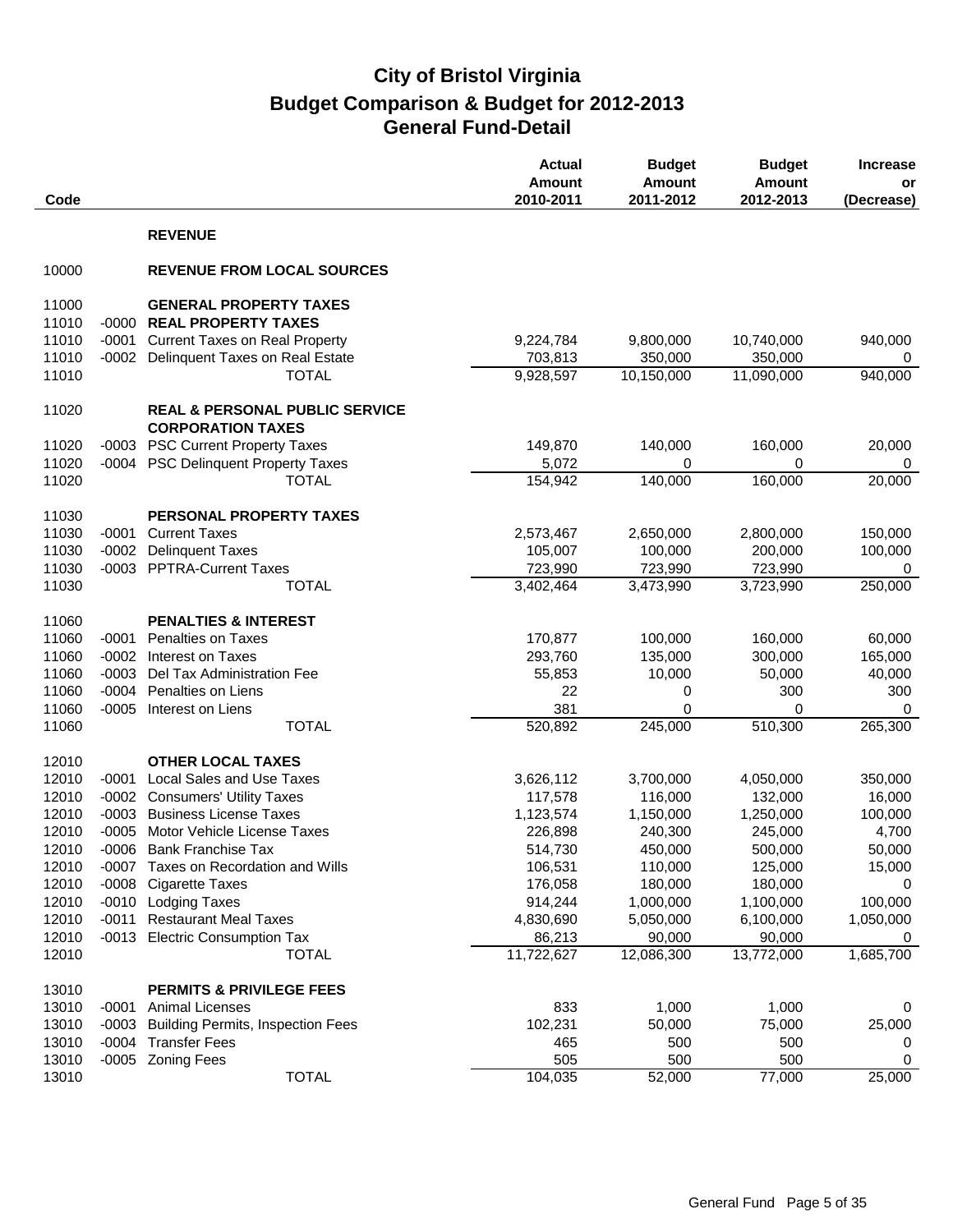| Code  |         |                                            | <b>Actual</b><br><b>Amount</b><br>2010-2011 | <b>Budget</b><br><b>Amount</b><br>2011-2012 | <b>Budget</b><br>Amount<br>2012-2013 | <b>Increase</b><br>or<br>(Decrease) |
|-------|---------|--------------------------------------------|---------------------------------------------|---------------------------------------------|--------------------------------------|-------------------------------------|
|       |         |                                            |                                             |                                             |                                      |                                     |
| 14000 |         | <b>FINES &amp; FORFEITURES</b>             |                                             |                                             |                                      |                                     |
| 14010 |         | <b>FINES</b>                               |                                             |                                             |                                      |                                     |
| 14010 | $-0001$ | <b>Court Fines</b>                         | 220,205                                     | 300,000                                     | 250,000                              | (50,000)                            |
| 14010 | $-0002$ | <b>Parking Fines</b>                       | 2,162                                       | 5,000                                       | 5,000                                | 0                                   |
| 14010 | $-0003$ | <b>Other Fines</b>                         | 0                                           | 0                                           | 0                                    | $\mathbf 0$                         |
| 14010 |         | <b>TOTAL</b>                               | 222,367                                     | 305,000                                     | 255,000                              | (50,000)                            |
| 15000 |         | <b>REVENUES FROM MONEY &amp; PROPERTY</b>  |                                             |                                             |                                      |                                     |
| 15010 |         | <b>REVENUES FROM USE OF MONEY</b>          |                                             |                                             |                                      |                                     |
| 15010 | $-0001$ | Interest on Bank Deposits                  | (7, 731)                                    | 10,000                                      | 10,000                               | 0                                   |
| 15010 | $-0002$ | Interest on Investments                    | 169                                         | 1,000                                       | 1,000                                | 0                                   |
| 15010 | $-0004$ | Interest on Notes Receivable               | 1,000                                       | 1,000                                       | 1,000                                | 0                                   |
| 15010 |         | <b>TOTAL</b>                               | (6, 562)                                    | 12,000                                      | 12,000                               | $\overline{0}$                      |
|       |         |                                            |                                             |                                             |                                      |                                     |
| 15020 |         | <b>REVENUE FROM USE OF PROPERTY</b>        |                                             |                                             |                                      |                                     |
| 15020 | $-0001$ | <b>Rental of General Properties</b>        | 75,565                                      | 76,000                                      | 76,000                               | 0                                   |
| 15020 | $-0002$ | <b>Rental of Parking Lots</b>              | 49,383                                      | 45,000                                      | 50,000                               | 5,000                               |
| 15020 |         | -0004 Telephone Commissions                | 29,954                                      | 25,000                                      | 25,000                               | 0                                   |
| 15020 | $-0006$ | <b>Advertising Revenue-City Buses</b>      | 5,473                                       | 1,500                                       | 30,000                               | 28,500                              |
| 15020 | $-0008$ | <b>Snack Alliance Rental</b>               | 152,975                                     | 152,500                                     | 152,500                              | 0                                   |
| 15020 |         | <b>TOTAL</b>                               | 313,350                                     | 300,000                                     | 333,500                              | 33,500                              |
|       |         |                                            |                                             |                                             |                                      |                                     |
| 16000 |         | <b>CHARGES FOR SERVICES</b>                |                                             |                                             |                                      |                                     |
| 16010 |         | <b>COURT COSTS</b>                         |                                             |                                             |                                      |                                     |
| 16010 | $-0002$ | <b>Sheriff's Fees</b>                      | (3,661)                                     | 5,000                                       | 5,000                                | 0                                   |
| 16010 | $-0003$ | Law Library Fees                           | 7,910                                       | 7,000                                       | 8,000                                | 1,000                               |
| 16010 | $-0004$ | <b>Courthouse Maintenance Fees</b>         | 16,637                                      | 14,800                                      | 15,000                               | 200                                 |
| 16010 |         | -0005 Other Court Cost                     | 16,580                                      | 15,000                                      | 15,000                               | 0                                   |
| 16010 | $-0006$ | <b>Courhouse Security Fund</b>             | 69,528                                      | 62,000                                      | 62,000                               | 0                                   |
| 16010 | $-0007$ | Drug Court Fees                            | 563                                         | 3,000                                       | 3,000                                | 0                                   |
| 16010 |         | <b>TOTAL</b>                               | 107,558                                     | 106,800                                     | 108,000                              | 1,200                               |
| 16020 |         | <b>CHARGES FOR COMMONWEALTH'S ATTORNEY</b> |                                             |                                             |                                      |                                     |
| 16020 | $-0001$ | <b>Commonwealth's Attorney Fees</b>        | 2,216                                       | 2,000                                       | 2,000                                | 0                                   |
| 16020 |         | <b>TOTAL</b>                               | 2,216                                       | $\overline{2,000}$                          | 2,000                                | $\overline{0}$                      |
|       |         |                                            |                                             |                                             |                                      |                                     |
| 16060 |         | <b>CHARGES FOR PARKS &amp; RECREATION</b>  |                                             |                                             |                                      |                                     |
| 16060 | $-0001$ | Parks & Recreation Fees                    | 34,364                                      | 41,000                                      | 41,000                               | 0                                   |
| 16060 | $-0002$ | Sugar Hollow/Waldo Miles Ret. Fees         | 52,211                                      | 80,000                                      | 60,000                               | (20,000)                            |
| 16060 | $-0003$ | Parks & Recreation Concessions             | 9,136                                       | 7,000                                       | 10,000                               | 3,000                               |
| 16060 |         | -0004 Travel Fees                          | 3,910                                       | 1,000                                       | 1,000                                | 0                                   |
| 16060 |         | <b>TOTAL</b>                               | 99,621                                      | 129,000                                     | 112,000                              | (17,000)                            |
|       |         |                                            |                                             |                                             |                                      |                                     |
| 16065 |         | <b>CHARGES FOR CLEAR CREEK GOLF COURSE</b> |                                             |                                             |                                      |                                     |
| 16065 | $-0001$ | Membership & Green Fees                    | 307,166                                     | 345,000                                     | 355,000                              | 10,000                              |
| 16065 | $-0002$ | <b>Cart Rental Fees</b>                    | 225,351                                     | 285,000                                     | 295,000                              | 10,000                              |
| 16065 |         | -0003 Pro Shop                             | 67,779                                      | 70,000                                      | 100,000                              | 30,000                              |
| 16065 | $-0004$ | Food & Beverage Sales                      | 44,119                                      | 60,000                                      | 60,000                               | 0                                   |
| 16065 | $-0005$ | <b>Sales/Meals Taxes</b>                   | 17,834                                      | 20,000                                      | 25,000                               | 5,000                               |
| 16065 |         | -0010 Other                                | 18,820                                      | 6,000                                       | 15,000                               | 9,000                               |
| 16065 |         | <b>TOTAL</b>                               | 681,069                                     | 786,000                                     | 850,000                              | 64,000                              |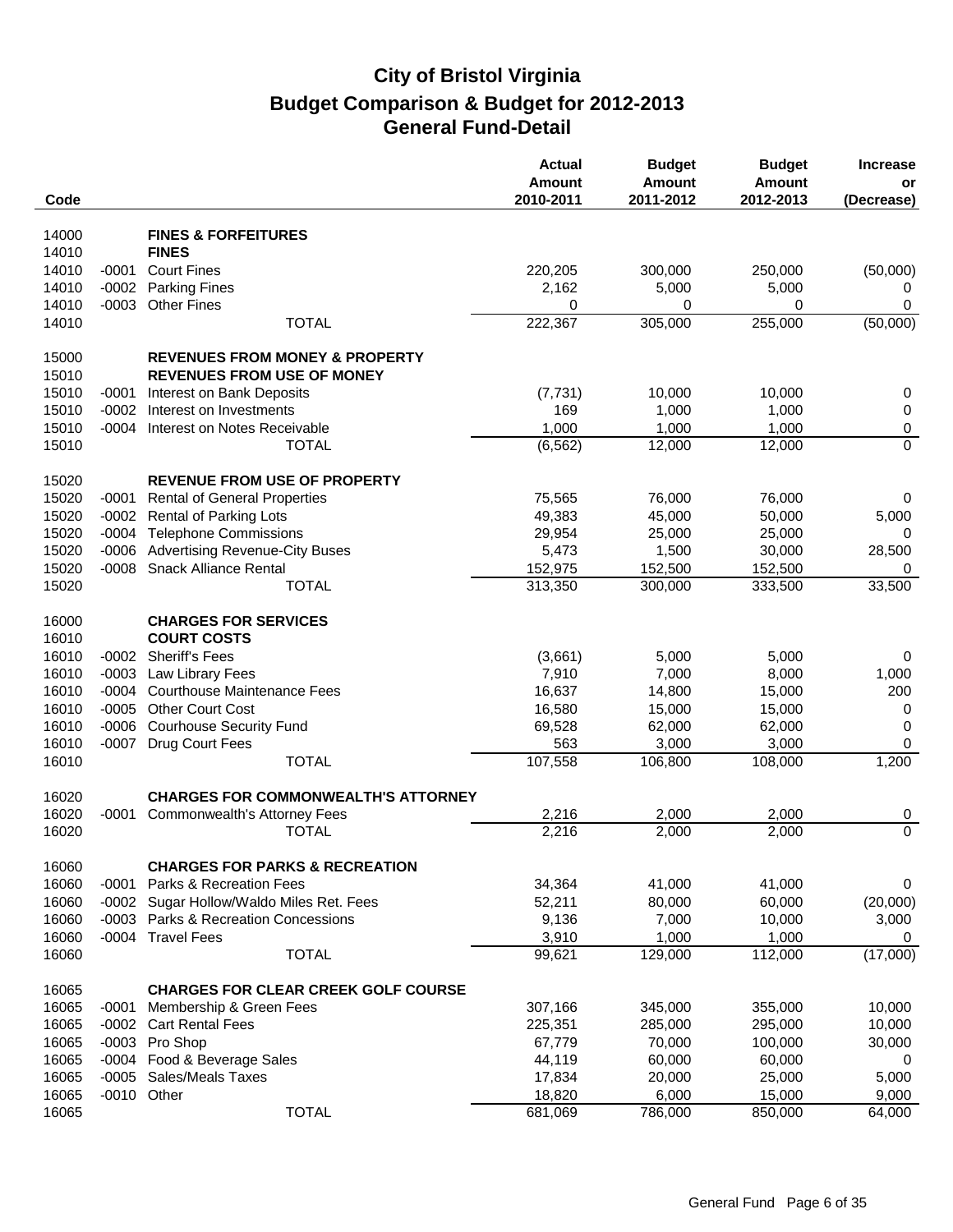| Code  |         |                                           | <b>Actual</b><br><b>Amount</b><br>2010-2011 | <b>Budget</b><br><b>Amount</b><br>2011-2012 | <b>Budget</b><br><b>Amount</b><br>2012-2013 | <b>Increase</b><br>or<br>(Decrease) |
|-------|---------|-------------------------------------------|---------------------------------------------|---------------------------------------------|---------------------------------------------|-------------------------------------|
|       |         |                                           |                                             |                                             |                                             |                                     |
| 16070 |         | <b>CHARGES FOR PLANNING/COMMUNITY DEV</b> |                                             |                                             |                                             |                                     |
| 16070 | -0001   | Sale of Maps, Surveys, etc                | 2,912                                       | 3,200                                       | 3,000                                       | (200)                               |
| 16070 |         | TOTAL                                     | 2,912                                       | 3,200                                       | 3,000                                       | (200)                               |
| 16080 |         | <b>CHARGES FOR CITY TRANSPORTATION</b>    |                                             |                                             |                                             |                                     |
| 16080 | -0001   | <b>City Transit Fees</b>                  | 29,221                                      | 30,000                                      | 30,000                                      | 0                                   |
| 16080 |         | <b>TOTAL</b>                              | 29,221                                      | 30,000                                      | 30,000                                      | $\overline{0}$                      |
| 16090 |         | <b>CHARGES FOR JAIL</b>                   |                                             |                                             |                                             |                                     |
| 16090 | $-0001$ | <b>Contract Jail Beds</b>                 | 25,639                                      | 30,000                                      | 12,000                                      | (18,000)                            |
| 16090 |         | -0003 Other                               | 7,792                                       | 10,000                                      | 10,000                                      | 0                                   |
| 16090 |         | <b>TOTAL</b>                              | 33,431                                      | 40,000                                      | 22,000                                      | (18,000)                            |
| 18000 |         | <b>MISCELLANEOUS REVENUE</b>              |                                             |                                             |                                             |                                     |
| 18010 |         | <b>PAYMENT IN LIEU OF TAXES</b>           |                                             |                                             |                                             |                                     |
| 18010 | -0001   | <b>Payments From Utilities Board</b>      | 350,000                                     | 350,000                                     | 350,000                                     | 0                                   |
| 18010 |         | TOTAL                                     | 350,000                                     | 350,000                                     | 350,000                                     | $\overline{0}$                      |
| 18020 |         | <b>MISCELLANEOUS</b>                      |                                             |                                             |                                             |                                     |
| 18020 | $-0001$ | Gifts & Donations                         | 343,225                                     | 5,000                                       | 55,000                                      | 50,000                              |
| 18020 | $-0003$ | Insurance Adjustments/Recoveries          | 21,468                                      | 0                                           | 0                                           | 0                                   |
| 18020 | -0005   | Sale of Equipment                         | 16,421                                      | $\mathbf 0$                                 | $\pmb{0}$                                   | $\pmb{0}$                           |
| 18020 | $-0006$ | Sale of Land and Buildings                | $\mathbf 0$                                 | 0                                           | 0                                           | 0                                   |
| 18020 |         | -0007 Other                               | 85,768                                      | 20,000                                      | 25,000                                      | 5,000                               |
| 18020 | $-0012$ | <b>DARE Program</b>                       | 8,003                                       | 6,000                                       | 6,000                                       | 0                                   |
| 18020 |         | -0014 Asset Seizure                       | 68,674                                      | 30,000                                      | 30,000                                      | $\mathbf 0$                         |
| 18020 | $-0019$ | Sale of City Code Books                   | 25                                          | 0                                           | 0                                           | $\mathbf 0$                         |
| 18020 | -0026   | Bristol Va. Web Site                      | 2,000                                       | 2,100                                       | 2,000                                       | (100)                               |
| 18020 | $-0028$ | <b>Bounty Payments</b>                    | 3,600                                       | 1,000                                       | 4,000                                       | 3,000                               |
| 18020 | $-0029$ | <b>Miscellaneous Grants</b>               | 6,321                                       | $\mathbf 0$                                 | 34,952                                      | 34,952                              |
| 18020 | -0030   | Admin Fee-Debt Setoff                     | 581                                         | $\mathbf 0$                                 | 0                                           | 0                                   |
| 18020 | $-0031$ | <b>Bristol VA Utilities</b>               | 100,000                                     | 25,000                                      | 125,000                                     | 100,000                             |
| 18020 |         | -0032 Returned Check Fees                 | 1,271                                       | 0                                           | 1,500                                       | 1,500                               |
| 18020 |         | -0033 Cash Over-Treasurer                 | 569                                         | $\mathbf 0$                                 | 0                                           | 0                                   |
| 18020 |         | -0034 EDC Group                           | $\pmb{0}$                                   | 40,000                                      | $\mathsf 0$                                 | (40,000)                            |
| 18020 |         | -0035 Treasurer Copies                    | 235                                         | 0                                           | 50                                          | 50                                  |
| 18020 |         | -0036 Treasurer Litigation Fees           | 817                                         | $\mathbf 0$                                 | 4,000                                       | 4,000                               |
| 18020 |         | -0037 Asset Seizure-Sheriff               | $\mathbf 0$                                 | $\mathbf 0$                                 | 10,000                                      | 10,000                              |
| 18020 |         | <b>TOTAL</b>                              | 658,978                                     | 129,100                                     | 297,502                                     | 168,402                             |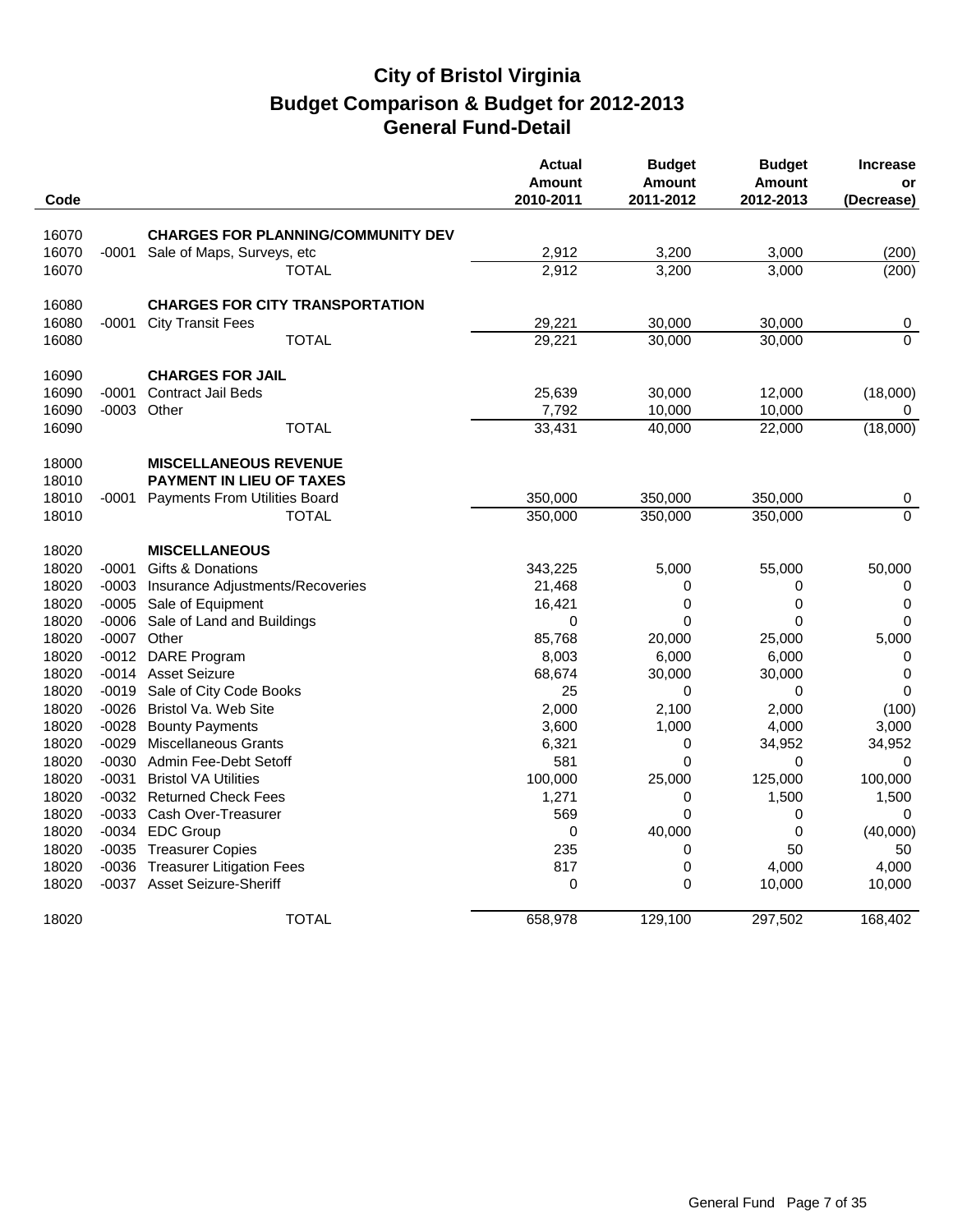| Code           |         |                                                      | <b>Actual</b><br>Amount<br>2010-2011 | <b>Budget</b><br><b>Amount</b><br>2011-2012 | <b>Budget</b><br><b>Amount</b><br>2012-2013 | <b>Increase</b><br>or<br>(Decrease) |
|----------------|---------|------------------------------------------------------|--------------------------------------|---------------------------------------------|---------------------------------------------|-------------------------------------|
|                |         |                                                      |                                      |                                             |                                             |                                     |
| 19010<br>19010 | $-0001$ | <b>RECOVERED COSTS</b>                               | 719                                  | 1,000                                       | 1,000                                       |                                     |
| 19010          | $-0002$ | <b>Street Department</b><br>City Bus System          | 2,259                                | 1,000                                       | 1,000                                       | 0<br>0                              |
| 19010          |         | -0003 Parks and Recreation                           | 1,906                                | 10,000                                      | 8,000                                       | (2,000)                             |
| 19010          | $-0006$ | <b>Engineering Department</b>                        | 928                                  | 1,000                                       | 1,000                                       | 0                                   |
| 19010          | $-0007$ | Fire Department                                      | 4,888                                | 2,500                                       | 2,500                                       | 0                                   |
| 19010          | $-0009$ | <b>Police Department</b>                             | 2,895                                | 4,000                                       | 4,000                                       | 0                                   |
| 19010          | $-0011$ | <b>Bristol Youth Servics (HCS Contract)</b>          | 8,138                                | 3,500                                       | 6,000                                       | 2,500                               |
| 19010          | $-0021$ | Sheriff's Office                                     | 2                                    | 0                                           | 0                                           | 0                                   |
| 19010          |         | -0027 Other                                          | 284                                  | 0                                           | 0                                           | 0                                   |
| 19010          |         | -0029 Federal Revenue Sharing (Commonwealth Attorney | 85,078                               | 102,509                                     | 85,000                                      | (17, 509)                           |
| 19010          | $-0030$ | <b>Capital Projects</b>                              | 52,411                               | 0                                           | 0                                           | 0                                   |
| 19010          | $-0031$ | Schools-SRO                                          | 53,581                               | 51,000                                      | 60,000                                      | 9,000                               |
| 19010          |         | <b>TOTAL</b>                                         | 213,091                              | 176,509                                     | 168,500                                     | (8,009)                             |
|                |         | <b>TOTAL REVENUE FROM LOCAL SOURCES</b>              | 28,540,809                           | 28,516,899                                  | 31,876,792                                  | 3,359,893                           |
| 20000          |         | <b>REVENUE FROM THE COMMONWEALTH</b>                 |                                      |                                             |                                             |                                     |
|                |         |                                                      |                                      |                                             |                                             |                                     |
|                |         | <b>PAYMENT IN LIEU OF TAXES</b>                      |                                      |                                             |                                             |                                     |
| 21010          | $-0001$ | Payment from TVA                                     | 342,233                              | 350,000                                     | 360,000                                     | 10,000                              |
| 21010          |         | <b>TOTAL</b>                                         | 342,233                              | 350,000                                     | 360,000                                     | 10,000                              |
|                |         | <b>NON CATEGORICAL AID</b>                           |                                      |                                             |                                             |                                     |
| 22010          | $-0003$ | <b>Motor Vehicle Carriers' Taxes</b>                 | 21,686                               | 20,901                                      | 20,901                                      | 0                                   |
| 22010          | $-0004$ | Mobile Home Titling Taxes                            | 3,382                                | 5,000                                       | 5,000                                       | 0                                   |
| 22010          | $-0005$ | Tax on Deeds                                         | 30,808                               | 50,000                                      | 30,000                                      | (20,000)                            |
| 22010          |         | -0006 Rental Tax - Motor Vehicles                    | 9,853                                | 15,000                                      | 15,000                                      | 0                                   |
| 22010          |         | <b>TOTAL</b>                                         | 65,729                               | 90,901                                      | 70,901                                      | (20,000)                            |
| 23010          |         | <b>SHARED EXPENSES (CATEGORICAL)</b>                 |                                      |                                             |                                             |                                     |
| 23010          | $-0001$ | Commonwealth's Attorney                              | 382,578                              | 401,590                                     | 401,590                                     | 0                                   |
| 23010          |         | -0002 Sheriff                                        | 1,640,765                            | 1,733,007                                   | 1,778,007                                   | 45,000                              |
| 23010          |         | -0003 Commissioner of the Revenue                    | 109,518                              | 111,821                                     | 111,821                                     | 0                                   |
| 23010          |         | -0004 Treasurer                                      | 75,043                               | 74,444                                      | 74,444                                      | $\Omega$                            |
| 23010          |         | -0005 Medical Examiner                               | 0                                    | 0                                           | 0                                           | 0                                   |
| 23010          | $-0006$ | Registrar/Electoral Board                            | 36,100                               | 43,650                                      | 43,650                                      | 0                                   |
| 23010          | $-0007$ | Witness, Juror Fees                                  | 19,230                               | 20,000                                      | 10,000                                      | (10,000)                            |
| 23010          | $-0008$ | Clerk of the Circuit Court                           | 232,799                              | 240,108                                     | 240,108                                     | 0                                   |
| 23010          |         | -0009 General District Court                         | 3,759                                | 4,000                                       | 4,000                                       | 0                                   |
| 23010          |         | -0010 Clerk's Technology Trust Fund                  | 10,965                               | 14,714                                      | 14,714                                      | 0                                   |
| 23010          | $-0011$ | <b>State Travel Reimbursements</b>                   | 9,458                                | 12,000                                      | 12,000                                      | 0                                   |
| 23010          |         | <b>TOTAL</b>                                         | 2,520,213                            | 2,655,334                                   | 2,690,334                                   | 35,000                              |
| 24010          |         | <b>CATEGORICAL AID</b>                               |                                      |                                             |                                             |                                     |
| 24010          | -0001   | <b>State Revenue - Social Services</b>               | 1,580,526                            | 1,910,136                                   | 1,860,428                                   | (49,708)                            |
| 24010          | $-0002$ | <b>State Sales Tax</b>                               | 2,155,911                            | 2,231,556                                   | 2,350,000                                   | 118,444                             |
| 24010          | $-0003$ | Law Enforcement Grants (Includes 599 money)          | 947,420                              | 967,054                                     | 967,054                                     | 0                                   |
| 24010          | $-0005$ | <b>State Contract Jail Beds</b>                      | 251,033                              | 237,575                                     | 250,000                                     | 12,425                              |
| 24010          | $-0006$ | Street & Highway Maintenance                         | 2,973,639                            | 2,973,639                                   | 3,104,290                                   | 130,651                             |
| 24010          | $-0008$ | Metropolitian Planning Organiz                       | 93,589                               | 81,354                                      | 81,354                                      | 0                                   |
| 24010          | $-0009$ | <b>Mass Transit-Operating Expense</b>                | 90,658                               | 106,000                                     | 92,000                                      | (14,000)                            |
| 24010          |         | -0010 Mass Transit-Capital Expense                   | 0                                    | 0                                           | 15,000                                      | 15,000                              |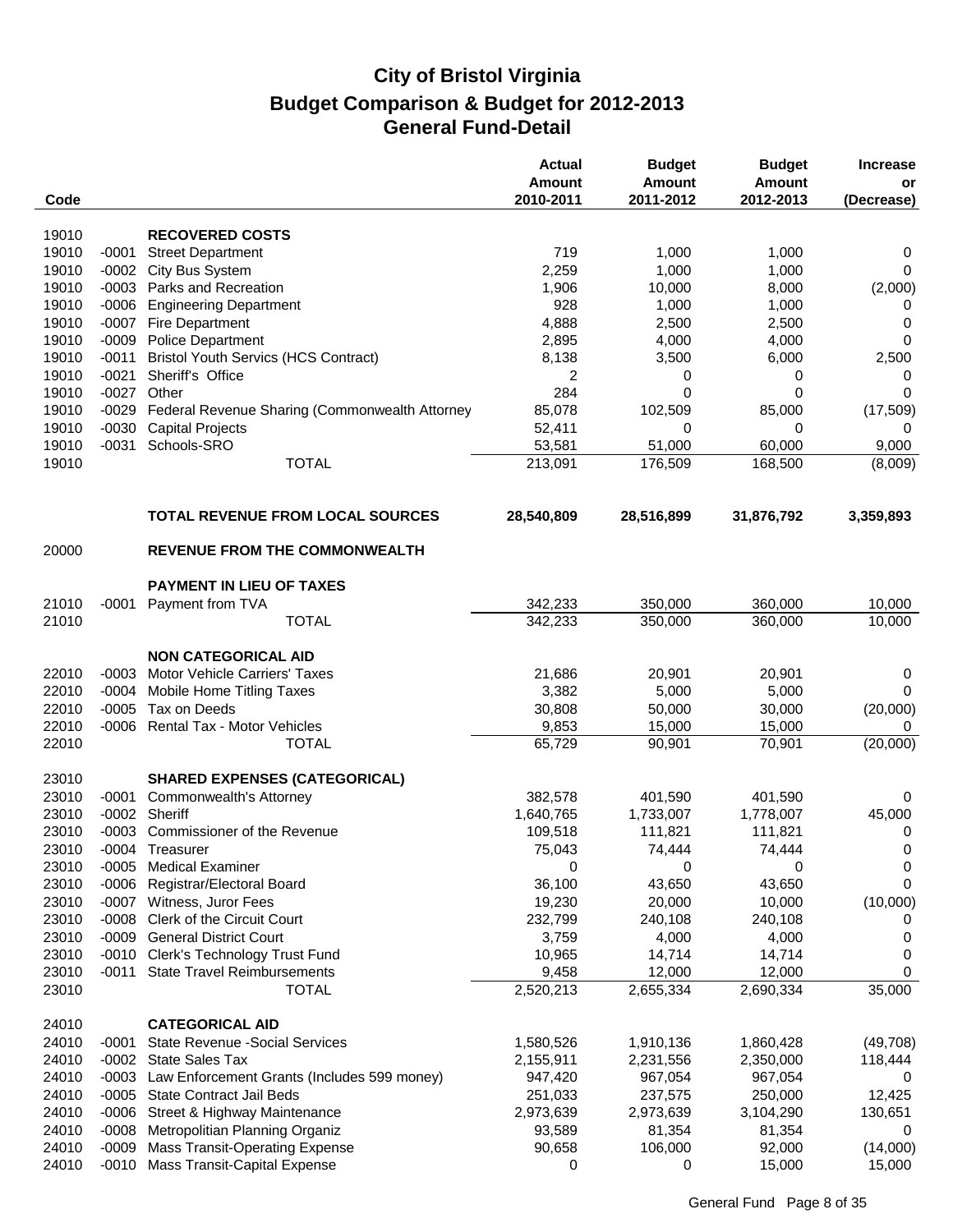|                |         |                                                                                                   | <b>Actual</b><br>Amount | <b>Budget</b><br><b>Amount</b> | <b>Budget</b><br><b>Amount</b> | <b>Increase</b><br>or |
|----------------|---------|---------------------------------------------------------------------------------------------------|-------------------------|--------------------------------|--------------------------------|-----------------------|
| Code           |         |                                                                                                   | 2010-2011               | 2011-2012                      | 2012-2013                      | (Decrease)            |
| 24010          | -0017   | <b>Emergency Medical Services</b>                                                                 | 13,630                  | 1,000                          | 1,000                          | 0                     |
| 24010          |         | -0024 Commission for the Arts                                                                     | 5,000                   | 0                              | 0                              | 0                     |
| 24010          | $-0030$ | <b>Comprehensive Services Act Grant</b>                                                           | 805,676                 | 757,160                        | 854,645                        | 97,485                |
| 24010          | $-0046$ | Dept of Emergency Mgmt                                                                            | 43,450                  | 0                              | 0                              | 0                     |
| 24010          | $-0050$ | Miscellaneous                                                                                     | 22,265                  | 25,000                         | 0                              | (25,000)              |
| 24010          | $-0052$ | E 911 Grant Wireless                                                                              | 76,083                  | 77,000                         | 77,000                         | 0                     |
| 24010          |         | -0055 Communication Taxes                                                                         | 641,255                 | 630,000                        | 610,000                        | (20,000)              |
| 24010          |         | -0072 State Reduction In Aid                                                                      | 0                       | (250,000)                      | (150,000)                      | 100,000               |
| 24010          |         | -0075 Line of Duty Insurance Reimbursement                                                        | 0                       | 0                              | 25,000                         | 25,000                |
| 24010          |         | <b>TOTAL</b>                                                                                      | 9,700,135               | 9,747,474                      | 10,137,771                     | 390,297               |
| 24020          |         | STATE CATEGORICAL-GRANTS                                                                          |                         |                                |                                |                       |
| 24020          | -0007   | <b>Litter Control</b>                                                                             | 5,910                   | 5,000                          | 5,000                          | 0                     |
| 24020          | $-0012$ | Fire Program Fund                                                                                 | 52,937                  | 228,396                        | 45,489                         | (182, 907)            |
| 24020          |         | -0015 Victim/Witness Program                                                                      | 53,146                  | 54,139                         | 55,222                         | 1,083                 |
| 24020          | $-0028$ | <b>DCJS Police Dept. Grants</b>                                                                   | 0                       | 5,000                          | 1,000                          | (4,000)               |
| 24020          | $-0029$ | <b>DCJS Sheriff Dept. Grants</b>                                                                  | 0                       | 1,000                          | 1,000                          | 0                     |
| 24020          | $-0036$ | <b>Family Preservation Grant</b>                                                                  | 19,999                  | 19,999                         | 20,000                         | 1                     |
| 24020          |         | -0048 Tobacco Commission Grant                                                                    | 62,549                  | 73,990                         | 0                              | (73,990)              |
| 24020          |         | -0060 Four For Life Funds (Fire Dept)                                                             | 0                       | 13,631                         | 13,631                         | 0                     |
| 24020          | $-0061$ | GOSAP Grant (Office on Youth)                                                                     | 21,514                  | 15,000                         | 0                              | (15,000)              |
| 24020          |         | -0069 VDH-VA Dept Health-Fire Dept Grants                                                         | 51,475                  | 0                              | 0                              | 0                     |
|                |         |                                                                                                   |                         |                                | 0                              |                       |
| 24020          |         | <b>TOTAL</b>                                                                                      | 267,530                 | 416,155                        | 141,342                        | (274, 813)            |
| 24030          |         | STATE CATEGORICAL-SPECIAL/CAPITAL PROJECTS                                                        |                         |                                |                                |                       |
| 24030          |         | -0058 V-Dot Reimbursement-Bonham Road Corridor                                                    | 433,877                 | 1,980,625                      | 0                              | (1,980,625)           |
| 24030          |         | -0059 V-Dot Reimbursement-Resting Tree                                                            | 1,075,532               | 0                              | 0                              | 0                     |
| 24030          |         | -0062 VDOT Reimb-Signal @ Euclid/Vance                                                            | 0                       | 223,000                        | 215,305                        | (7,695)               |
| 24030          |         | -0063 VDOT Reimb-Signal @ Lee/Valley                                                              | 0                       | 247,000                        | 246,900                        | (100)                 |
| 24030          |         | -0064 VDOT Reimb-Signal @ Lee/Bonham                                                              | 0                       | 237,000                        | 177,750                        | (59, 250)             |
| 24030          |         | -0065 VDOT Transp-Downtown Street Lights                                                          | 0                       | 144,127                        | 0                              | (144, 127)            |
| 24030          | $-0066$ | Dept of Mine, Minerals & Energy                                                                   | $\mathbf{0}$            | 200,000                        | 0                              | (200,000)             |
| 24030          |         | -0068 VA Tobacco/Com Revitalization-Alpha                                                         | 3,400,000               | 0                              | 0                              | 0                     |
| 24030          |         | -0070 VDOT Reimb-State St/Commwealth Safety Improv                                                | 0                       | 110,000                        | 55,000                         | (55,000)              |
| 24030          |         | -0071 VDOT Reimb-Linden Drive Sidewalks                                                           | 0                       | 52,000                         | 52,000                         | 0                     |
| 24030<br>24030 |         | -0073 VDOT Reimb-Signal @ Euclid Ave/Commonwealth<br>-0074 VDOT Reimb-Lee Highway Widening Exit 7 | 0<br>0                  | 0                              | 294,040                        | 294,040               |
| 24030          |         | -0075 VDOT Reimb-Five Point Roundabout                                                            | 0                       | 0<br>0                         | 1,960,000                      | 1,960,000             |
|                |         |                                                                                                   |                         |                                | 142,400                        | 142,400               |
| 24030          |         | <b>TOTAL</b>                                                                                      | 4,909,409               | 3,193,752                      | 3,143,395                      | (50, 357)             |
|                |         | <b>TOTAL REVENUE FROM COMMONWEALTH</b>                                                            | 17,805,250              | 16,453,616                     | 16,543,743                     | 90,127                |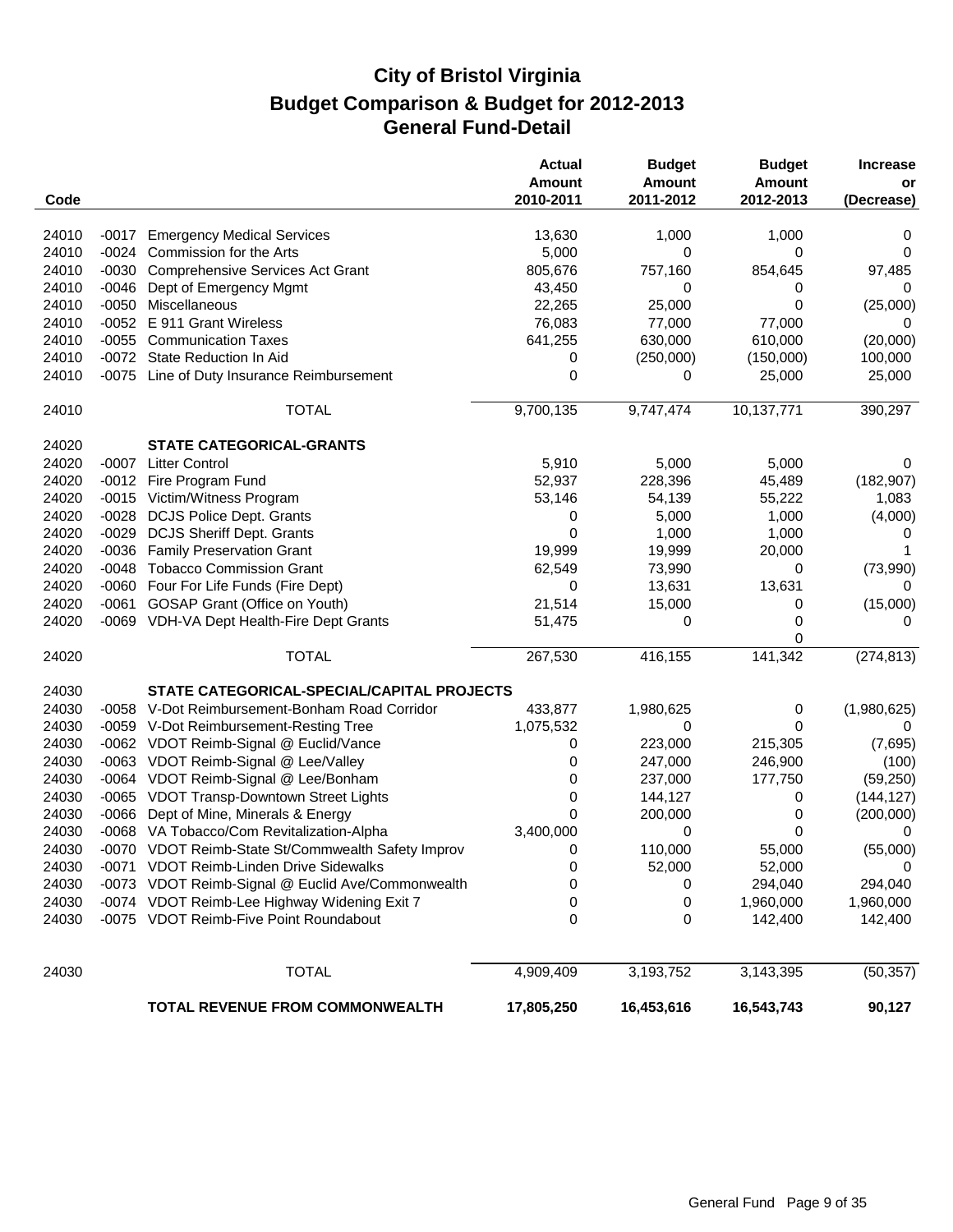|       |         |                                                        | <b>Actual</b><br><b>Amount</b> | <b>Budget</b><br><b>Amount</b> | <b>Budget</b><br><b>Amount</b> | <b>Increase</b><br>or |
|-------|---------|--------------------------------------------------------|--------------------------------|--------------------------------|--------------------------------|-----------------------|
| Code  |         |                                                        | 2010-2011                      | 2011-2012                      | 2012-2013                      | (Decrease)            |
| 30000 |         | REVENUE FROM FEDERAL GOVERNMENT                        |                                |                                |                                |                       |
| 33010 |         | <b>CATEGORICAL AID</b>                                 |                                |                                |                                |                       |
| 33010 | $-0001$ | <b>UMTA - Operating Funds</b>                          | 203,687                        | 208,000                        | 205,000                        | (3,000)               |
| 33010 |         | -0002 UMTA - Capital Funds                             | 70,768                         | 0                              | 120,000                        | 120,000               |
| 33010 | $-0008$ | Dist. 3 Gov't Co-op                                    | 14,197                         | 15,000                         | 15,000                         | 0                     |
| 33010 | $-0015$ | <b>Social Services</b>                                 | 1,983,294                      | 2,114,331                      | 1,946,733                      | (167, 598)            |
| 33010 |         | -0028 Social Services-ARRA                             | 38,751                         | 0                              | 0                              | 0                     |
| 33010 |         | <b>TOTAL</b>                                           | 2,310,697                      | 2,337,331                      | 2,286,733                      | (50, 598)             |
| 33020 |         | <b>CATEGORICAL AID-GRANTS</b>                          |                                |                                |                                |                       |
| 33020 |         | -0012 Violence Against Women - Flow-thru               | 21,771                         | 29,028                         | 20,000                         | (9,028)               |
| 33020 | $-0017$ | Emergency Management-State Flow-thru                   | 15,500                         | 15,000                         | 15,000                         | 0                     |
| 33020 |         | -0018 Commission for the Arts                          | 0                              | 5,000                          | 5,000                          | 0                     |
| 33020 | $-0020$ | Dept Criminal Justice Svcs (DCJS)                      | 97,574                         | 0                              | 0                              | $\Omega$              |
| 33020 | $-0021$ | <b>Traffic Safety Grants</b>                           | 29,647                         | 47,000                         | 10,000                         | (37,000)              |
| 33020 | $-0022$ | Dept of Emergency Mgmt                                 | 66,084                         | 98,571                         | 0                              | (98, 571)             |
| 33020 |         | -0023 Vest Grant                                       | 1,350                          | 0                              | 0                              | 0                     |
| 33020 |         | -0025 Byrne Memorial Justice Assistance                | 40,545                         | 19,068                         | 0                              | (19,068)              |
| 33020 |         | -0026 DCJS-Bomb Squad Equipment                        | 24,236                         | 0                              | 0                              | 0                     |
| 33020 | $-0027$ | <b>DCJS-CBRNE Bomb Squad Equipment</b>                 | 335,000                        | 0                              | 0                              | 0                     |
| 33020 |         | -0030 Federal Miscellaneous                            | 6,156                          | 0                              | 0                              | 0                     |
| 33020 |         | -0031 SAGE                                             | 14,511                         | 7,226                          | 0                              | (7, 226)              |
| 33020 |         | -0032 Bureau of Justice (BJA) Veritas                  | 68,394                         | 122,963                        | 171,066                        | 48,103                |
| 33020 |         | -0033 FEMA AFG Wellness Fitness Grant                  | 0                              | 122,170                        | 0                              | (122, 170)            |
| 33020 |         | <b>TOTAL</b>                                           | 720,767                        | 466,026                        | 221,066                        | (244,960)             |
|       |         | TOTAL REVENUE FROM FEDERAL GOV'T                       | 3,031,464                      | 2,803,357                      | 2,507,799                      | (295, 558)            |
| 41010 |         | <b>PROCEEDS FROM INDEBTNESS</b>                        |                                |                                |                                |                       |
| 41010 | $-0001$ | Local Bond Issue                                       | 35,889                         | 0                              | 0                              | 0                     |
| 41010 |         | -0004 Temporary Loans (TAN)                            | 6,000,000                      | 0                              | 0                              | 0                     |
| 41010 |         | -0006 Local Bond Issues-Schools                        | 234,584                        | 0                              | 0                              | 0                     |
| 41010 |         | <b>TOTAL</b>                                           | 6,270,473                      | 0                              | $\Omega$                       | $\Omega$              |
| 41020 |         | <b>TRANSFERS</b>                                       |                                |                                |                                |                       |
| 41020 | $-0004$ | From Community Develop.Block Grant                     | 41,477                         | 200,000                        | 200,000                        | 0                     |
| 41020 |         | -0007 Transfer from Capital Project Bond Appropriation | 0                              | 20,000                         | 0                              | (20,000)              |
| 41020 |         | <b>TOTAL</b>                                           | 41,477                         | 220,000                        | 200,000                        | (20,000)              |
|       |         | <b>TOTAL OTHER FINANCING SOURCES</b>                   | 6,311,949                      | 220,000                        | 200,000                        | (20,000)              |
|       |         | <b>TOTAL REVENUES</b>                                  | 55,689,473                     | 47,993,872                     | 51,128,334                     | 3,134,462             |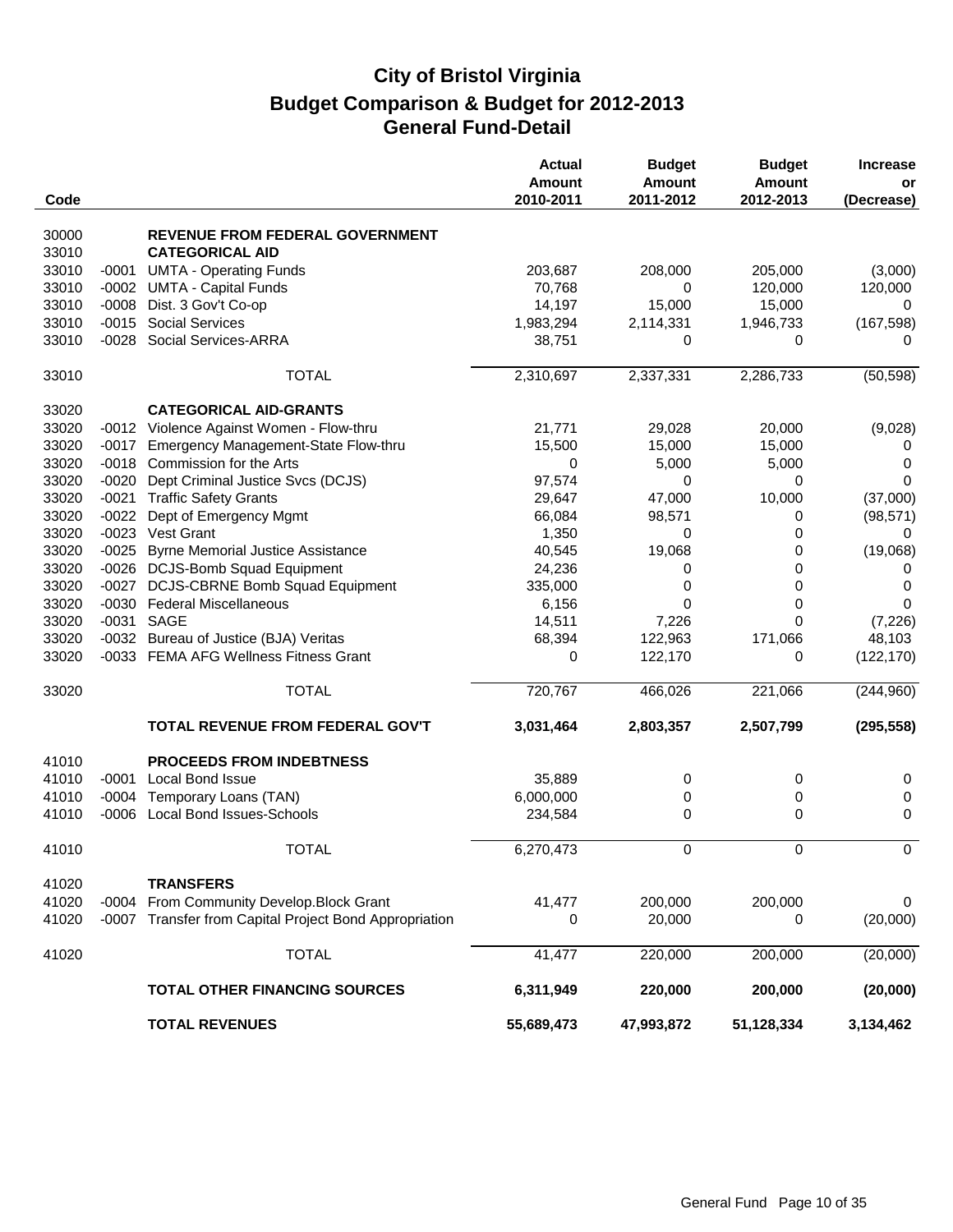| Code           |                    |                                                                | <b>Actual</b><br><b>Amount</b><br>2010-2011 | <b>Budget</b><br><b>Amount</b><br>2011-2012 | <b>Budget</b><br><b>Amount</b><br>2012-2013 | <b>Increase</b><br>or<br>(Decrease) |
|----------------|--------------------|----------------------------------------------------------------|---------------------------------------------|---------------------------------------------|---------------------------------------------|-------------------------------------|
|                |                    | <b>EXPENSES</b>                                                |                                             |                                             |                                             |                                     |
| 10000<br>11010 |                    | <b>GENERAL GOVERNMENT ADMINISTRATION</b><br><b>LEGISLATIVE</b> |                                             |                                             |                                             |                                     |
| 11010          |                    | <b>MUNICIPAL COUNCIL</b>                                       |                                             |                                             |                                             |                                     |
| 11010          | $-0000$            | Salaries & Wages                                               | 25,166                                      | 33,532                                      | 34,873                                      | 1,341                               |
| 11010          | $-0000$            | <b>Benefits</b>                                                | 1,962                                       | 2,609                                       | 2,713                                       | 104                                 |
| 11010          | $-5210$            | Postage                                                        | 7                                           | 0                                           | 0                                           | 0                                   |
| 11010          | $-5530$            | <b>Travel Expense</b>                                          | 2,337                                       | 5,000                                       | 6,000                                       | 1,000                               |
| 11010          | $-5540$            | <b>Education &amp; Training</b>                                | 365                                         | 0                                           | 250                                         | 250                                 |
| 11010          | $-6001$            | <b>Printing &amp; Office Supplies</b>                          | 56                                          | 250                                         | 250                                         | 0                                   |
| 11010          |                    | -6002 Food & Food Service Supplies                             | 209                                         | 250                                         | 250                                         | 0                                   |
| 11010          |                    | -6014 Operating Supplies & Materials                           | 117                                         | 0                                           | 400                                         | 400                                 |
| 11010          |                    | <b>TOTAL</b>                                                   | 30,219                                      | 41,641                                      | 44,736                                      | 3,095                               |
| 11020          |                    | <b>CLERK OF COUNCIL</b>                                        |                                             |                                             |                                             |                                     |
| 11020          | $-3600$            | Advertising                                                    | 141                                         | 0                                           | 0                                           | 0                                   |
| 11020          | $-5210$            | Postage                                                        | 434                                         | 600                                         | 0                                           | (600)                               |
| 11020          | $-5810$            | Dues, Memberships & Subscriptions                              | 30                                          | 100                                         | 50                                          | (50)                                |
| 11020          | $-6001$            | <b>Printing &amp; Office Supplies</b>                          | 4,365                                       | 2,800                                       | 2,800                                       | 0                                   |
| 11020          | $-6014$            | <b>Operating Supplies &amp; Materials</b>                      | 602                                         | 500                                         | 600                                         | 100                                 |
| 11020          |                    | -8102 Operating Supplies & Materials                           | 0                                           | 0                                           | 800                                         | 800                                 |
| 11020          |                    | <b>TOTAL</b>                                                   | 5,572                                       | 4,000                                       | 4,250                                       | 250                                 |
| 12000          |                    | <b>GENERAL &amp; FINANCIAL ADMINISTRATION</b>                  |                                             |                                             |                                             |                                     |
| 12010          |                    | <b>CITY MANAGER</b>                                            |                                             |                                             |                                             |                                     |
| 12010          | $-1112$            | Salaries & Wages<br><b>Benefits</b>                            | 140,780                                     | 157,682                                     | 163,345                                     | 5,663                               |
| 12010<br>12010 | $-0000$<br>$-3135$ | <b>Contract Labor</b>                                          | 46,096<br>10,782                            | 53,213<br>0                                 | 56,485<br>0                                 | 3,272<br>0                          |
| 12010          | $-3140$            | <b>Professional Services</b>                                   | 20,684                                      | 14,174                                      | 14,000                                      | (174)                               |
| 12010          | $-3320$            | Maint. of Machinery & Equipment                                | 165                                         | 500                                         | 500                                         | 0                                   |
| 12010          | $-3600$            | Advertising                                                    | 0                                           | 0                                           | 0                                           | 0                                   |
| 12010          | $-5210$            | Postage                                                        | 381                                         | 400                                         | 400                                         | $\mathbf 0$                         |
| 12010          |                    | -5230 Communications                                           | 3,934                                       | 4,200                                       | 5,000                                       | 800                                 |
| 12010          |                    | -5410 Lease/Rent of Equipment                                  | 0                                           | 0                                           | 0                                           | 0                                   |
| 12010          |                    | -5530 Travel Expense                                           | 1,096                                       | 6,000                                       | 6,000                                       | 0                                   |
| 12010          |                    | -5540 Education & Training                                     | 810                                         | 0                                           | 0                                           | 0                                   |
| 12010          | -5810              | Dues, Memberships & Subscriptions                              | 2,206                                       | 1,250                                       | 3,050                                       | 1,800                               |
| 12010          | -6001              | <b>Printing &amp; Office Supplies</b>                          | 2,980                                       | 1,000                                       | 1,500                                       | 500                                 |
| 12010          | $-6002$            | Food & Food Service Supplies                                   | 419                                         | 0                                           | 0                                           | 0                                   |
| 12010          | $-6008$            | Motor Fuel & Lubricants                                        | 0                                           | 200                                         | 200                                         | $\mathbf 0$                         |
| 12010          | $-6009$            | Repair Parts - Equipment                                       | 0                                           | 200                                         | 0                                           | (200)                               |
| 12010          |                    | -6014 Operating Supplies & Materials                           | 1,005                                       | 500                                         | 500                                         | 0                                   |
| 12010          |                    | -8102 Office Furniture & Equipment                             | 0                                           | 3,000                                       | 3,000                                       | 0                                   |
| 12010          |                    | <b>TOTAL</b>                                                   | 231,339                                     | 242,319                                     | 253,980                                     | 11,661                              |
| 12020          |                    | <b>HUMAN RESOURCES</b>                                         |                                             |                                             |                                             |                                     |
| 12020          | -1114              | Salaries & Wages                                               | 90,633                                      | 90,352                                      | 96,417                                      | 6,065                               |
| 12020          | $-1214$            | Salaries & Wages-Overtime                                      | 0                                           | 500                                         | 500                                         | 0                                   |
| 12020          | $-0000$            | <b>Benefits</b>                                                | 29,162                                      | 32,978                                      | 35,574                                      | 2,596                               |
| 12020          | $-3140$            | <b>Fees for Professional Services</b>                          | 5,772                                       | 5,000                                       | 4,000                                       | (1,000)                             |
| 12020          | -3600              | <b>Bristol Virginia Website</b>                                | 439                                         | 0                                           | 0                                           | 0                                   |
| 12020          |                    | -5210 Postage                                                  | 174                                         | 400                                         | 200                                         | (200)                               |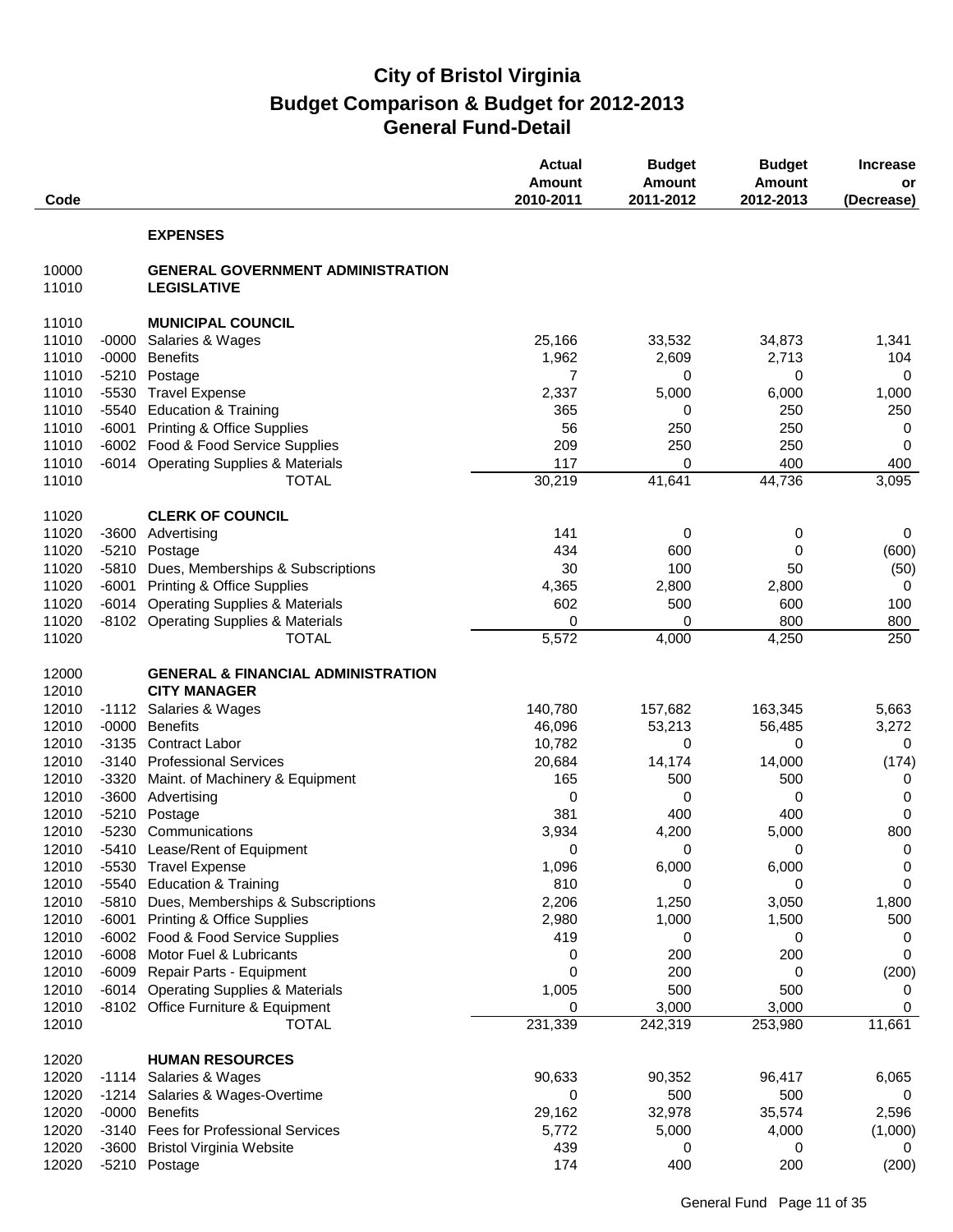| Code           |         |                                                                     | <b>Actual</b><br>Amount<br>2010-2011 | <b>Budget</b><br><b>Amount</b><br>2011-2012 | <b>Budget</b><br><b>Amount</b><br>2012-2013 | <b>Increase</b><br>or<br>(Decrease) |
|----------------|---------|---------------------------------------------------------------------|--------------------------------------|---------------------------------------------|---------------------------------------------|-------------------------------------|
| 12020          | $-5230$ | Communications                                                      | 1,033                                | 1,100                                       | 2,000                                       | 900                                 |
| 12020          | $-5240$ | <b>Bristol Virginia Website</b>                                     | 532                                  | 0                                           | 0                                           | $\boldsymbol{0}$                    |
| 12020          |         | -5530 Travel Expense                                                | 178                                  | 1,000                                       | 1,000                                       | 0                                   |
| 12020          | $-5540$ | <b>Education and Training</b>                                       | 1,088                                | 1,000                                       | 1,000                                       | $\mathbf 0$                         |
| 12020          | $-5810$ | Dues, Memberships & Subscriptions                                   | 1,262                                | 1,000                                       | 1,000                                       | $\pmb{0}$                           |
| 12020          | $-6001$ | <b>Printing &amp; Office Supplies</b>                               | 1,002                                | 1,500                                       | 1,500                                       | $\pmb{0}$                           |
| 12020          |         |                                                                     |                                      |                                             |                                             |                                     |
|                | $-6014$ | <b>Operating Supplies &amp; Materials</b>                           | 0                                    | 0                                           | 0                                           | $\pmb{0}$                           |
| 12020<br>12020 |         | -8102 Office Furniture & Equipment                                  | 719                                  | 0                                           | 0                                           | $\mathbf 0$<br>8,361                |
|                |         | <b>TOTAL</b>                                                        | 131,993                              | 134,830                                     | 143,191                                     |                                     |
| 12030          |         | <b>CITY ATTORNEY</b>                                                |                                      |                                             |                                             |                                     |
| 12030          | -3140   | <b>Fees for Professional Services</b>                               | 131,508                              | 132,823                                     | 138,136                                     | 5,313                               |
| 12030          |         | <b>TOTAL</b>                                                        | 131,508                              | 132,823                                     | 138,136                                     | 5,313                               |
| 12040          |         | <b>COMMISSIONER OF THE REVENUE</b>                                  |                                      |                                             |                                             |                                     |
| 12040          | -1137   | Salaries & Wages                                                    | 177,770                              | 176,467                                     | 184,043                                     | 7,576                               |
| 12040          | $-0000$ | <b>Benefits</b>                                                     | 70,028                               | 75,474                                      | 80,437                                      | 4,963                               |
| 12040          | $-3140$ | <b>Professional Services</b>                                        | 7,354                                | 3,000                                       | 5,500                                       | 2,500                               |
| 12040          | $-3320$ | Maint. of Machinery & Equipment                                     | 138                                  | 1,500                                       | 1,500                                       | 0                                   |
| 12040          | $-5210$ | Postage                                                             | 1,917                                | 2,300                                       | 2,300                                       | 0                                   |
| 12040          | $-5230$ | Communications                                                      | 3,368                                | 3,600                                       | 4,600                                       | 1,000                               |
| 12040          | -5410   | Lease of Equipment                                                  | 0                                    | 0                                           | 600                                         | 600                                 |
| 12040          | $-5530$ | <b>Travel Expense</b>                                               | 3,917                                | 4,000                                       | 4,000                                       | 0                                   |
| 12040          | $-5540$ | <b>Education &amp; Training</b>                                     | 1,355                                | 1,000                                       | 1,000                                       | 0                                   |
| 12040          | $-5810$ | Dues, Memberships & Subscriptions                                   | 700                                  | 500                                         | 700                                         | 200                                 |
| 12040          | $-6001$ | <b>Printing &amp; Office Supplies</b>                               | 1,971                                | 1,500                                       | 2,500                                       | 1,000                               |
| 12040          |         | -8102 Office Furniture & Equipment                                  | 0                                    | 0                                           | 0                                           | 0                                   |
| 12040          |         | <b>TOTAL</b>                                                        | 268,519                              | 269,341                                     | 287,180                                     | 17,839                              |
| 12050          |         | <b>BOARD OF REAL ESTATE</b><br><b>ASSESSMENT &amp; EQUALIZATION</b> |                                      |                                             |                                             |                                     |
| 12050          |         | -3140 Fees for Professional Services                                | 0                                    | 25,000                                      | 25,000                                      | 0                                   |
| 12050          |         | <b>TOTAL</b>                                                        | $\mathbf 0$                          | 25,000                                      | 25,000                                      | $\mathbf 0$                         |
|                |         |                                                                     |                                      |                                             |                                             |                                     |
| 12070          |         | <b>CITY TREASURER</b>                                               |                                      |                                             |                                             |                                     |
| 12070          |         | -1137 Salaries & Wages                                              | 137,855                              | 151,735                                     | 160,174                                     | 8,439                               |
| 12070          | $-0000$ | <b>Benefits</b>                                                     | 40,924                               | 49,269                                      | 62,246                                      | 12,977                              |
| 12070          |         | -3135 Contract Labor                                                | 8,055                                | 0                                           | 9,200                                       | 9,200                               |
| 12070          | $-3140$ | <b>Professional Services</b>                                        | 5,205                                | 1,500                                       | 7,200                                       | 5,700                               |
| 12070          | -3145   | <b>Unclaimed Property</b>                                           | 47                                   | 0                                           | 2,200                                       | 2,200                               |
| 12070          | $-3320$ | Maint. of Machinery & Equipment                                     | 316                                  | 500                                         | 200                                         | (300)                               |
| 12070          | $-3600$ | Advertising                                                         | 854                                  | 1,000                                       | 1,000                                       | 0                                   |
| 12070          | $-5210$ | Postage                                                             | 8,011                                | 21,500                                      | 25,000                                      | 3,500                               |
| 12070          |         | -5230 Communications                                                | 3,515                                | 3,500                                       | 4,600                                       | 1,100                               |
| 12070          | -5410   | Lease of Equipment                                                  | 0                                    | 0                                           | 254                                         | 254                                 |
| 12070          | -5530   | <b>Travel Expense</b>                                               | 77                                   | 1,000                                       | 2,100                                       | 1,100                               |
| 12070          | $-5540$ | <b>Education &amp; Training</b>                                     | 815                                  | 1,000                                       | 1,000                                       | 0                                   |
| 12070          | $-5810$ | Dues, Memberships, Subscriptions                                    | 975                                  | 1,000                                       | 500                                         | (500)                               |
| 12070          | $-6001$ | <b>Printing &amp; Office Supplies</b>                               | 26,936                               | 25,000                                      | 10,300                                      | (14, 700)                           |
| 12070          | $-6014$ | <b>Operating Supplies &amp; Materials</b>                           | 145                                  | 150                                         | 150                                         | 0                                   |
| 12070          |         | -6099 Cigarette Stamps                                              | 0                                    | 0                                           | 15,775                                      | 15,775                              |
| 12070          |         | -8102 Office Equipment                                              | 0                                    | 2,410                                       | 2,700                                       | 290                                 |
| 12070          |         | <b>TOTAL</b>                                                        | 233,731                              | 259,564                                     | 304,599                                     | 45,035                              |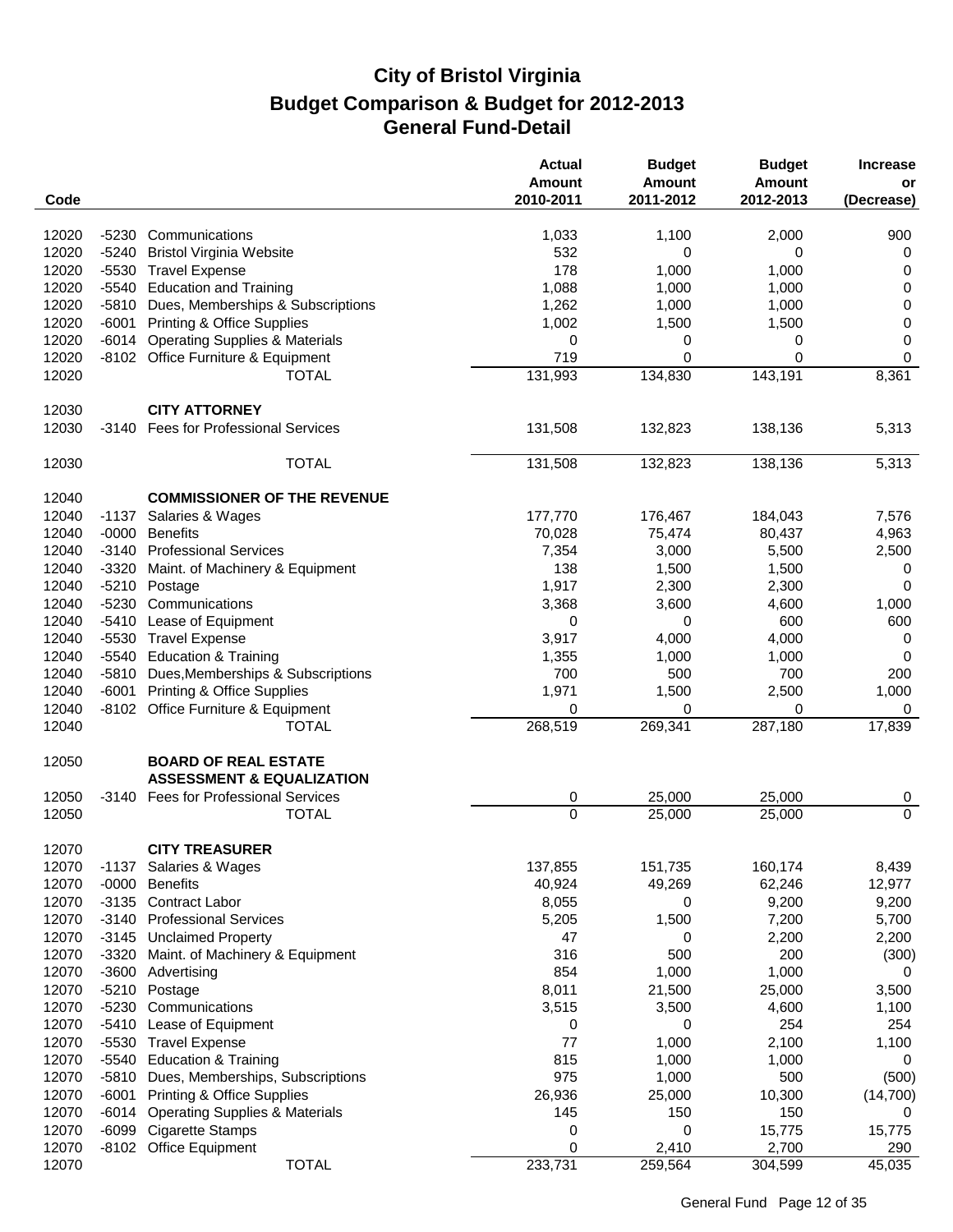| Code           |         |                                                                             | <b>Actual</b><br><b>Amount</b><br>2010-2011 | <b>Budget</b><br><b>Amount</b><br>2011-2012 | <b>Budget</b><br>Amount<br>2012-2013 | <b>Increase</b><br>or<br>(Decrease) |
|----------------|---------|-----------------------------------------------------------------------------|---------------------------------------------|---------------------------------------------|--------------------------------------|-------------------------------------|
|                |         |                                                                             |                                             |                                             |                                      |                                     |
| 12090          |         | <b>COMPTROLLER</b>                                                          |                                             |                                             |                                      |                                     |
| 12090          |         | -1137 Salaries & Wages                                                      | 249,260                                     | 248,602                                     | 267,640                              | 19,038                              |
| 12090          | -1237   | Salaries & Wages-Overtime                                                   | 134                                         | 1,000                                       | 1,000                                | 0                                   |
| 12090          |         | -0000 Benefits                                                              | 77,026                                      | 82,619                                      | 90,016                               | 7,397                               |
| 12090          |         | -3140 Fees for Professional Services                                        | 305                                         | 200                                         | 200                                  | 0                                   |
| 12090          | -3320   | Maint. of Machinery & Equipment                                             | 0                                           | 200                                         | 200                                  | 0                                   |
| 12090          | $-5210$ | Postage                                                                     | 465                                         | 300                                         | 540                                  | 240                                 |
| 12090          | $-5230$ | Communications                                                              | 2,536                                       | 2,700                                       | 3,900                                | 1,200                               |
| 12090          |         | -5530 Travel Expense                                                        | 46                                          | 1,000                                       | 1,500                                | 500                                 |
| 12090          |         | -5540 Education & Training                                                  | 175                                         | 500                                         | 500                                  | 0                                   |
| 12090          | -5810   | Dues, Memberships & Subscriptions                                           | 10                                          | 100                                         | 100                                  | 0                                   |
| 12090          | $-6001$ | <b>Printing &amp; Office Supplies</b>                                       | 9,122                                       | 4,000                                       | 4,000                                | 0                                   |
| 12090          | $-6009$ | Repair Parts & Equipment                                                    | 0                                           | 500                                         | 500                                  | $\mathbf 0$                         |
| 12090          | $-6014$ | <b>Operating Supplies &amp; Materials</b>                                   | 136                                         | 500                                         | 500                                  | 0                                   |
| 12090          | -8102   | Office Furniture & Equipment                                                | 0                                           | 500                                         | 0                                    | (500)                               |
| 12090          |         | <b>TOTAL</b>                                                                | 339,213                                     | 342,721                                     | 370,596                              | 27,875                              |
| 12095          |         | <b>INFORMATION TECHNOLOGY</b>                                               |                                             |                                             |                                      |                                     |
| 12095          | $-1135$ | Salaries & Wages                                                            | 0                                           | 60,600                                      | 63,024                               | 2,424                               |
| 12095          | $-1235$ | Salaries & Wages-Overtime                                                   | 0                                           | 0                                           | 0                                    | 0                                   |
| 12095          | $-0000$ | <b>Benefits</b>                                                             | 0                                           | 24,145                                      | 20,208                               | (3,937)                             |
| 12095          |         | -3140 Fees for Professional Services                                        | 0                                           | 0                                           | 0                                    | 0                                   |
| 12095          | -3320   | Maint. of Machinery & Equipment                                             | 0                                           | 0                                           | 34,768                               | 34,768                              |
| 12095          | $-5210$ | Postage                                                                     | 0                                           | 0                                           | 0                                    | 0                                   |
| 12095          | $-5230$ | Communications                                                              | 0                                           | 0                                           | 1,500                                | 1,500                               |
| 12095          |         | -5530 Travel Expense                                                        | 0                                           | 0                                           | 2,000                                | 2,000                               |
| 12095          |         | -5540 Education & Training                                                  | 0                                           | 0                                           | 0                                    | 0                                   |
| 12095          | $-5810$ | Dues, Memberships & Subscriptions                                           | 0                                           | 0                                           | 0                                    | 0                                   |
| 12095          | $-6001$ | <b>Printing &amp; Office Supplies</b>                                       | 0                                           | 0                                           | 5,000                                | 5,000                               |
| 12095          | $-6009$ | Repair Parts & Equipment<br><b>Operating Supplies &amp; Materials</b>       | 0                                           | 0                                           | 0                                    | 0                                   |
| 12095<br>12095 | $-6014$ |                                                                             | 0                                           | 25,000<br>0                                 | 20,000<br>3,000                      | (5,000)                             |
| 12095          |         | -8102 Office Furniture & Equipment<br><b>TOTAL</b>                          | 0<br>$\overline{0}$                         | 109,745                                     | 149,500                              | 3,000<br>39,755                     |
|                |         |                                                                             |                                             |                                             |                                      |                                     |
| 12100          |         | <b>PURCHASING</b>                                                           |                                             |                                             |                                      |                                     |
| 12100          |         | -1114 Salaries & Wages                                                      | 82,987                                      | 82,452                                      | 87,390                               | 4,938                               |
| 12100          |         | -0000 Benefits                                                              | 29,928                                      | 31,099                                      | 34,183                               | 3,084                               |
| 12100          | -3310   | Maintenance of Building & Property                                          | 32                                          | 0                                           | 0                                    | 0                                   |
| 12100          | -3320   | Maint. of Machinery & Equipment                                             | 0                                           | 200                                         | 0                                    | (200)                               |
| 12100          |         | -3600 Advertising                                                           | 1,225                                       | 400                                         | 0                                    | (400)                               |
| 12100          |         | -5210 Postage                                                               | 89                                          | 125                                         | 125                                  | 0                                   |
| 12100          | -5230   | Communications                                                              | 2,580                                       | 2,300                                       | 4,200                                | 1,900                               |
| 12100          |         | -5530 Travel Expense                                                        | 483                                         | 800                                         | 800                                  | 0                                   |
| 12100          |         | -5540 Education & Training                                                  | 0                                           | 350                                         | 350                                  | $\boldsymbol{0}$                    |
| 12100          |         | -5810 Dues, Memberships & Subscriptions<br>-6001 Printing & Office Supplies | 35                                          | 100                                         | 100                                  | $\boldsymbol{0}$                    |
| 12100          |         |                                                                             | 482                                         | 400                                         | 400                                  | 0                                   |
| 12100          | -6014   | <b>Operating Supplies &amp; Materials</b>                                   | 87                                          | 200                                         | 200                                  | 0                                   |
| 12100<br>12100 |         | -8102 Office Furniture & Equipment<br><b>TOTAL</b>                          | 0<br>117,929                                | 0<br>118,426                                | 0<br>127,748                         | 0<br>9,322                          |
|                |         |                                                                             |                                             |                                             |                                      |                                     |
| 12110          |         | <b>INDEPENDENT AUDITORS</b>                                                 |                                             |                                             |                                      |                                     |
| 12110          |         | -3140 Fees for Professional Services                                        | 38,188                                      | 42,500                                      | 45,500                               | 3,000                               |
| 12110          |         | <b>TOTAL</b>                                                                | 38,188                                      | 42,500                                      | 45,500                               | 3,000                               |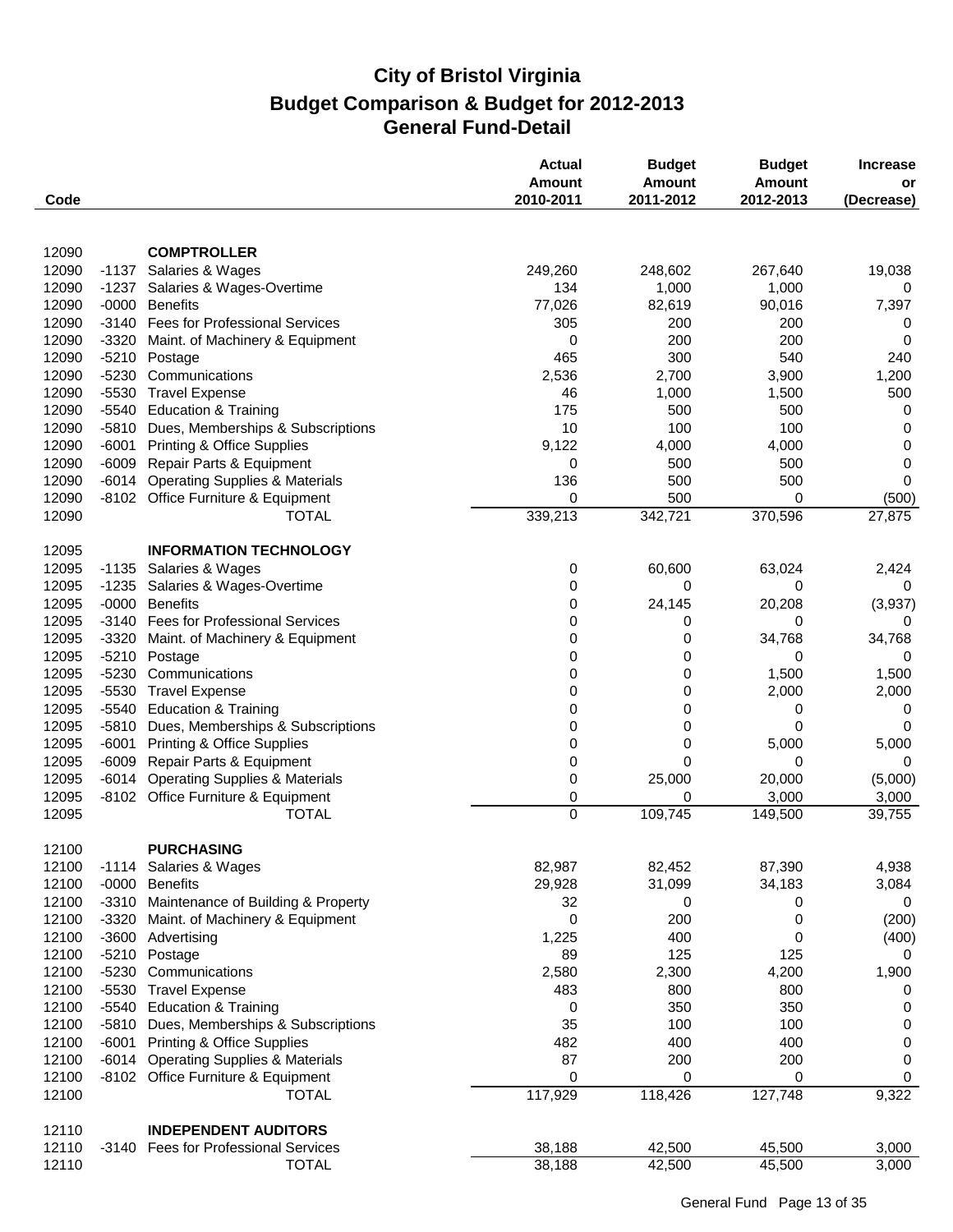| Code  |         |                                           | <b>Actual</b><br>Amount<br>2010-2011 | <b>Budget</b><br><b>Amount</b><br>2011-2012 | <b>Budget</b><br>Amount<br>2012-2013 | <b>Increase</b><br>or<br>(Decrease) |
|-------|---------|-------------------------------------------|--------------------------------------|---------------------------------------------|--------------------------------------|-------------------------------------|
|       |         |                                           |                                      |                                             |                                      |                                     |
| 12140 |         | <b>BRISTOL VIRGINIA HEALTH DEPARTMENT</b> |                                      |                                             |                                      |                                     |
| 12140 | -5420   | Lease of Building                         | 62,351                               | 58,000                                      | 58,000                               | $\overline{0}$                      |
| 12140 |         | <b>TOTAL</b>                              | 62,351                               | 58,000                                      | 58,000                               | $\overline{0}$                      |
| 12150 |         | <b>RETIREE HEALTH INSURANCE</b>           |                                      |                                             |                                      |                                     |
| 12150 | $-2310$ | <b>City Reimbursement</b>                 | 136,963                              | 125,000                                     | 110,000                              | (15,000)                            |
| 12150 | -2311   | <b>State Reimbursement</b>                | 22,140                               | 25,000                                      | 25,000                               | 0                                   |
| 12150 |         | <b>TOTAL</b>                              | 159,103                              | 150,000                                     | 135,000                              | (15,000)                            |
|       |         |                                           |                                      |                                             |                                      |                                     |
| 12160 |         | PUBLIC RELATIONS/GRANT COORDINATION       |                                      |                                             |                                      |                                     |
| 12160 |         | -1114 Salaries & Wages                    | 0                                    | 0                                           | 55,000                               | 55,000                              |
| 12160 | $-0000$ | <b>Benefits</b>                           | 0                                    | 0                                           | 21,228                               | 21,228                              |
| 12160 | $-5230$ | Communications                            | 0                                    | 0                                           | 500                                  | 500                                 |
| 12160 | $-5530$ | <b>Travel Expense</b>                     | 0                                    | 0                                           | 1,000                                | 1,000                               |
| 12160 | $-5540$ | <b>Education &amp; Training</b>           | 0                                    | 0                                           | 1,000                                | 1,000                               |
| 12160 | -5810   | Dues, Memberships & Subscriptions         | 0                                    | 0                                           | 500                                  | 500                                 |
| 12160 | $-6001$ | <b>Printing &amp; Office Supplies</b>     | 0                                    | 0                                           | 1,000                                | 1,000                               |
| 12160 | -6014   | <b>Operating Supplies &amp; Materials</b> | 0                                    | 0                                           | 6,000                                | 6,000                               |
| 12160 |         | -8102 Office Furniture & Equipment        | 0                                    | $\boldsymbol{0}$                            | 2,000                                | 2,000                               |
| 12160 |         | <b>TOTAL</b>                              | 0                                    | $\mathbf 0$                                 | 88,228                               | 88,228                              |
| 13010 |         | <b>BOARD OF ELECTIONS</b>                 |                                      |                                             |                                      |                                     |
| 13010 |         | <b>ELECTORAL BOARD</b>                    |                                      |                                             |                                      |                                     |
| 13010 |         | -1114 Salaries & Wages                    | 76,649                               | 76,905                                      | 82,535                               | 5,630                               |
| 13010 | $-1214$ | Salaries & Wages-Overtime                 | 403                                  | 2,000                                       | 2,000                                | 0                                   |
| 13010 | $-0000$ | <b>Benefits</b>                           | 24,547                               | 26,198                                      | 28,480                               | 2,282                               |
| 13010 | $-3135$ | <b>Contract Labor</b>                     | 237                                  | 700                                         | 1,500                                | 800                                 |
| 13010 |         | -3140 Fees for Professional Services      | 4,992                                | 17,465                                      | 14,680                               | (2,785)                             |
| 13010 | $-3320$ | Maint. of Machinery & Equipment           | 1,843                                | 2,500                                       | 3,800                                | 1,300                               |
| 13010 | $-3600$ | Advertising                               | 520                                  | 2,150                                       | 1,650                                | (500)                               |
| 13010 | $-5210$ | Postage                                   | 1,126                                | 6,870                                       | 1,900                                | (4,970)                             |
| 13010 | -5230   | Communications                            | 1,452                                | 1,900                                       | 2,500                                | 600                                 |
| 13010 | -5530   | <b>Travel Expense</b>                     | 2,160                                | 2,000                                       | 2,000                                | 0                                   |
| 13010 |         | -5540 Education and Training              | 1,803                                | 1,700                                       | 1,700                                | 0                                   |
| 13010 |         | -5810 Dues, Memberships & Subscriptions   | 420                                  | 420                                         | 495                                  | 75                                  |
| 13010 |         | -6001 Printing & Office Supplies          | 2,748                                | 4,500                                       | 4,000                                | (500)                               |
| 13010 |         | -6014 Operating Supplies & Materials      | 1,857                                | 1,200                                       | 1,200                                |                                     |
| 13010 |         | -8102 Office Furniture                    | 0                                    | 0                                           | 0                                    | 0                                   |
| 13010 |         | <b>TOTAL</b>                              | 120,757                              | 146,508                                     | 148,440                              | 1,932                               |
|       |         | TOTAL GOVERNMENT ADMINISTRATION           | 1,870,421                            | 2,077,418                                   | 2,324,084                            | 246,666                             |
| 20000 |         | <b>JUDICIAL ADMINISTRATION</b>            |                                      |                                             |                                      |                                     |
| 21000 |         | <b>COURTS</b>                             |                                      |                                             |                                      |                                     |
| 21010 |         | <b>28TH JUDICIAL CIRCUIT COURT</b>        |                                      |                                             |                                      |                                     |
| 21010 | -1141   | Salaries & Wages                          | 51,033                               | 35,663                                      | 37,090                               | 1,427                               |
| 21010 | -0000   | <b>Benefits</b>                           | 13,336                               | 12,925                                      | 13,838                               | 913                                 |
| 21010 |         | -3135 Contract Labor                      | 1,267                                | 1,600                                       | 1,600                                | 0                                   |
| 21010 |         | -3140 Fees for Professional Services      | 19,786                               | 0                                           | 0                                    | 0                                   |
| 21010 |         | -3320 Maint. of Machinery & Equipment     | 88                                   | 250                                         | 250                                  | 0                                   |
| 21010 |         | -3600 Advertising                         | 478                                  | 0                                           | 0                                    | 0                                   |
| 21010 |         | -5210 Postage                             | 580                                  | 650                                         | 650                                  | 0                                   |
| 21010 |         | -5230 Communications                      | 2,052                                | 2,163                                       | 2,700                                | 537                                 |
|       |         |                                           |                                      |                                             |                                      |                                     |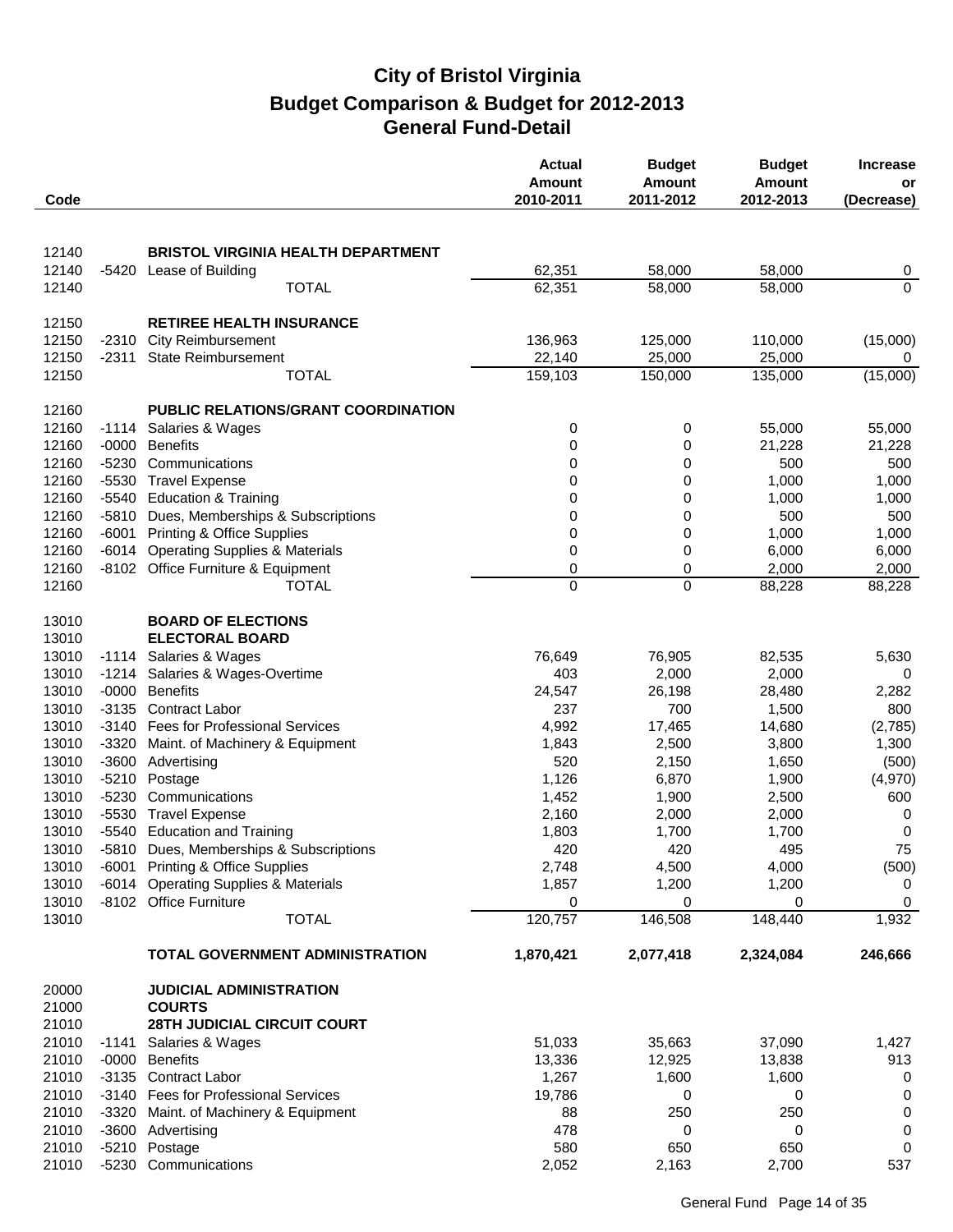| Code  |         |                                                             | <b>Actual</b><br><b>Amount</b><br>2010-2011 | <b>Budget</b><br><b>Amount</b><br>2011-2012 | <b>Budget</b><br><b>Amount</b><br>2012-2013 | <b>Increase</b><br>or<br>(Decrease) |
|-------|---------|-------------------------------------------------------------|---------------------------------------------|---------------------------------------------|---------------------------------------------|-------------------------------------|
|       |         |                                                             |                                             |                                             |                                             |                                     |
| 21010 | -5810   | Dues, Memberships, Subscriptions                            | 568                                         | 500                                         | 600                                         | 100                                 |
| 21010 | $-6001$ | <b>Printing &amp; Office Supplies</b>                       | 286                                         | 850                                         | 850                                         | 0                                   |
| 21010 | $-6014$ | <b>Operating Supplies &amp; Materials</b>                   | 0                                           | 150                                         | 150                                         | 0                                   |
| 21010 |         | -8102 Office Furniture & Equipment                          | 0                                           | 0                                           | 0                                           | 0                                   |
| 21010 |         | <b>TOTAL</b>                                                | 89,474                                      | 54,751                                      | 57,728                                      | 2,977                               |
| 21015 |         | <b>DRUG COURT</b>                                           |                                             |                                             |                                             |                                     |
| 21015 | $-1141$ | Salaries & Wages                                            | 51,796                                      | 75,000                                      | 78,149                                      | 3,149                               |
| 21015 | $-0000$ | <b>Benefits</b>                                             | 18,908                                      | 29,916                                      | 31,734                                      | 1,818                               |
| 21015 | $-5230$ | Communications                                              | 0                                           | 0                                           | 0                                           | 0                                   |
| 21015 |         | -5850 SAGE                                                  | 15,224                                      | 7,226                                       | 0                                           | (7, 226)                            |
| 21015 | $-5851$ | <b>JAG Grant</b>                                            | 4,765                                       | 0                                           | 0                                           | 0                                   |
| 21015 | $-5852$ | <b>BJA</b> Implentation                                     | 20,528                                      | 59,937                                      | 59,540                                      | (397)                               |
| 21015 | $-6001$ | <b>Printing &amp; Office Supplies</b>                       | 0                                           | 0                                           | 0                                           | 0                                   |
| 21015 | $-6014$ | <b>Operating Supplies &amp; Materials</b>                   | 563                                         | 3,000                                       | 4,000                                       | 1,000                               |
| 21015 |         | -8102 Office Furniture & Equipment                          | 0                                           | 0                                           | 0                                           | 0                                   |
| 21015 |         | <b>TOTAL</b>                                                | 111,783                                     | 175,079                                     | 173,423                                     | (1,656)                             |
| 21020 |         | <b>GENERAL DISTRICT COURT</b>                               |                                             |                                             |                                             |                                     |
| 21020 | -3140   | <b>Professional Services</b>                                | 6,157                                       | 15,000                                      | 10,750                                      | (4,250)                             |
| 21020 | $-3320$ | Maint. of Machinery & Equipment                             | 787                                         | 1,000                                       | 1,000                                       | 0                                   |
| 21020 | $-5210$ | Postage                                                     | 3,759                                       | 4,000                                       | 4,200                                       | 200                                 |
| 21020 | $-5230$ | Communications                                              | 3,927                                       | 4,200                                       | 6,300                                       | 2,100                               |
| 21020 |         | -5530 Travel Expense                                        | 428                                         | 500                                         | 2,200                                       | 1,700                               |
| 21020 | $-5810$ | Dues, Memberships & Subscriptions                           | 160                                         | 100                                         | 100                                         | 0                                   |
| 21020 | $-6001$ | <b>Printing &amp; Office Supplies</b>                       | 180                                         | 250                                         | 250                                         | 0                                   |
| 21020 | $-6014$ | <b>Operating Supplies &amp; Materials</b>                   | 58                                          | 200                                         | 200                                         | 0                                   |
| 21020 |         | -8102 Office Furniture & Equipment                          | $\Omega$                                    | 0                                           | 0                                           | 0                                   |
| 21020 |         | <b>TOTAL</b>                                                | 15,457                                      | 25,250                                      | 25,000                                      | (250)                               |
| 21030 |         | 28TH DISTRICT JUVENILE COURT -<br><b>COURT SERVICE UNIT</b> |                                             |                                             |                                             |                                     |
| 21030 | $-3140$ | <b>Professional Services</b>                                | 0                                           | 500                                         | 0                                           | (500)                               |
| 21030 | -5230   | Communications                                              | 2,469                                       | 2,600                                       | 4,000                                       | 1,400                               |
| 21030 |         | -8102 Office Furniture & Equipment                          | 130                                         | 300                                         | 300                                         | 0                                   |
| 21030 |         | <b>TOTAL</b>                                                | 2,599                                       | 3,400                                       | 4,300                                       | 900                                 |
| 21040 |         | <b>MAGISTRATE'S OFFICE</b>                                  |                                             |                                             |                                             |                                     |
| 21040 | $-5230$ | Communications                                              | 800                                         | 1,000                                       | 1,500                                       | 500                                 |
| 21040 |         | -8102 Office Furniture & Equipment                          | 0                                           | 0                                           | 250                                         | 250                                 |
| 21040 |         | <b>TOTAL</b>                                                | 800                                         | 1,000                                       | 1,750                                       | 750                                 |
| 21050 |         | <b>LAW LIBRARY</b>                                          |                                             |                                             |                                             |                                     |
| 21050 |         | -6014 Operating Supplies                                    | 2,827                                       | 8,500                                       | 8,500                                       | $\overline{0}$                      |
| 21050 |         | <b>TOTAL</b>                                                | 2,827                                       | 8,500                                       | 8,500                                       | $\overline{0}$                      |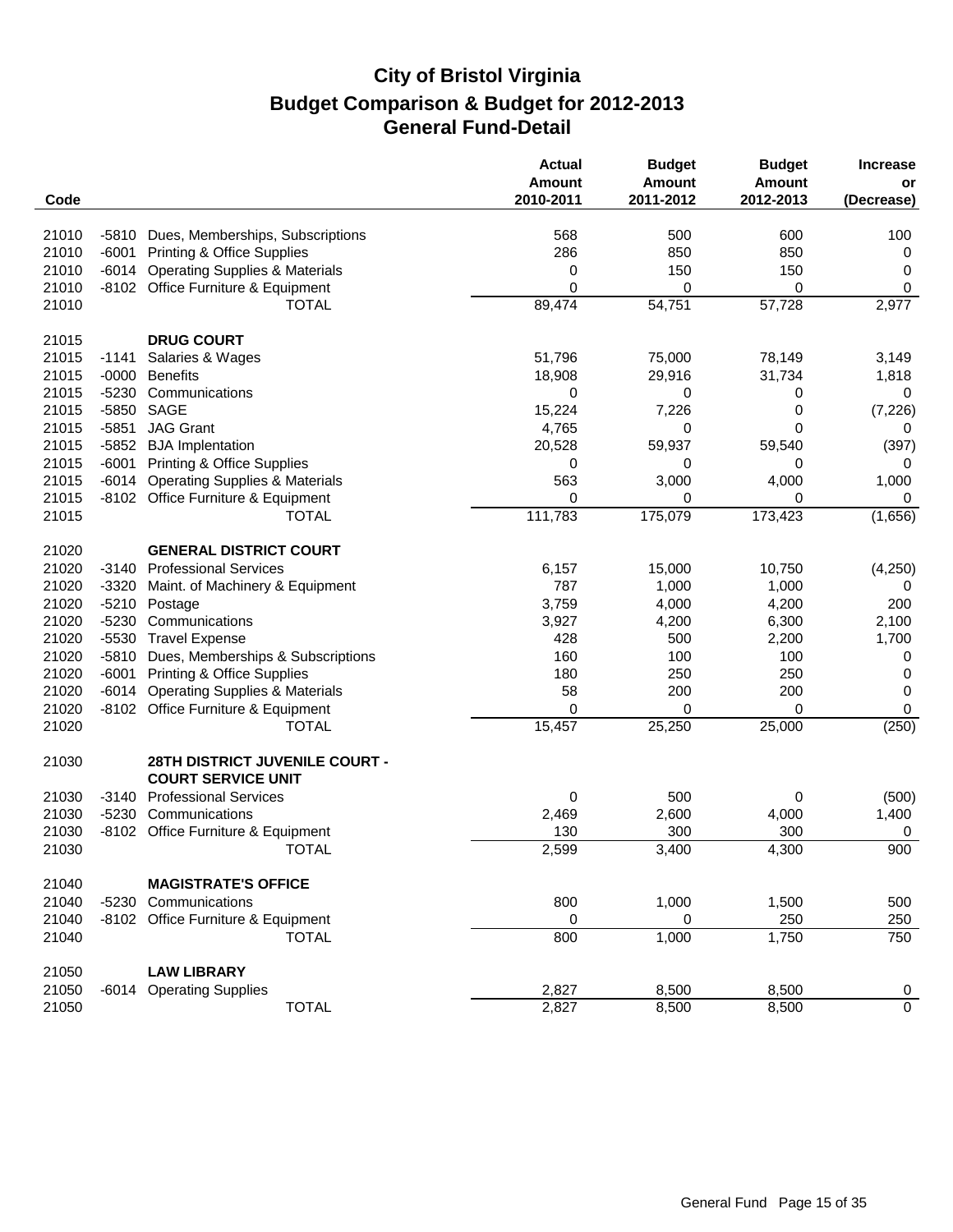|                |                    |                                                          | <b>Actual</b><br>Amount | <b>Budget</b><br><b>Amount</b> | <b>Budget</b><br><b>Amount</b> | <b>Increase</b><br>or |
|----------------|--------------------|----------------------------------------------------------|-------------------------|--------------------------------|--------------------------------|-----------------------|
| Code           |                    |                                                          | 2010-2011               | 2011-2012                      | 2012-2013                      | (Decrease)            |
| 21060          |                    | <b>VICTIM WITNESS PROGRAM</b>                            |                         |                                |                                |                       |
| 21060          | $-1139$            | Salaries & Wages                                         | 36,362                  | 35,725                         | 41,288                         | 5,563                 |
| 21060          | $-0000$            | <b>Benefits</b>                                          | 14,894                  | 15,970                         | 10,247                         | (5, 723)              |
| 21060          | $-5210$            | Postage                                                  | 53                      | 200                            | 200                            | 0                     |
| 21060          |                    | -5230 Communications                                     | 919                     | 1,000                          | 1,000                          | 0                     |
| 21060          |                    | -5530 Travel Expense                                     | 160                     | 300                            | 1,304                          | 1,004                 |
| 21060          | $-6001$            | <b>Printing &amp; Office Supplies</b>                    | 334                     | 500                            | 500                            | 0                     |
| 21060          | $-6014$            | <b>Operating Supplies &amp; Materials</b>                | 330                     | 683                            | 683                            | 0                     |
| 21060          |                    | -8102 Office Furniture & Equipment                       | 0                       | 0                              | 0                              | 0                     |
| 21060          |                    | <b>TOTAL</b>                                             | 53,053                  | 54,378                         | 55,222                         | 844                   |
| 21070          |                    | 28TH JUDICIAL CIRCUIT COURT CLERK                        |                         |                                |                                |                       |
| 21070          | $-1141$            |                                                          | 256,857                 | 255,508                        |                                | 14,136                |
|                |                    | Salaries & Wages                                         |                         |                                | 269,644                        |                       |
| 21070<br>21070 | $-0000$<br>$-3140$ | <b>Benefits</b><br><b>Fees for Professional Services</b> | 76,104                  | 78,381                         | 93,800                         | 15,419                |
|                |                    | Fees for Jury Duty                                       | 676                     | 4,000                          | 4,000                          | 0                     |
| 21070<br>21070 | $-3141$            |                                                          | 0<br>0                  | 20,000                         | 10,000<br>250                  | (10,000)              |
| 21070          | $-3320$<br>$-5210$ | Maint. of Machinery & Equipment<br>Postage               |                         | 0<br>2,500                     | 2,800                          | 250<br>300            |
| 21070          |                    | -5230 Communications                                     | 2,731<br>4,551          | 4,500                          | 7,000                          |                       |
| 21070          | -5410              | Lease/Rent of Equipment                                  | 3,037                   | 3,100                          | 3,100                          | 2,500<br>0            |
| 21070          |                    | -5540 Education & Training                               | 0                       | 500                            | 200                            |                       |
| 21070          | -5810              | Dues, Memberships & Subscriptions                        | 700                     | 400                            | 500                            | (300)<br>100          |
| 21070          | $-6001$            | <b>Printing &amp; Office Supplies</b>                    | 6,149                   | 4,500                          | 4,500                          | 0                     |
| 21070          | $-6014$            | <b>Operating Supplies &amp; Materials</b>                | 764                     | 1,500                          | 1,500                          | 0                     |
|                |                    |                                                          |                         |                                |                                |                       |
| 21070          | $-7001$            | Joint Operating Expense                                  | 11,800                  | 14,714                         | 14,174<br>0                    | (540)                 |
| 21070          |                    | -8102 Office Furniture & Equipment                       | 189                     | 0                              |                                | 0                     |
| 21070          |                    | <b>TOTAL</b>                                             | 363,559                 | 389,603                        | 411,468                        | 21,865                |
| 21080          |                    | <b>28TH DISTRICT JUVENILE &amp;</b>                      |                         |                                |                                |                       |
|                |                    | <b>DOMESTIC RELATIONS COURT CLERK</b>                    |                         |                                |                                |                       |
| 21080          | $-3320$            | Maint. of Machinery & Equipment                          | 765                     | 1,000                          | 1,000                          | 0                     |
| 21080          | $-5230$            | Communications                                           | 5,769                   | 5,600                          | 7,000                          | 1,400                 |
| 21080          | -5410              | Lease/Rental of Equipment                                | 1,225                   | 1,500                          | 1,500                          | 0                     |
| 21080          | -5810              | Dues, Memberships & Subscriptions                        | 0                       | 0                              | 0                              | 0                     |
| 21080          | -6001              | <b>Printing &amp; Office Supplies</b>                    | 0                       | 0                              | 250                            | 250                   |
| 21080          |                    | -8102 Office Furniture & Equipment                       | 0                       | $\Omega$                       | 1,500                          | 1,500                 |
| 21080          |                    | <b>TOTAL</b>                                             | 7,759                   | 8,100                          | 11,250                         | 3,150                 |
| 22000          |                    | <b>COMMONWEALTH'S ATTORNEY</b>                           |                         |                                |                                |                       |
| 22010          |                    | <b>COMMONWEALTH ATTORNEY &amp; STAFF</b>                 |                         |                                |                                |                       |
| 22010          | $-0000$            | Salaries & Wages                                         | 386,261                 | 385,049                        | 390,495                        | 5,446                 |
| 22010          |                    | -0000 Benefits                                           | 118,704                 | 124,250                        | 138,469                        | 14,219                |
| 22010          |                    | -3140 Fees for Professional Services                     | 0                       | 700                            | 700                            | 0                     |
| 22010          |                    | -3310 Maint. of Bldg. & Property                         | 3,600                   | 3,600                          | 3,600                          | 0                     |
| 22010          | $-3320$            | Maint. of Machinery & Equipment                          | 2,924                   | 1,000                          | 2,000                          | 1,000                 |
| 22010          |                    | -5100 Utilities                                          | 5,957                   | 6,400                          | 6,400                          | 0                     |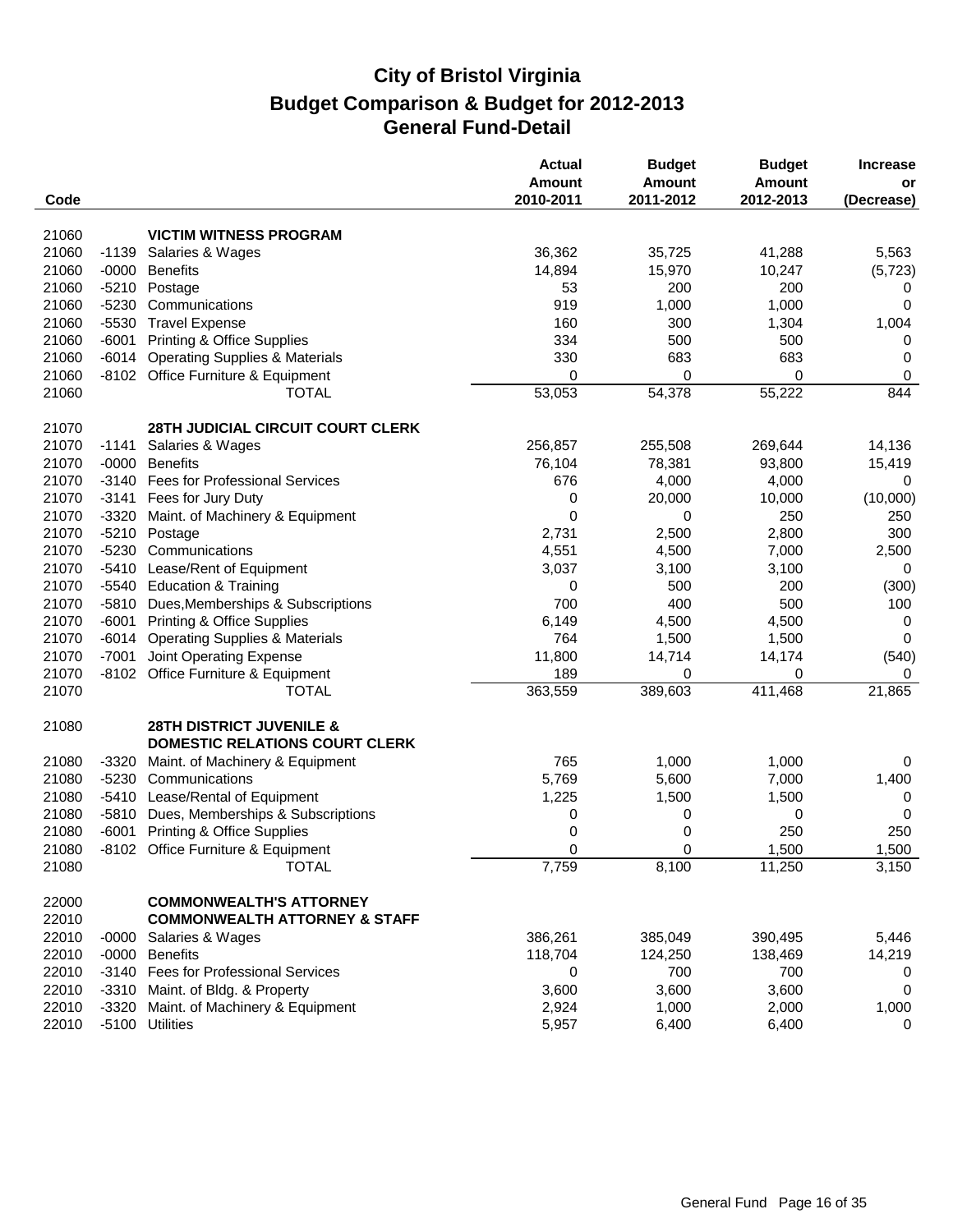| Code  |         |                                            | <b>Actual</b><br>Amount<br>2010-2011 | <b>Budget</b><br><b>Amount</b><br>2011-2012 | <b>Budget</b><br>Amount<br>2012-2013 | <b>Increase</b><br>or |
|-------|---------|--------------------------------------------|--------------------------------------|---------------------------------------------|--------------------------------------|-----------------------|
|       |         |                                            |                                      |                                             |                                      | (Decrease)            |
| 22010 |         | -5210 Postage                              | 1,920                                | 2,000                                       | 2,000                                | 0                     |
| 22010 |         | -5230 Communications                       | 4,338                                | 4,500                                       | 6,500                                | 2,000                 |
| 22010 | $-5420$ | Lease/Rent of Building                     | 27,804                               | 27,600                                      | 27,600                               | 0                     |
| 22010 |         | -5530 Travel Expense                       | 1,781                                | 3,500                                       | 5,000                                | 1,500                 |
| 22010 |         | -5810 Dues, Memberships & Subscriptions    | 3,974                                | 3,000                                       | 3,000                                | 0                     |
| 22010 | $-6001$ | <b>Printing &amp; Office Supplies</b>      | 13,084                               | 2,000                                       | 2,000                                | 0                     |
| 22010 | $-6014$ | <b>Operating Supplies &amp; Materials</b>  | 87                                   | 1,000                                       | 1,000                                | 0                     |
| 22010 |         | -8102 Office Furniture & Equipment         | 0                                    | 0                                           | 0                                    | 0                     |
| 22010 |         | <b>TOTAL</b>                               | 570,433                              | 564,599                                     | 588,764                              | 24,165                |
|       |         | <b>TOTAL JUDICIAL ADMINISTRATION</b>       | 1,217,744                            | 1,284,660                                   | 1,337,405                            | 52,745                |
| 30000 |         | <b>PUBLIC SAFETY</b>                       |                                      |                                             |                                      |                       |
| 31000 |         | <b>LAW ENFORCEMENT</b>                     |                                      |                                             |                                      |                       |
| 31010 |         | <b>POLICE DEPARTMENT</b>                   |                                      |                                             |                                      |                       |
| 31010 | $-1139$ | Salaries & Wages                           | 3,027,028                            | 2,861,638                                   | 3,052,501                            | 190,863               |
| 31010 | $-1239$ | Salaries & Wages-Overtime                  | 0                                    | 184,000                                     | 184,000                              | 0                     |
| 31010 | $-0000$ | <b>Benefits</b>                            | 1,039,582                            | 1,138,276                                   | 1,252,913                            | 114,637               |
| 31010 | $-3135$ | <b>Contract Labor</b>                      | 5,578                                | 0                                           | 0                                    | 0                     |
| 31010 | $-3140$ | <b>Fees for Professional Services</b>      | 21,363                               | 12,000                                      | 13,000                               | 1,000                 |
| 31010 |         | -3310 Maint. of Bldg. & Property           | 28,721                               | 25,000                                      | 25,000                               | 0                     |
| 31010 | $-3320$ | Maint. of Machinery & Equipment            | 65,335                               | 65,000                                      | 60,500                               | (4,500)               |
| 31010 | $-3321$ | Maint. of Machinery & Equipment-Technology | 0                                    | 0                                           | 59,958                               | 59,958                |
| 31010 | $-3600$ | Advertising                                | 1,264                                | 2,000                                       | 2,000                                | 0                     |
| 31010 | $-5100$ | <b>Utilities</b>                           | 49,210                               | 52,000                                      | 70,000                               | 18,000                |
| 31010 | $-5210$ | Postage                                    | 2,679                                | 2,800                                       | 2,800                                | 0                     |
| 31010 | $-5230$ | Communications                             | 41,890                               | 46,000                                      | 77,000                               | 31,000                |
| 31010 | $-5231$ | Communications-E911                        | 104,320                              | 99,000                                      | 84,000                               | (15,000)              |
| 31010 |         | -5410 Lease/Rent of Equipment              | 75                                   | 0                                           | 0                                    | 0                     |
| 31010 |         | -5530 Travel Expense                       | 23,145                               | 17,500                                      | 18,000                               | 500                   |
| 31010 | $-5540$ | <b>Education &amp; Training</b>            | 25,599                               | 22,000                                      | 22,000                               | 0                     |
| 31010 | $-5810$ | Dues, Memberships & Subscriptions          | 1,312                                | 2,300                                       | 2,300                                | 0                     |
| 31010 | $-5840$ | Investigations, Studies & Rewards          | 15,000                               | 14,000                                      | 14,000                               | 0                     |
| 31010 | $-5841$ | Special Investigations                     | 15,000                               | 14,000                                      | 14,000                               | 0                     |
| 31010 |         | -5842 Asset Forfeiture                     | 130,620                              | 30,000                                      | 30,000                               | 0                     |
| 31010 |         | -6001 Printing & Office Supplies           | 12,248                               | 9,000                                       | 9,500                                | 500                   |
| 31010 |         | -6002 Food & Food Service Supplies         | 1,400                                | 1,400                                       | 1,400                                | 0                     |
| 31010 |         | -6005 Housekeeping                         | 2,539                                | 2,000                                       | 2,000                                | 0                     |
| 31010 | $-6008$ | Motor Fuel & Lubricants                    | 114,689                              | 105,000                                     | 143,750                              | 38,750                |
| 31010 | $-6009$ | Repair Parts - Equipment                   | 19,156                               | 20,000                                      | 25,000                               | 5,000                 |
| 31010 | $-6011$ | <b>Clothing &amp; Personal Supplies</b>    | 19,876                               | 25,000                                      | 25,000                               | 0                     |
| 31010 | $-6014$ | <b>Operating Supplies &amp; Materials</b>  | 30,567                               | 20,000                                      | 20,000                               | 0                     |
| 31010 | -8101   | <b>Other Equipment</b>                     | 184,918                              | 20,000                                      | 15,000                               | (5,000)               |
| 31010 |         | -8102 Office Furniture & Equipment         | 2,687                                | 0                                           | 1,000                                | 1,000                 |
| 31010 |         | -8105 Vehicular Equipment                  | 28,632                               | 0                                           | 0                                    | 0                     |
| 31010 |         | -8109 Computer System                      | 0                                    | 4,000                                       | 4,000                                | 0                     |
| 31010 |         | <b>TOTAL</b>                               | 5,014,432                            | 4,793,914                                   | 5,230,622                            | 436,708               |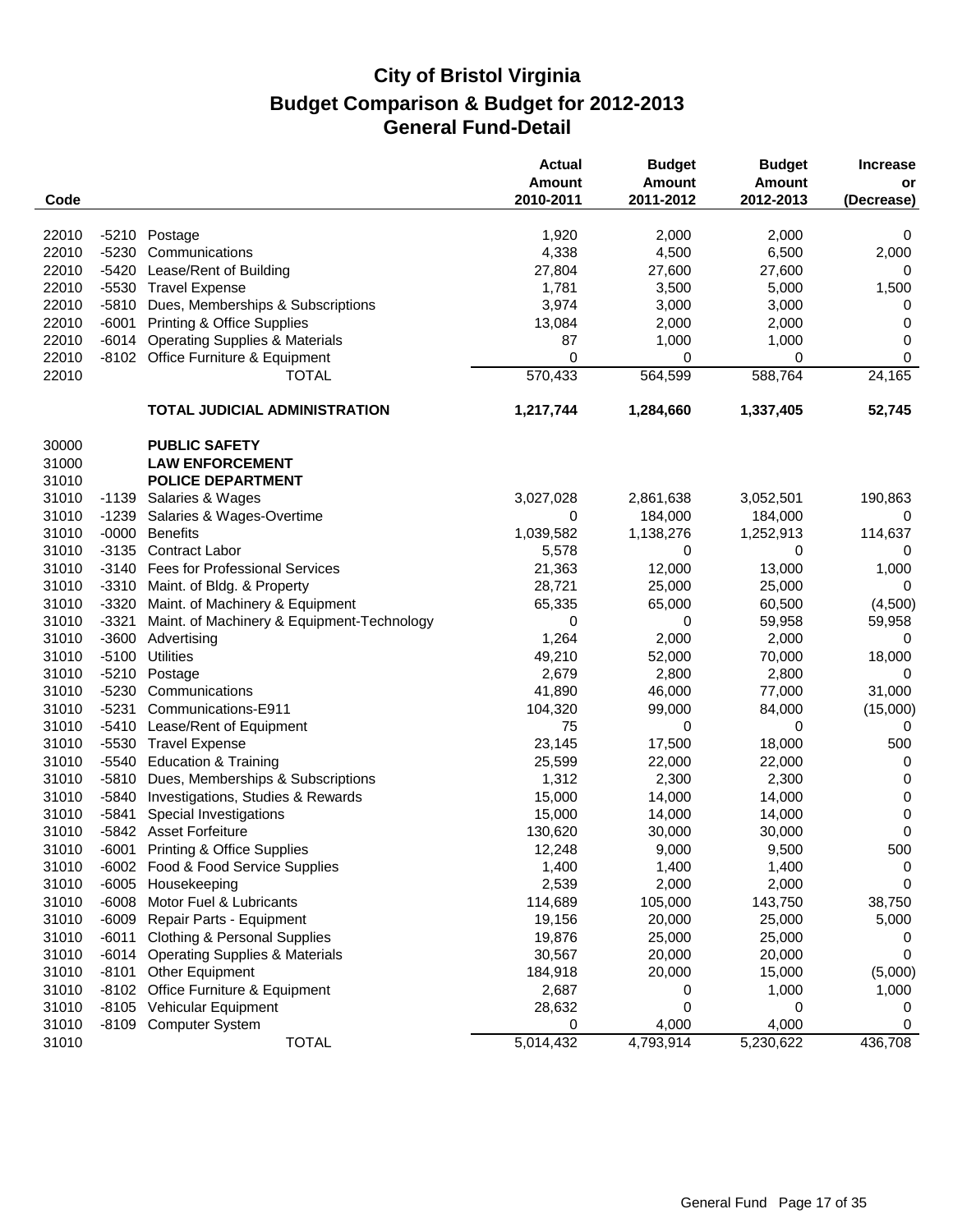|       |         |                                                | <b>Actual</b><br><b>Amount</b> | <b>Budget</b><br><b>Amount</b> | <b>Budget</b><br><b>Amount</b> | <b>Increase</b><br>or |
|-------|---------|------------------------------------------------|--------------------------------|--------------------------------|--------------------------------|-----------------------|
| Code  |         |                                                | 2010-2011                      | 2011-2012                      | 2012-2013                      | (Decrease)            |
| 31020 |         | <b>POLICE DEPT-GRANTS</b>                      |                                |                                |                                |                       |
| 31020 |         | -3140 Fees for Professional Services           | $\mathbf 0$                    | $\pmb{0}$                      | $\pmb{0}$                      | 0                     |
| 31020 | -5530   | <b>Travel Expense</b>                          | 0                              | 0                              | 0                              | $\mathbf 0$           |
| 31020 | -5540   | <b>Education &amp; Training</b>                | $\mathbf 0$                    | $\mathbf 0$                    | $\mathbf 0$                    | $\pmb{0}$             |
| 31020 | -5852   | <b>Byrne Justice Assistance Grant</b>          | $\mathbf 0$                    | 0                              | $\mathbf 0$                    | $\pmb{0}$             |
| 31020 | -5859   | DCJS-Bomb Squad Grant                          | 24,236                         | 0                              | $\mathbf 0$                    | $\pmb{0}$             |
| 31020 | -5860   | DCJS-CBRNE-Bomb Squad Grant                    | 335,000                        | 0                              | $\mathbf 0$                    | $\pmb{0}$             |
| 31020 | -5861   | DCJS-Law Enforcement Terrorism Prevention Prog | 98,879                         | 0                              | 0                              | $\mathbf 0$           |
| 31020 | -5862   | <b>DCJS-Crime Record Maint</b>                 | 1,545                          | 0                              | $\mathbf 0$                    | $\mathbf 0$           |
| 31020 |         | <b>TOTAL</b>                                   | 459,660                        | 0                              | $\mathbf 0$                    | $\mathbf 0$           |
| 32000 |         | <b>FIRE &amp; RESCUE SERVICE</b>               |                                |                                |                                |                       |
| 32010 |         | <b>FIRE DEPARTMENT</b>                         |                                |                                |                                |                       |
| 32010 | -1138   | Salaries & Wages                               | 2,066,587                      | 2,060,980                      | 2,108,633                      | 47,653                |
| 32010 | -1238   | Salaries & Wages-Overtime                      | 117,200                        | 65,000                         | 65,000                         | 0                     |
| 32010 | $-0000$ | <b>Benefits</b>                                | 774,344                        | 829,322                        | 877,800                        | 48,478                |
| 32010 | -3140   | <b>Fees for Professional Services</b>          | 537                            | 6,450                          | 6,450                          | 0                     |
| 32010 |         | -3310 Maint. of Bldg. & Property               | 33,439                         | 55,000                         | 35,000                         | (20,000)              |
| 32010 | -3320   | Maint. of Machinery & Equipment                | 52,762                         | 40,000                         | 55,000                         | 15,000                |
| 32010 |         | -3600 Advertising                              | $\mathbf 0$                    | 500                            | 500                            | 0                     |
| 32010 |         | -5100 Utilities                                | 35,683                         | 31,000                         | 37,000                         | 6,000                 |
| 32010 |         | -5210 Postage                                  | 834                            | 700                            | 1,000                          | 300                   |
| 32010 | -5230   | Communications                                 | 15,177                         | 15,000                         | 18,300                         | 3,300                 |
| 32010 |         | -5410 Lease/Rent of Equipment                  | 181,873                        | 182,300                        | 182,300                        | 0                     |
| 32010 |         | -5530 Travel Expense                           | 3,158                          | 5,700                          | 4,700                          | (1,000)               |
| 32010 | $-5540$ | <b>Education &amp; Training</b>                | 3,847                          | 3,900                          | 3,900                          | 0                     |
| 32010 | -5810   | Dues, Memberships & Subscriptions              | 1,136                          | 1,020                          | 1,020                          | $\mathbf 0$           |
| 32010 | -6001   | <b>Printing &amp; Office Supplies</b>          | 3,276                          | 2,700                          | 2,700                          | $\pmb{0}$             |
| 32010 |         | -6002 Food & Food Service Supplies             | 1,655                          | 1,000                          | 1,000                          | $\mathbf 0$           |
| 32010 | $-6004$ | <b>Medical Supplies</b>                        | 2,895                          | 3,000                          | 3,000                          | $\mathbf 0$           |
| 32010 |         | -6005 Housekeeping Supplies                    | 4,913                          | 5,500                          | 5,500                          | $\mathbf 0$           |
| 32010 | -6007   | Materials - Building & Property                | 5,697                          | 8,600                          | 7,000                          | (1,600)               |
| 32010 | -6008   | Motor Fuel & Lubricants                        | 31,003                         | 28,000                         | 39,100                         | 11,100                |
| 32010 | -6009   | Repair Parts - Equipment                       | 12,787                         | 25,000                         | 20,000                         | (5,000)               |
| 32010 | -6011   | <b>Clothing &amp; Personal Supplies</b>        | 5,146                          | 19,000                         | 12,000                         | (7,000)               |
| 32010 | -6014   | <b>Operating Supplies &amp; Materials</b>      | 7,069                          | 9,000                          | 9,000                          | 0                     |
| 32010 | -8101   | <b>Other Equipment</b>                         | 4,982                          | 5,000                          | 6,000                          | 1,000                 |
| 32010 |         | -8102 Office Furniture & Equipment             | 0                              | 0                              | 500                            | 500                   |
| 32010 |         | -8112 Other Improvements/Construction          | $\Omega$                       | 0                              | $\Omega$                       | 0                     |
| 32010 |         | <b>TOTAL</b>                                   | 3,365,999                      | 3,403,672                      | 3,502,403                      | 98,731                |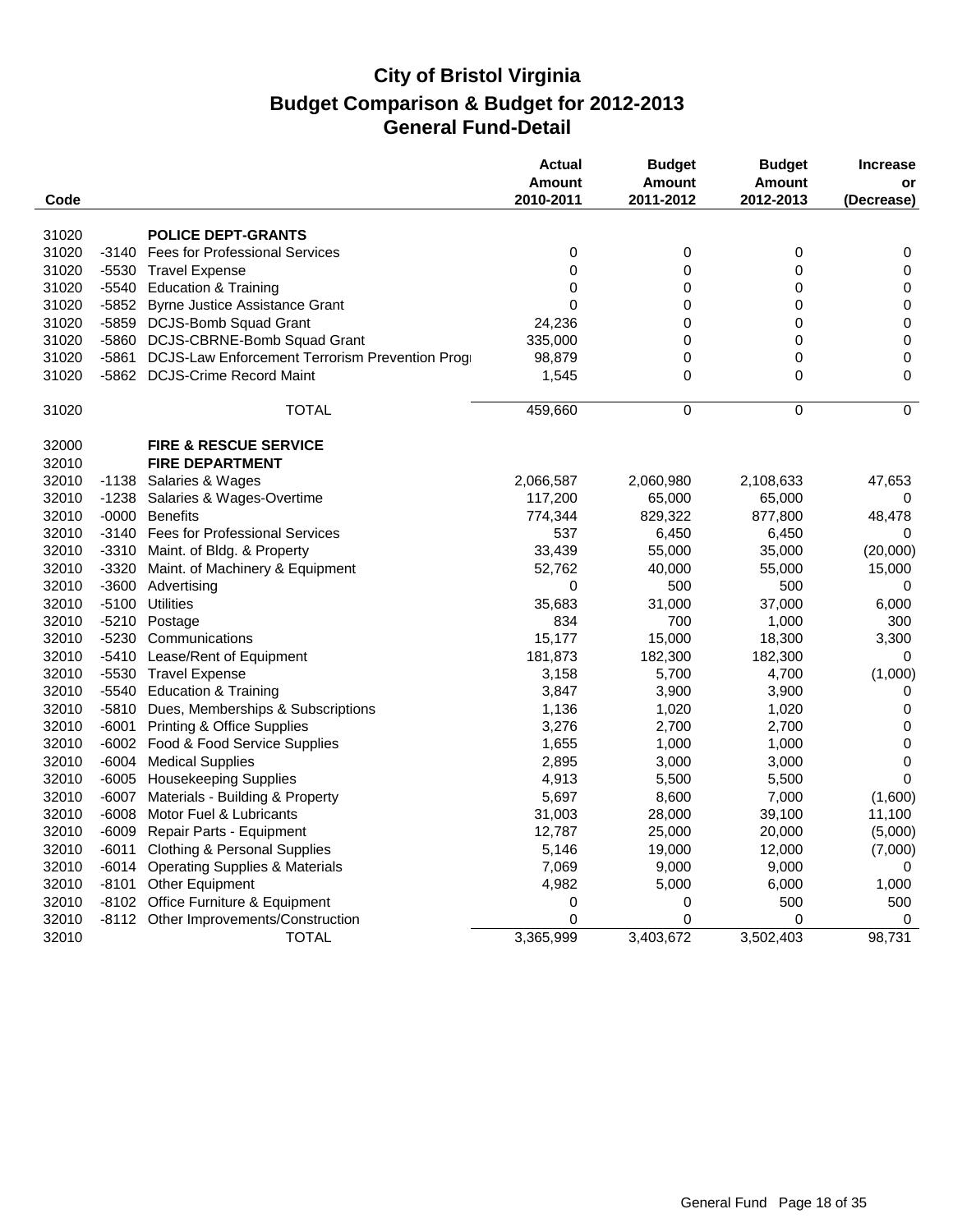| Code  |         |                                           | <b>Actual</b><br>Amount<br>2010-2011 | <b>Budget</b><br><b>Amount</b><br>2011-2012 | <b>Budget</b><br><b>Amount</b><br>2012-2013 | <b>Increase</b><br>or<br>(Decrease) |
|-------|---------|-------------------------------------------|--------------------------------------|---------------------------------------------|---------------------------------------------|-------------------------------------|
| 32030 |         | <b>FIRE DEPARTMENT-GRANTS</b>             |                                      |                                             |                                             |                                     |
| 32030 | $-5850$ | Fire Programs Fund                        | 36,817                               | 98,396                                      | 45,489                                      | (52, 907)                           |
| 32030 | -5851   | <b>VDFP Division IV Grant</b>             | 0                                    | 0                                           | 0                                           | 0                                   |
| 32030 |         | -5852 VDEM Rescue Training Grant          | 90,286                               | 0                                           | 0                                           | 0                                   |
| 32030 |         | -5853 Laptop Grant                        | 0                                    | 0                                           | 0                                           | 0                                   |
| 32030 |         | -5854 Four For Life Funds                 | 12,345                               | 13,631                                      | 13,631                                      | $\Omega$                            |
| 32030 |         | -5855 VDFP Burn Building Renovation Grant | 813                                  | 130,000                                     | 0                                           | (130,000)                           |
| 32030 |         | -5856 FEMA AFG Wellness Fitness Grant     | 0                                    | 122,170                                     | 0                                           | (122, 170)                          |
| 32030 |         | -5857 HTREET 2009 Grant                   | 0                                    | 98,571                                      | 0                                           | (98, 571)                           |
| 32030 |         | -5858 VDFP-Training Room Equip Mini Gnt   | 2,301                                | 0                                           | 0                                           | 0                                   |
| 32030 |         | -5859 VDH-VA Dept of Health Smoke Detecto | 0                                    | 0                                           | 0                                           | 0                                   |
| 32030 |         | -5861 VDH-VA Dept of Health RASF 2010 Gnt | 56,076                               | 0                                           | 0                                           | 0                                   |
| 32030 |         | -5862 VDH-VA Dept of Health RASF 2011 Grn | 3,164                                | 0                                           | 0                                           | 0                                   |
|       |         |                                           |                                      |                                             |                                             |                                     |
| 32030 |         | <b>TOTAL</b>                              | 201,801                              | 462,768                                     | 59,120                                      | (403, 648)                          |
| 33000 |         | <b>CORRECTION &amp; DETENTION</b>         |                                      |                                             |                                             |                                     |
| 33010 |         | <b>CITY SHERIFF &amp; JAIL</b>            |                                      |                                             |                                             |                                     |
| 33010 |         | -1139 Salaries & Wages                    | 1,836,183                            | 1,826,259                                   | 1,883,658                                   | 57,399                              |
| 33010 | $-1239$ | Salaries & Wages-Overtime                 | 17,364                               | 20,000                                      | 20,000                                      | 0                                   |
| 33010 | $-0000$ | <b>Benefits</b>                           | 689,030                              | 760,296                                     | 791,880                                     | 31,584                              |
| 33010 | $-3140$ | <b>Fees for Professional Services</b>     | 167,869                              | 100,000                                     | 250,000                                     | 150,000                             |
| 33010 | $-3310$ | Maint. of Building & Property             | 19,107                               | 20,000                                      | 20,000                                      | 0                                   |
| 33010 | $-3320$ | Maint. of Machinery & Equip               | 33,760                               | 25,000                                      | 25,000                                      | 0                                   |
| 33010 | $-3600$ | Advertising                               | 0                                    | 500                                         | 500                                         | 0                                   |
| 33010 | $-5100$ | <b>Utilities</b>                          | 103,186                              | 95,000                                      | 110,000                                     | 15,000                              |
| 33010 | $-5210$ | Postage                                   | 1,522                                | 2,500                                       | 1,200                                       | (1,300)                             |
| 33010 | $-5230$ | Communications                            | 15,096                               | 16,000                                      | 17,000                                      | 1,000                               |
| 33010 | $-5530$ | <b>Travel Expense</b>                     | 18,770                               | 20,000                                      | 19,000                                      | (1,000)                             |
| 33010 | -5540   | <b>Education &amp; Training</b>           | 16,686                               | 18,000                                      | 18,000                                      | 0                                   |
| 33010 | $-5810$ | Dues, Memberships & Subscrip              | 4,405                                | 4,000                                       | 4,000                                       | 0                                   |
| 33010 |         | -5842 Asset Seizure-Sheriff               | 0                                    | 0                                           | 10,000                                      | 10,000                              |
| 33010 | $-6001$ | <b>Printing &amp; Office Supplies</b>     | 9,042                                | 8,500                                       | 8,500                                       | 0                                   |
| 33010 |         | -6002 Food & Food Service Supplies        | 187,857                              | 160,000                                     | 180,000                                     | 20,000                              |
| 33010 |         | -6003 Farm Supplies                       | 26,730                               | 7,000                                       | 6,000                                       | (1,000)                             |
| 33010 |         | -6004 Medical Supplies                    | 6,280                                | 8,000                                       | 6,000                                       | (2,000)                             |
| 33010 |         | -6005 Housekeeping Supplies               | 29,112                               | 35,000                                      | 35,000                                      | 0                                   |
| 33010 | -6007   | Materials - Building & Property           | 6,243                                | 10,000                                      | 10,000                                      | 0                                   |
| 33010 | $-6008$ | Motor Fuel & Lubricants                   | 17,953                               | 18,000                                      | 23,000                                      | 5,000                               |
| 33010 | $-6009$ | Repair Parts - Equipment                  | 10,946                               | 8,000                                       | 8,000                                       | 0                                   |
| 33010 | $-6011$ | <b>Clothing &amp; Personal Supplies</b>   | 11,877                               | 18,000                                      | 18,000                                      | 0                                   |
| 33010 |         | -6014 Operating Supplies & Materials      | 25,229                               | 30,000                                      | 30,000                                      | 0                                   |
| 33010 | $-8101$ | Other Equipment                           | 2,611                                | 0                                           | 50,000                                      | 50,000                              |
| 33010 |         | -8102 Office Furniture & Equipment        | 695                                  | 1,000                                       | 1,000                                       | 0                                   |
| 33010 |         | -8105 Vehicular Equipment                 | 43,045                               | 0                                           | 0                                           | 0                                   |
| 33010 |         | -8112 Other Improvements or Const         | 0                                    | 0                                           | 0                                           | 0                                   |
| 33010 |         | <b>TOTAL</b>                              | 3,300,599                            | 3,211,055                                   | 3,545,738                                   | 334,683                             |
| 33020 |         | <b>APPALACHIAN JUVENILE COMMISSION</b>    |                                      |                                             |                                             |                                     |
| 33020 | -7001   | Joint Operating Expense                   | 261,675                              | 221,332                                     | 247,504                                     | 26,172                              |
| 33020 |         | <b>TOTAL</b>                              | 261,675                              | 221,332                                     | 247,504                                     | 26,172                              |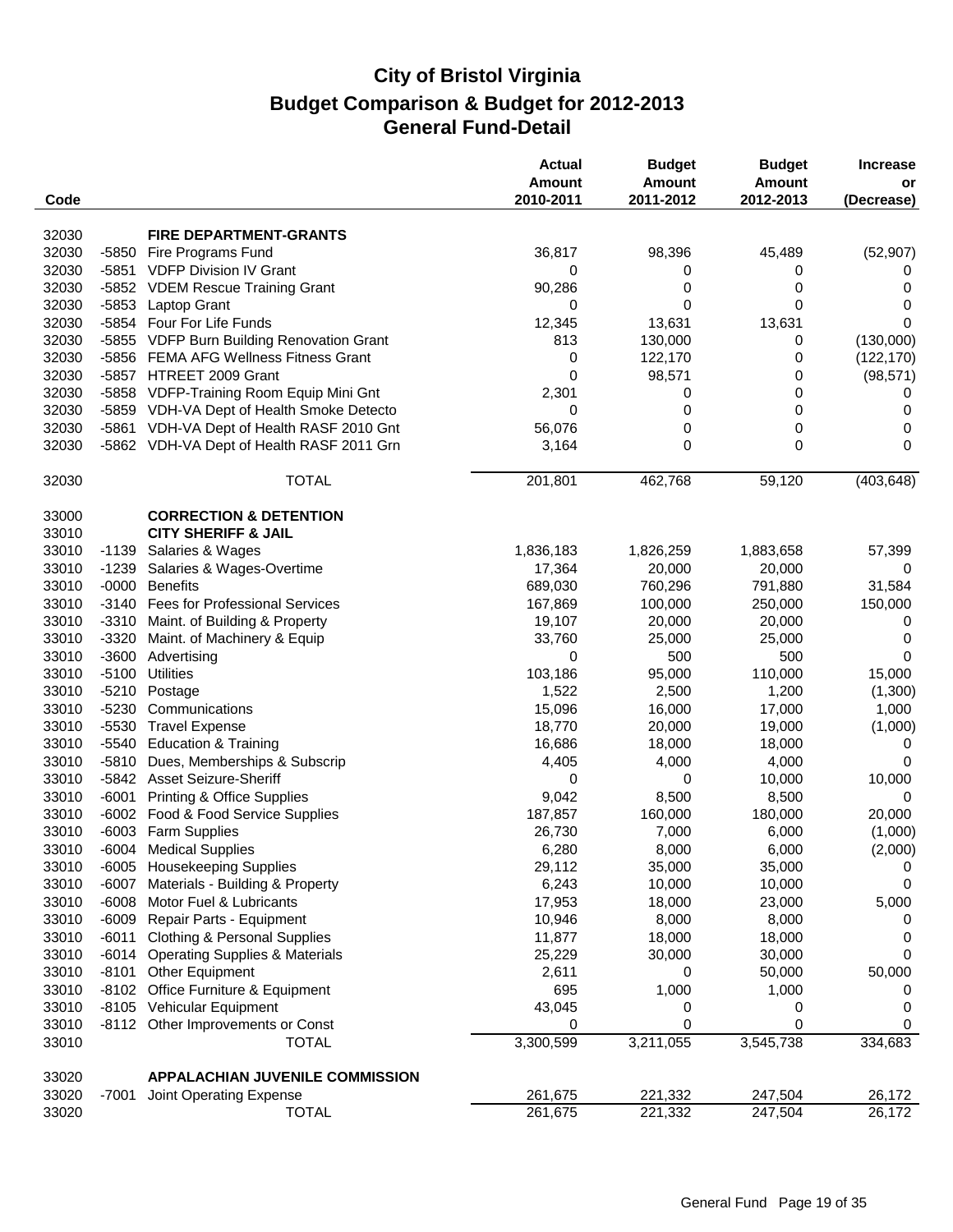| Code  |         |                                           | <b>Actual</b><br>Amount<br>2010-2011 | <b>Budget</b><br><b>Amount</b><br>2011-2012 | <b>Budget</b><br><b>Amount</b><br>2012-2013 | <b>Increase</b><br>or<br>(Decrease) |
|-------|---------|-------------------------------------------|--------------------------------------|---------------------------------------------|---------------------------------------------|-------------------------------------|
| 33030 |         | <b>SHERIFF GRANTS</b>                     |                                      |                                             |                                             |                                     |
| 33030 | $-5860$ | <b>DARE Program</b>                       | 7,205                                | 6,000                                       | 6,000                                       | 0                                   |
| 33030 | $-5861$ | <b>DCJS Grants</b>                        | 0                                    | 0                                           | 1,000                                       | 1,000                               |
| 33010 |         | <b>TOTAL</b>                              | 7,205                                | 6,000                                       | 7,000                                       | 1,000                               |
| 34000 |         | <b>INSPECTIONS</b>                        |                                      |                                             |                                             |                                     |
| 34010 |         | <b>BUILDING INSPECTOR</b>                 |                                      |                                             |                                             |                                     |
| 34010 |         | <b>INSPECTIONS</b>                        |                                      |                                             |                                             |                                     |
| 34010 | $-1145$ | Salaries & Wages                          | 103,731                              | 103,345                                     | 107,475                                     | 4,130                               |
| 34010 | $-0000$ | <b>Benefits</b>                           | 37,715                               | 40,363                                      | 42,886                                      | 2,523                               |
| 34010 | $-3140$ | <b>Fees for Professional Services</b>     | 0                                    | 0                                           | 0                                           | 0                                   |
| 34010 | $-3320$ | Maint. of Machinery & Equipment           | 624                                  | 500                                         | 500                                         | 0                                   |
| 34010 | $-5210$ | Postage                                   | 81                                   | 300                                         | 300                                         | $\Omega$                            |
| 34010 | $-5230$ | Communications                            | 1,399                                | 1,500                                       | 2,100                                       | 600                                 |
| 34010 | $-5530$ | <b>Travel Expense</b>                     | 51                                   | 500                                         | 2,000                                       | 1,500                               |
| 34010 | $-5540$ | <b>Education and Training</b>             | 0                                    | 100                                         | 1,700                                       | 1,600                               |
| 34010 | $-5810$ | Dues, Memberships & Subscriptions         | 702                                  | 200                                         | 200                                         | 0                                   |
| 34010 | $-6001$ | <b>Printing &amp; Office Supplies</b>     | 706                                  | 700                                         | 200                                         | (500)                               |
| 34010 | $-6008$ | Motor Fuel & Lubricants                   | 3,624                                | 3,500                                       | 3,450                                       | (50)                                |
| 34010 | $-6009$ | Repair Parts - Equipment                  | 811                                  | 500                                         | 500                                         | 0                                   |
| 34010 | $-6014$ | <b>Operating Supplies &amp; Materials</b> | 573                                  | 1,000                                       | 500                                         | (500)                               |
| 34010 |         | -8102 Office Furniture & Equipment        | 0                                    | 0                                           | 0                                           | 0                                   |
| 34010 |         | <b>TOTAL</b>                              | 150,017                              | 152,508                                     | 161,811                                     | 9,303                               |
| 35000 |         | <b>OTHER PROTECTION</b>                   |                                      |                                             |                                             |                                     |
| 35010 |         | <b>ANIMAL CONTROL</b>                     |                                      |                                             |                                             |                                     |
| 35010 | $-1139$ | Salaries & Wages                          | 24,817                               | 27,208                                      | 27,237                                      | 29                                  |
| 35010 | $-1239$ | Salaries & Wages-Overtime                 | 143                                  | 1,500                                       | 1,500                                       | 0                                   |
| 35010 | $-0000$ | <b>Benefits</b>                           | 6,380                                | 7,268                                       | 7,410                                       | 142                                 |
| 35010 | $-3140$ | <b>Fees for Professional Services</b>     | 36,677                               | 50,000                                      | 50,000                                      | 0                                   |
| 35010 | $-3320$ | Maint. of Machinery & Equipment           | 74                                   | 500                                         | 500                                         | $\mathbf 0$                         |
| 35010 | $-5230$ | Communications                            | 915                                  | 1,200                                       | 1,200                                       | $\boldsymbol{0}$                    |
| 35010 | $-5540$ | <b>Education &amp; Training</b>           | 0                                    | 500                                         | 500                                         | $\mathsf 0$                         |
| 35010 | -6008   | Motor Fuel & Lubricants                   | 1,619                                | 2,000                                       | 2,090                                       | 90                                  |
| 35010 |         | -6009 Repair Parts - Equipment            | 124                                  | 1,000                                       | 1,000                                       | $\boldsymbol{0}$                    |
| 35010 |         | -6011 Clothing & Personal Supplies        | 0                                    | 200                                         | 200                                         | $\boldsymbol{0}$                    |
| 35010 |         | -6014 Operating Supplies & Materials      | 285                                  | 250                                         | 250                                         | 0                                   |
| 35010 |         | -8101 Other Equipment                     | 0                                    | 500                                         | 500                                         | 0                                   |
| 35010 |         | <b>TOTAL</b>                              | 71,032                               | 92,126                                      | 92,387                                      | 261                                 |
| 35020 |         | <b>MEDICAL EXAMINERS</b>                  |                                      |                                             |                                             |                                     |
| 35020 |         | -3140 Fees for Profess. & Special Serv    | 160                                  | 1,000                                       | 1,000                                       | $\mathbf 0$                         |
| 35020 |         | <b>TOTAL</b>                              | 160                                  | 1,000                                       | 1,000                                       | $\mathbf 0$                         |
| 35030 |         | <b>EMERGENCY SERVICES (Civil Defense)</b> |                                      |                                             |                                             |                                     |
| 35030 | -0000   | Salaries & Wages                          | 9,983                                | 10,897                                      | 11,068                                      | 171                                 |
| 35030 | $-0000$ | <b>Benefits</b>                           | 3,437                                | 4,052                                       | 4,455                                       | 403                                 |
| 35030 |         | -5210 Postage                             | 6                                    | 0                                           | 0                                           | 0                                   |
| 35030 |         | -5230 Communications                      | 0                                    | 0                                           | 0                                           | 0                                   |
| 35030 |         | -5530 Travel Expense                      | 511                                  | 0                                           | 0                                           | 0                                   |
| 35030 |         | <b>TOTAL</b>                              | 13,937                               | 14,949                                      | 15,523                                      | 574                                 |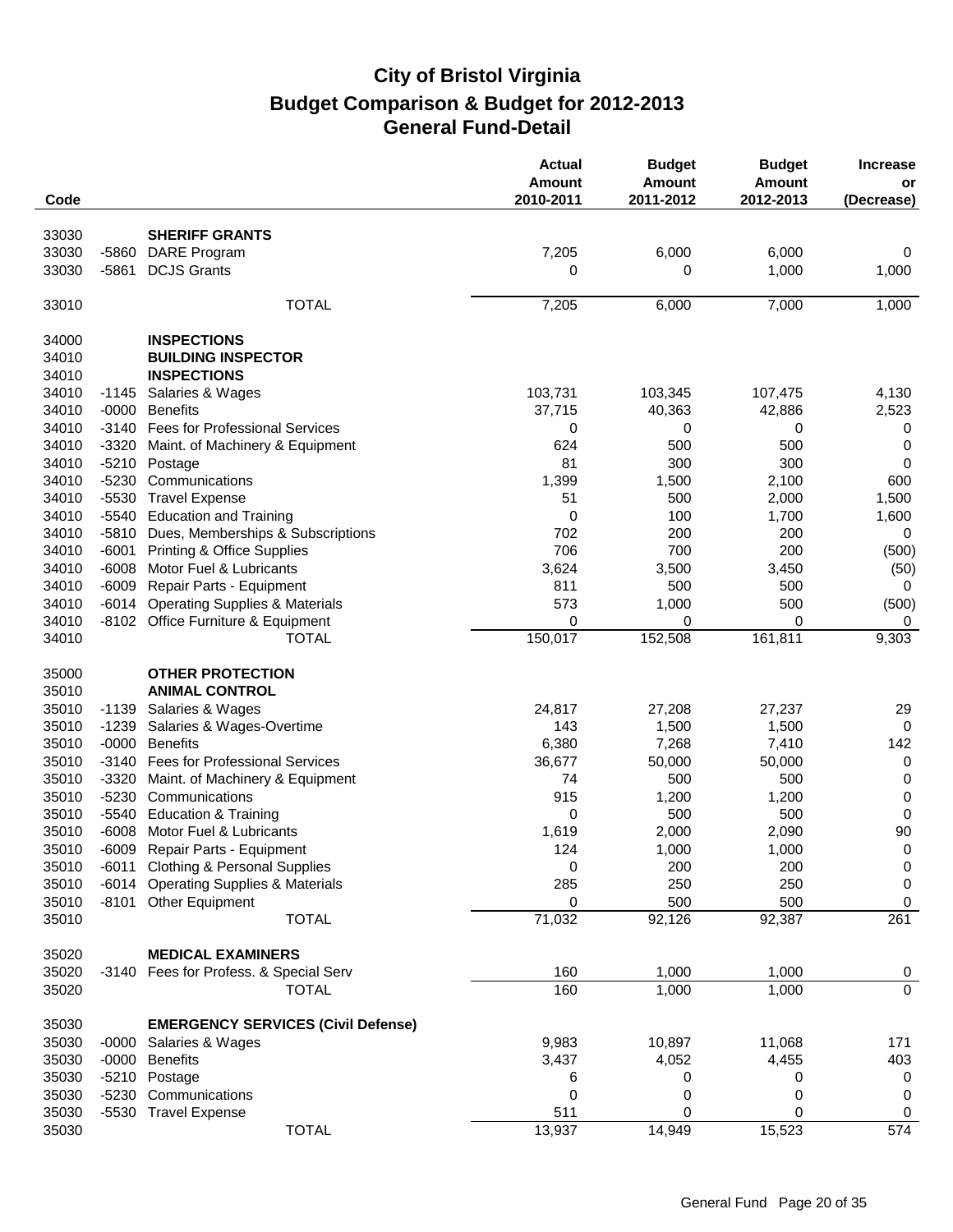|       |         |                                                                  | <b>Actual</b><br>Amount | <b>Budget</b><br><b>Amount</b> | <b>Budget</b><br><b>Amount</b> | <b>Increase</b><br>or |
|-------|---------|------------------------------------------------------------------|-------------------------|--------------------------------|--------------------------------|-----------------------|
| Code  |         |                                                                  | 2010-2011               | 2011-2012                      | 2012-2013                      | (Decrease)            |
| 35040 |         | SW VA. EMERGENCY MEDICAL SERVICE                                 |                         |                                |                                |                       |
| 35040 | $-5699$ | Joint Operating Expense                                          | 2,450                   | 2,450                          | 2,450                          | 0                     |
| 35040 |         | <b>TOTAL</b>                                                     | 2,450                   | 2,450                          | 2,450                          | $\overline{0}$        |
|       |         |                                                                  |                         |                                |                                |                       |
| 35050 |         | <b>HAZARDOUS MATERIALS EMERGENCY</b><br><b>RESPONSE SERVICES</b> |                         |                                |                                |                       |
| 35050 | -3140   | <b>Fees for Professional Services</b>                            | 7,819                   | 0                              | 0                              | 0                     |
| 35050 | $-3320$ | Maint. of Machinery & Equipment                                  | 2,183                   | 2,000                          | 0                              | (2,000)               |
| 35050 | $-5530$ | <b>Travel Expense</b>                                            | 71                      | 0                              | 0                              | 0                     |
| 35050 | -5840   | <b>Hazmat Grant</b>                                              | 39,324                  | 0                              | 0                              | 0                     |
| 35050 | $-6002$ | Food                                                             | 0                       | 500                            | 0                              | (500)                 |
| 35050 | $-6008$ | Motor Fuel & Lubricants                                          | 281                     | 0                              | 0                              | $\Omega$              |
| 35050 | $-6009$ | Repair Parts - Equipment                                         | 2,202                   | 1,500                          | 0                              | (1,500)               |
| 35050 | $-6011$ | <b>Clothing &amp; Personal Supplies</b>                          | 0                       | 1,500                          | 0                              | (1,500)               |
| 35050 | $-6014$ | <b>Operating Supplies &amp; Materials</b>                        | 5,589                   | 4,500                          | 15,000                         | 10,500                |
| 35050 | $-8101$ | <b>Other Equipment</b>                                           | 2,494                   | 5,000                          | 0                              | (5,000)               |
| 35050 |         | <b>TOTAL</b>                                                     | 59,963                  | 15,000                         | 15,000                         | $\Omega$              |
|       |         |                                                                  |                         |                                |                                |                       |
| 35060 |         | <b>LODA</b>                                                      |                         |                                |                                |                       |
| 35060 | -7001   | Joint Operating Expense                                          | 0                       | 42,401                         | 80,000                         | 37,599                |
| 35060 |         | <b>TOTAL</b>                                                     | 0                       | 42,401                         | 80,000                         | 37,599                |
|       |         | <b>TOTAL PUBLIC SAFETY</b>                                       | 12,908,930              | 12,419,175                     | 12,960,558                     | 541,383               |
| 40000 |         | <b>PUBLIC WORKS</b>                                              |                         |                                |                                |                       |
| 41000 |         |                                                                  |                         |                                |                                |                       |
|       |         | <b>MAINTENANCE OF HIGHWAYS, STREETS, BRIDGES</b>                 |                         |                                |                                |                       |
| 41010 |         | <b>STREET &amp; ENGINEERING DIVISION</b>                         |                         |                                |                                |                       |
| 41010 | $-1170$ | Salaries & Wages                                                 | 476,095                 | 541,721                        | 596,187                        | 54,466                |
| 41010 | $-1270$ | Salaries & Wages-Overtime                                        | 16,357                  | 20,000                         | 20,000                         | 0                     |
| 41010 | $-0000$ | <b>Benefits</b>                                                  | 153,877                 | 189,467                        | 263,187                        | 73,720                |
| 41010 | $-3135$ | <b>Contract Labor</b>                                            | 6,935                   | 0                              | 0                              | 0                     |
| 41010 | $-3140$ | <b>Fees for Professional Services</b>                            | 10,494                  | 2,000                          | 2,000                          | 0                     |
| 41010 |         | -3310 Maint. of Bldg. & Property                                 | 4,623                   | 15,000                         | 15,000                         | 0                     |
| 41010 | -3320   | Maint. of Machinery & Equipment                                  | 677                     | 2,500                          | 1,500                          | (1,000)               |
| 41010 |         | -3600 Advertising                                                | 6,036                   | 300                            | 1,500                          | 1,200                 |
| 41010 |         | -5100 Utilities                                                  | 23,219                  | 25,000                         | 25,000                         | 0                     |
| 41010 |         | -5210 Postage                                                    | 368                     | 300                            | 400                            | 100                   |
| 41010 |         | -5230 Communications                                             | 10,215                  | 10,040                         | 12,948                         | 2,908                 |
| 41010 | $-5410$ | Lease/Rent of Equipment                                          | 1,003                   | 2,500                          | 4,000                          | 1,500                 |
| 41010 |         | -5530 Travel Expense                                             | 2,102                   | 1,500                          | 1,500                          | 0                     |
| 41010 | -5540   | <b>Education &amp; Training</b>                                  | 2,422                   | 2,500                          | 4,000                          | 1,500                 |
| 41010 | -5810   | Dues, Memberships & Subscriptions                                | 666                     | 1,500                          | 1,200                          | (300)                 |
| 41010 | -5891   | Metro Planning Organization                                      | 0                       | 0                              | 81,354                         | 81,354                |
| 41010 | $-6001$ | <b>Printing &amp; Office Supplies</b>                            | 4,243                   | 1,200                          | 1,200                          | 0                     |
| 41010 | -6005   | <b>Housekeeping Supplies</b>                                     | 1,069                   | 1,500                          | 1,500                          | 0                     |
| 41010 | -6007   | Materials - Building & Property                                  | 7,064                   | 13,000                         | 13,000                         | 0                     |
| 41010 |         | -6008 Motor Fuel & Lubricants                                    | 51,085                  | 48,000                         | 60,950                         | 12,950                |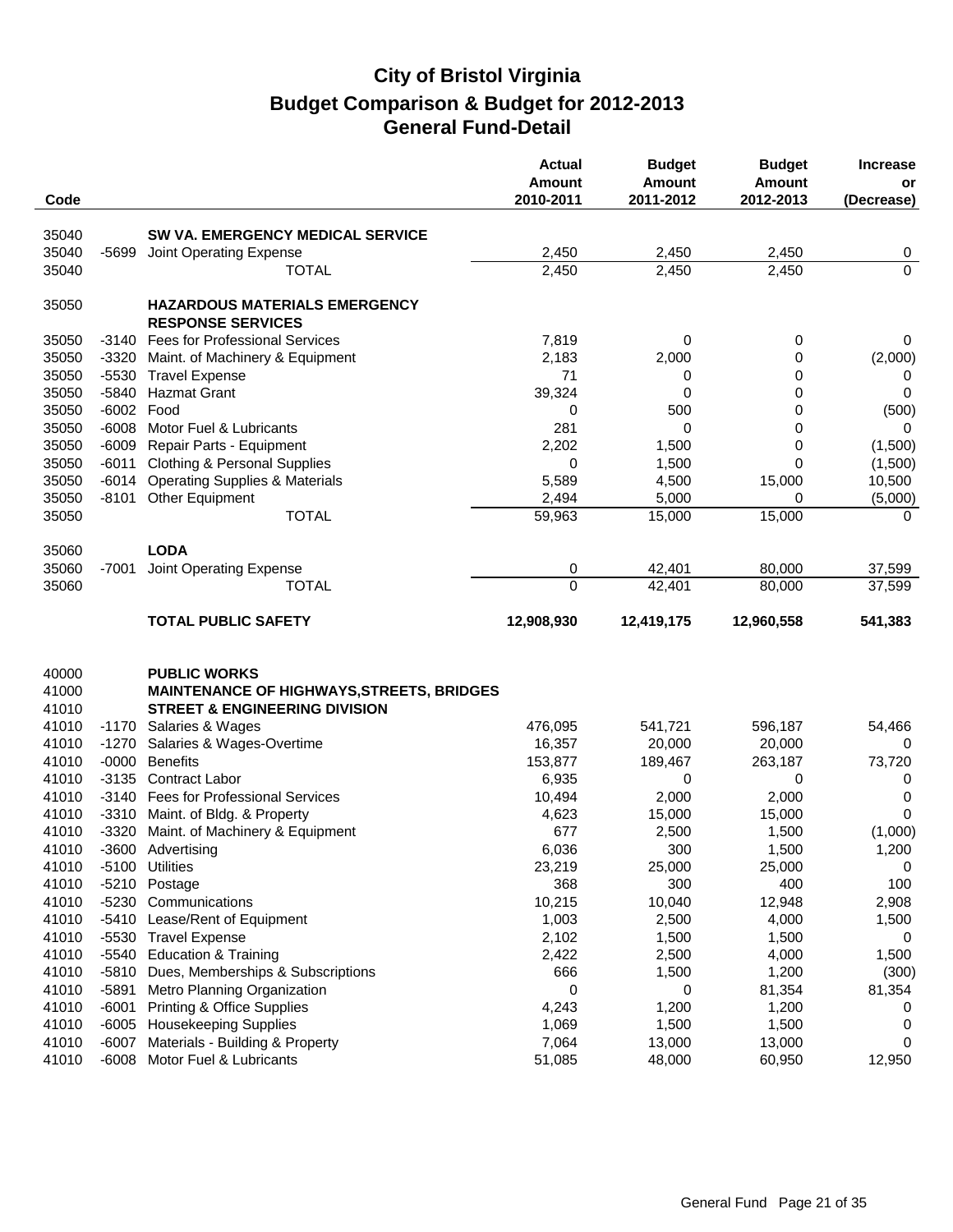| Code           |         |                                                                                                                                | <b>Actual</b><br>Amount<br>2010-2011 | <b>Budget</b><br><b>Amount</b><br>2011-2012 | <b>Budget</b><br><b>Amount</b><br>2012-2013 | <b>Increase</b><br>or<br>(Decrease) |
|----------------|---------|--------------------------------------------------------------------------------------------------------------------------------|--------------------------------------|---------------------------------------------|---------------------------------------------|-------------------------------------|
|                |         |                                                                                                                                |                                      |                                             |                                             |                                     |
| 41010          | $-6009$ | Repair Parts - Equipment                                                                                                       | 15                                   | 1,500                                       | 1,000                                       | (500)                               |
| 41010          | $-6011$ | <b>Clothing &amp; Personal Supplies</b>                                                                                        | 4,731                                | 8,200                                       | 8,200                                       | 0                                   |
| 41010          | $-6014$ | <b>Operating Supplies &amp; Materials</b>                                                                                      | 14,344                               | 12,000                                      | 11,000                                      | (1,000)                             |
| 41010          | $-7001$ | Joint Operating Expense                                                                                                        | 30,766                               | 25,000                                      | 25,000                                      | 0                                   |
| 41010          | $-8101$ | <b>Other Equipment</b>                                                                                                         | 0                                    | 0                                           | 0                                           | 0                                   |
| 41010          | $-8102$ | Office Furniture & Equipment                                                                                                   | 0                                    | 0                                           | 0                                           | 0                                   |
| 41010          |         | -8105 Vehicular Equipment                                                                                                      | $\Omega$                             | 0                                           | 0                                           | 0                                   |
| 41010          |         | <b>TOTAL</b>                                                                                                                   | 828,406                              | 924,728                                     | 1,151,626                                   | 226,898                             |
| 41020          |         | <b>VDOT REIMBURSED MAINTENANCE</b>                                                                                             |                                      |                                             |                                             |                                     |
| 41020          | $-0000$ | Salaries & Wages                                                                                                               | 385,316                              | 471,832                                     | 432,095                                     | (39, 737)                           |
| 41020          | $-0000$ | <b>Benefits</b>                                                                                                                | 171,925                              | 213,386                                     | 180,548                                     | (32, 838)                           |
| 41020          | $-3140$ | <b>Fees for Professional Services</b>                                                                                          | 12,131                               | 20,000                                      | 20,000                                      | 0                                   |
| 41020          | $-3310$ | Maintenance of Building & Property                                                                                             | 689,641                              | 600,000                                     | 500,000                                     | (100,000)                           |
| 41020          | $-3320$ | Maintenance of Machinery & Equipment                                                                                           | 13,747                               | 15,000                                      | 15,000                                      | 0                                   |
| 41020          | $-5100$ | <b>Utilities</b>                                                                                                               | 270,656                              | 280,000                                     | 280,000                                     | 0                                   |
| 41020          | $-5101$ | Utilities-Investment Charges                                                                                                   | 339,312                              | 340,000                                     | 340,000                                     | 0                                   |
| 41020          | $-5410$ | Lease/Rent of Equipment                                                                                                        | 12,732                               | 65,000                                      | 65,000                                      | 0                                   |
| 41020          | $-6007$ | Materials- Building & Property                                                                                                 | 210,817                              | 200,000                                     | 200,000                                     | 0                                   |
| 41020          | $-6008$ | Motor Fuel & Lubricants                                                                                                        | 219                                  | 0                                           | 0                                           | 0                                   |
| 41020          | $-6009$ | Repair Parts - Equipment                                                                                                       | 53,281                               | 42,286                                      | 50,000                                      | 7,714                               |
| 41020          | $-6014$ | <b>Operating Supplies &amp; Materials</b>                                                                                      | 169,963                              | 165,000                                     | 119,282                                     | (45, 718)                           |
| 41020          | $-8101$ | Other Equipment                                                                                                                | 79,750                               | 35,000                                      | 10,000                                      | (25,000)                            |
| 41020          | $-8105$ | Vehicular Equipment                                                                                                            | 10,770                               | 2,630                                       | 60,000                                      | 57,370                              |
| 41020          | -8106   | <b>Operational &amp; Const Equipment</b>                                                                                       | 77,890                               | 14,000                                      | 192,500                                     | 178,500                             |
| 41020          |         | <b>TOTAL</b>                                                                                                                   | 2,498,147                            | 2,464,134                                   | 2,464,425                                   | 291                                 |
|                |         |                                                                                                                                |                                      |                                             |                                             |                                     |
| 41030          |         | <b>STREET LIGHTS</b>                                                                                                           |                                      |                                             |                                             |                                     |
| 41030          | $-5100$ | Utilities                                                                                                                      | 17,660                               | 21,000                                      | 21,000                                      | 0                                   |
| 41030          | -5101   | Utilities-Investment Charges                                                                                                   | 8,393                                | 8,500                                       | 8,500                                       | 0                                   |
| 41030          |         | <b>TOTAL</b>                                                                                                                   | 26,053                               | 29,500                                      | 29,500                                      | $\overline{0}$                      |
| 42040          |         | <b>SOLID WASTE DISPOSAL</b>                                                                                                    |                                      |                                             |                                             |                                     |
| 42040          | $-5140$ | <b>Tipping Fees</b>                                                                                                            | 549,939                              | 550,000                                     | 550,000                                     | 0                                   |
|                |         | <b>TOTAL</b>                                                                                                                   | 549,939                              | 550,000                                     | 550,000                                     | $\overline{0}$                      |
| 43000<br>43010 |         | <b>MAINTENANCE OF GENERAL BUILDINGS &amp;</b><br><b>MAINTENANCE OF MUNICIPAL BUILDINGS</b><br>(NON-REVENUE) MUNICIPAL BUILDING |                                      |                                             |                                             |                                     |
| 43010          | $-1191$ | Salaries & Wages                                                                                                               | 26,733                               | 26,364                                      | 29,174                                      | 2,810                               |
| 43010          | $-0000$ | <b>Benefits</b>                                                                                                                | 10,792                               | 11,425                                      | 12,605                                      | 1,180                               |
| 43010          | $-3140$ | <b>Professional Services</b>                                                                                                   | 19,907                               | 16,000                                      | 2,000                                       | (14,000)                            |
| 43010          | $-3310$ | Maint. of Bld & Property                                                                                                       | 101,376                              | 90,000                                      | 90,000                                      | 0                                   |
| 43010          | $-3320$ | Maint. of Machinery & Equip                                                                                                    | 14,973                               | 14,700                                      | 5,000                                       | (9,700)                             |
| 43010          |         | -3600 Advertising                                                                                                              | 2,270                                | 1,000                                       | 1,000                                       | 0                                   |
| 43010          | $-5100$ | <b>Utilities</b>                                                                                                               | 144,176                              | 140,000                                     | 136,600                                     | (3,400)                             |
| 43010          | $-5230$ | Communications                                                                                                                 | 10,634                               | 9,800                                       | 22,000                                      | 12,200                              |
| 43010          | $-5410$ | Lease/Rent of Equipment                                                                                                        | 5,877                                | 6,500                                       | 6,500                                       | 0                                   |
| 43010          | $-6001$ | <b>Printing &amp; Office Supplies</b>                                                                                          | 1,264                                | 300                                         | 600                                         | 300                                 |
| 43010          |         | -6002 Food & Food Service Supplies                                                                                             | 11,042                               | 13,000                                      | 20,000                                      | 7,000                               |
| 43010          | $-6005$ | <b>Housekeeping Supplies</b>                                                                                                   | 4,886                                | 5,000                                       | 5,000                                       | 0                                   |
| 43010          | $-6007$ | Materials - Building & Property                                                                                                | 1,513                                | 1,500                                       | 1,500                                       | 0                                   |
| 43010          | $-6008$ | Motor Fuels & Lubricants                                                                                                       | 502                                  | 500                                         | 805                                         | 305                                 |
| 43010          | $-6009$ | <b>Repair Parts</b>                                                                                                            | 94                                   | 600                                         | 600                                         | 0                                   |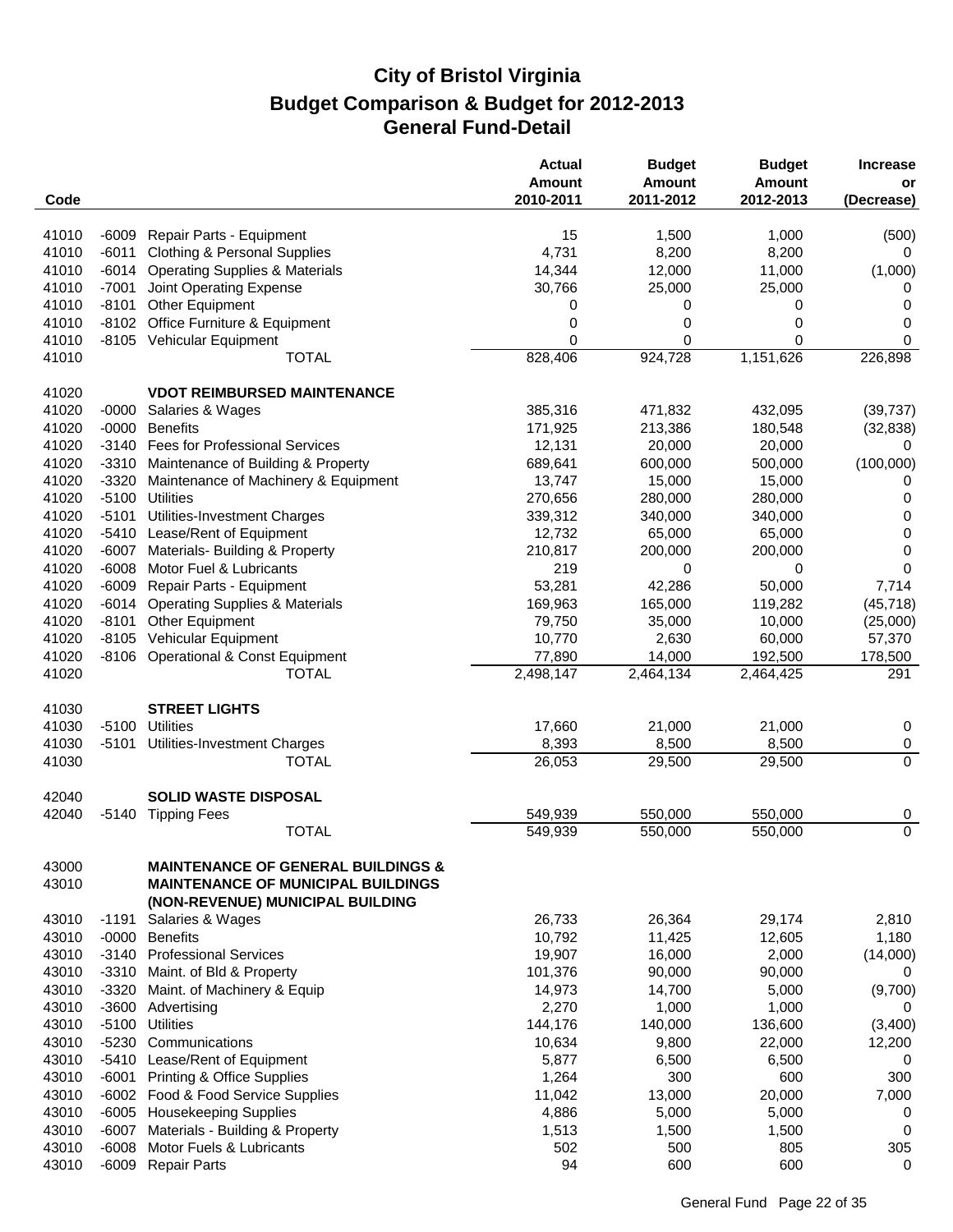| Code                    |         |                                                                                      | <b>Actual</b><br><b>Amount</b><br>2010-2011 | <b>Budget</b><br><b>Amount</b><br>2011-2012 | <b>Budget</b><br><b>Amount</b><br>2012-2013 | <b>Increase</b><br>or<br>(Decrease) |
|-------------------------|---------|--------------------------------------------------------------------------------------|---------------------------------------------|---------------------------------------------|---------------------------------------------|-------------------------------------|
|                         |         |                                                                                      |                                             |                                             |                                             |                                     |
| 43010                   | $-6014$ | <b>Operating Supplies &amp; Materials</b>                                            | 1,219                                       | 1,000                                       | 1,000                                       | 0                                   |
| 43010                   |         | -8101 Other Equipment                                                                | 2,080                                       | 4,000                                       | 3,000                                       | (1,000)                             |
| 43010                   | -8102   | Office Furniture & Equipment                                                         | 0<br>0                                      | 0                                           | 0                                           | 0                                   |
| 43010<br>43010          |         | -8112 Other Improvements & Construction<br><b>TOTAL</b>                              | 359,338                                     | 0<br>341,689                                | 0<br>337,384                                | 0<br>(4, 305)                       |
| 43020                   |         | OTHER CITY PROPERTY MAINTENANCE                                                      |                                             |                                             |                                             |                                     |
| 43020                   |         | (REVENUE PRODUCING)                                                                  |                                             |                                             |                                             |                                     |
| 43020                   | $-3310$ | Maint. of Building & Property                                                        | 1,808                                       | 0                                           | 0                                           | 0                                   |
| 43020                   | $-5100$ | Utilities                                                                            | 3,952                                       | 0                                           | 5,000                                       | 5,000                               |
| 43020                   |         | -5102 Utilities-Rhythm & Roots                                                       | 0                                           | 0                                           | 5,000                                       | 5,000                               |
| 43020                   |         | <b>TOTAL</b>                                                                         | 5,760                                       | 0                                           | 10,000                                      | 10,000                              |
| 43040                   |         | <b>MUNICIPAL PARKING</b><br>(REVENUE PRODUCING)                                      |                                             |                                             |                                             |                                     |
| 43040                   | $-3310$ | Maint. of Building & Property                                                        | 0                                           | 500                                         | 500                                         |                                     |
| 43040                   | $-6007$ | Materials-Building & Property                                                        | 86                                          | 600                                         | 600                                         | 0<br>0                              |
| 43040                   | $-6014$ | <b>Operating Supplies &amp; Materials</b>                                            | 23                                          | 100                                         | 100                                         | 0                                   |
| 43040                   |         | -9200 Transfer to Library                                                            | 994                                         | 1,800                                       | 1,800                                       | 0                                   |
| 43040                   |         | <b>TOTAL</b>                                                                         | 1,104                                       | 3,000                                       | 3,000                                       | 0                                   |
|                         |         | <b>TOTAL PUBLIC WORKS</b>                                                            | 4,268,747                                   | 4,313,051                                   | 4,545,935                                   | 232,884                             |
| 50000<br>51000<br>51010 |         | HEALTH, WELFARE & SOCIAL SERVICES<br><b>HEALTH</b><br><b>LOCAL HEALTH DEPARTMENT</b> |                                             |                                             |                                             |                                     |
| 51010                   | -5610   | Payments to State Health Department                                                  | 331,036                                     | 340,967                                     | 353,434                                     | 12,467                              |
| 51010                   |         | <b>TOTAL</b>                                                                         | 331,036                                     | 340,967                                     | 353,434                                     | 12,467                              |
| 52000<br>52010          |         | <b>MENTAL HEALTH &amp; MENTAL RETARDATION</b><br>HIGHLANDS COMMUNITY SERVICES BOARD  |                                             |                                             |                                             |                                     |
| 52010                   | -7001   | Joint Operating Expense                                                              | 133,000                                     | 153,971                                     | 161,227                                     | 7,256                               |
| 52010                   |         | <b>TOTAL</b>                                                                         | 133,000                                     | 153,971                                     | 161,227                                     | 7,256                               |
| 53010<br>53010          |         | <b>WELFARE/SOCIAL SERVICES</b><br>DEPARTMENT OF SOCIAL SERVICES                      |                                             |                                             |                                             |                                     |
| 53010                   | $-7001$ | Joint Operating Expense                                                              | 4,069,614                                   | 4,581,982                                   | 4,427,076                                   | (154,906)                           |
| 53010                   |         | <b>TOTAL</b>                                                                         | 4,069,614                                   | 4,581,982                                   | 4,427,076                                   | (154, 906)                          |
| 53040                   |         | <b>TAX REBATES TO ELDERLY</b>                                                        |                                             |                                             |                                             |                                     |
| 53040                   | $-5699$ | <b>Contributions Civic/Community Org</b>                                             | 25,229                                      | 25,500                                      | 0                                           | (25,500)                            |
|                         |         | <b>TOTAL</b>                                                                         | 25,229                                      | 25,500                                      | $\overline{0}$                              | (25,500)                            |
| 53050                   |         | <b>HIGHLANDS COMM. POLICY &amp; MGT. TEAM</b>                                        |                                             |                                             |                                             |                                     |
| 53050                   | $-7001$ | Joint Operating Expense                                                              | 1,076,607                                   | 1,127,543                                   | 1,258,343                                   | 130,800                             |
|                         |         | <b>TOTAL</b>                                                                         | 1,076,607                                   | 1,127,543                                   | 1,258,343                                   | 130,800                             |
|                         |         | TOTAL HEALTH, WELFARE & SOCIAL SERVICE                                               | 5,635,487                                   | 6,229,963                                   | 6,200,080                                   | (29, 883)                           |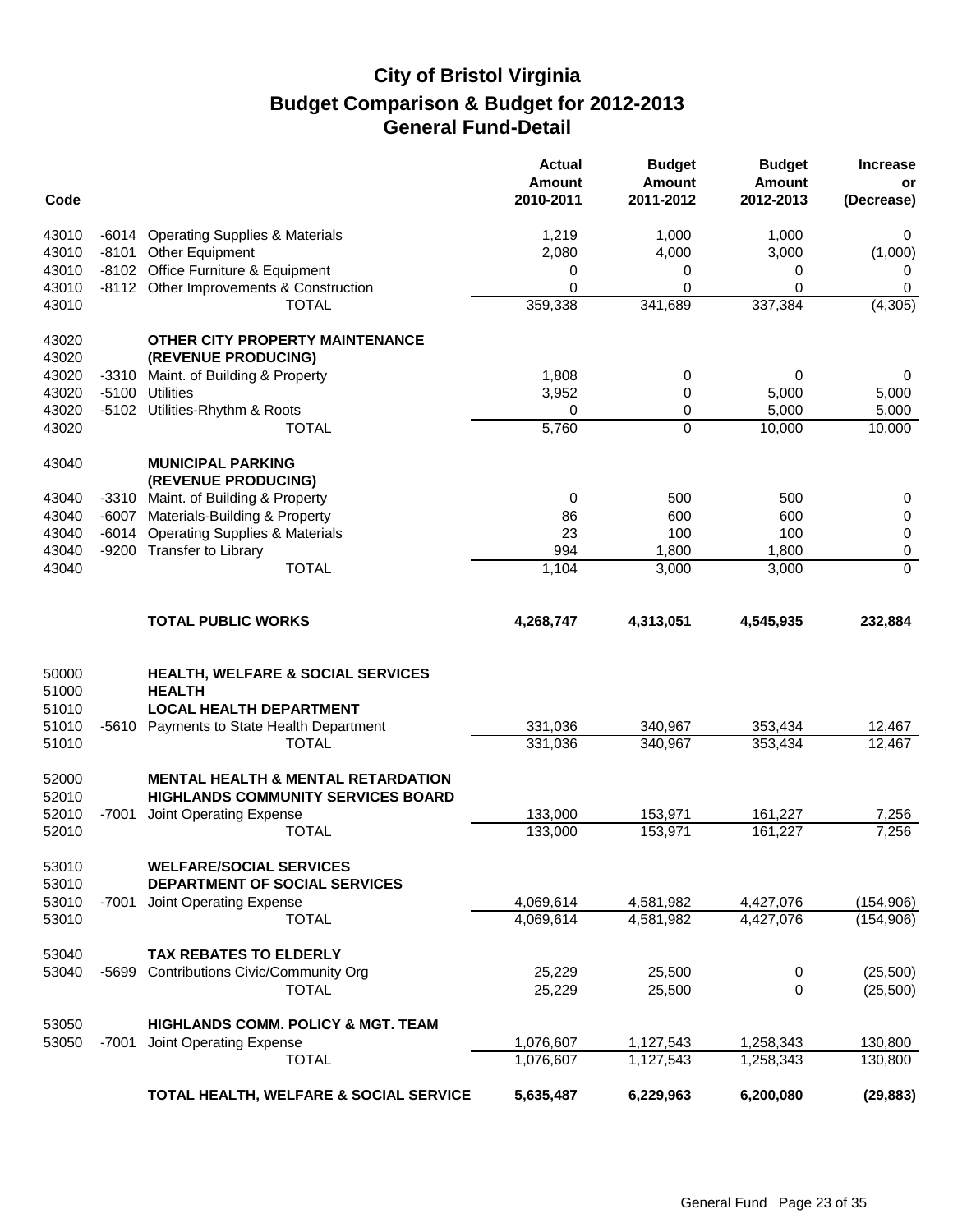| Code           |                  |                                                                        | <b>Actual</b><br>Amount<br>2010-2011 | <b>Budget</b><br><b>Amount</b><br>2011-2012 | <b>Budget</b><br><b>Amount</b><br>2012-2013 | <b>Increase</b><br>or<br>(Decrease) |
|----------------|------------------|------------------------------------------------------------------------|--------------------------------------|---------------------------------------------|---------------------------------------------|-------------------------------------|
| 60000          |                  | <b>EDUCATION</b>                                                       |                                      |                                             |                                             |                                     |
| 61000          |                  | <b>CITY SCHOOLS</b>                                                    |                                      |                                             |                                             |                                     |
| 61010          |                  | <b>GENERAL FUND APPROPRIATIONS</b>                                     |                                      |                                             |                                             |                                     |
| 61010          | -9200            | Transfers                                                              | 8,259,966                            | 8,487,881                                   | 9,105,000                                   | 617,119                             |
| 61010          | $-9201$          | <b>State Sales Tax Revenue</b>                                         | 0                                    | 0                                           | 0                                           | 0                                   |
| 61010          |                  | <b>TOTAL</b>                                                           | 8,259,966                            | 8,487,881                                   | 9,105,000                                   | 617,119                             |
| 61020          |                  | <b>SCHOOLS CAPITAL OUTLAY</b>                                          |                                      |                                             |                                             |                                     |
| 61020          | -8112            | Other Improvements/Construction                                        | 0                                    | 0                                           | 0                                           | 0                                   |
| 61020          |                  | <b>TOTAL</b>                                                           | $\overline{0}$                       | $\Omega$                                    | $\Omega$                                    | $\Omega$                            |
| 62000          |                  | <b>COMMUNITY COLLEGES</b>                                              |                                      |                                             |                                             |                                     |
| 62010          |                  | <b>VIRGINIA HIGHLANDS COMMUNITY COLLEGE</b>                            |                                      |                                             |                                             |                                     |
| 62010          | $-7001$          | Joint Operating Expense                                                | 38,411                               | 38,411                                      | 46,682                                      | 8,271                               |
| 62010          |                  | <b>TOTAL</b>                                                           | 38,411                               | 38,411                                      | 46,682                                      | 8,271                               |
|                |                  | <b>TOTAL EDUCATION</b>                                                 | 8,298,377                            | 8,526,292                                   | 9,151,682                                   | 625,390                             |
|                |                  |                                                                        |                                      |                                             |                                             |                                     |
| 70000          |                  | <b>PARKS, RECREATION &amp; CULTURE</b>                                 |                                      |                                             |                                             |                                     |
| 71010          |                  | <b>PARKS &amp; RECREATION (includes Sugar Hollow)</b>                  |                                      |                                             |                                             |                                     |
| 71010          | -1180            | Salaries & Wages                                                       | 761,743                              | 758,031                                     | 795,185                                     | 37,154                              |
| 71010          | -1280            | Salaries & Wages-Overtime                                              | 32,198                               | 20,000                                      | 20,000                                      | 0                                   |
| 71010          |                  | -0000 Benefits                                                         | 297,292                              | 319,992                                     | 328,366                                     | 8,374                               |
| 71010          | $-3135$          | <b>Contract Labor</b>                                                  | 293,151                              | 264,000                                     | 290,000                                     | 26,000                              |
| 71010<br>71010 |                  | -3140 Fees for Professional Services                                   | 5,078<br>30,742                      | 5,000                                       | 5,000                                       | 0                                   |
| 71010          | $-3320$          | -3310 Maint. of Building & Property<br>Maint. of Machinery & Equipment | 13,845                               | 21,500<br>15,000                            | 21,500<br>15,000                            | 0<br>0                              |
| 71010          |                  | -3600 Advertising                                                      | 2,330                                | 3,000                                       | 3,000                                       | $\mathbf 0$                         |
| 71010          | $-5100$          | <b>Utilities</b>                                                       | 131,501                              | 156,000                                     | 150,000                                     | (6,000)                             |
| 71010          | $-5100$          | Utilities-Investment Charges                                           | 118,584                              | 119,000                                     | 119,000                                     | 0                                   |
| 71010          |                  | -5210 Postage                                                          | 422                                  | 1,000                                       | 1,000                                       | 0                                   |
| 71010          | -5230            | Communications                                                         | 15,423                               | 15,700                                      | 18,000                                      | 2,300                               |
| 71010          |                  | -5410 Lease-Rent of Equipment                                          | 5,175                                | 8,600                                       | 8,600                                       | 0                                   |
| 71010          |                  | -5530 Travel Expense                                                   | 1,221                                | 1,500                                       | 1,500                                       | 0                                   |
| 71010          |                  | -5540 Education & Training                                             | 435                                  | 500                                         | 500                                         | 0                                   |
| 71010          |                  | -5810 Dues, Memberships & Subscriptions                                | 410                                  | 450                                         | 450                                         | 0                                   |
| 71010          | -5850            | <b>Grant Revitalization</b>                                            | 6,813                                | 0                                           | 0                                           | 0                                   |
| 71010          | -6001            | <b>Printing &amp; Office Supplies</b>                                  | 3,844                                | 5,000                                       | 5,000                                       | 0                                   |
| 71010          |                  | -6002 Food & Food Service Supplies                                     | 6,031                                | 10,000                                      | 10,000                                      | 0                                   |
| 71010          |                  | -6005 Housekeeping Supplies                                            | 6,388                                | 7,500                                       | 6,500                                       | (1,000)                             |
| 71010<br>71010 | -6007<br>$-6008$ | Materials - Building & Property<br>Motor Fuel & Lubricants             | 39,746<br>44,131                     | 55,000<br>46,000                            | 55,000                                      | 0                                   |
| 71010          | $-6009$          | Repair Parts - Equipment                                               | 21,852                               | 28,000                                      | 69,000<br>28,000                            | 23,000<br>0                         |
| 71010          | $-6011$          | <b>Clothing &amp; Personal Supplies</b>                                | 4,081                                | 4,500                                       | 4,500                                       | 0                                   |
| 71010          | -6014            | <b>Operating Supplies &amp; Materials</b>                              | 28,560                               | 30,000                                      | 30,000                                      | 0                                   |
| 71010          | -8101            | <b>Other Equipment</b>                                                 | 0                                    | 0                                           | 0                                           | 0                                   |
| 71010          |                  | -8102 Office Furniture & Equipment                                     | 0                                    | 0                                           | 0                                           | 0                                   |
| 71010          |                  | -8105 Vehicular Equipment                                              | 7,022                                | 0                                           | 0                                           | 0                                   |
| 71010          | -8106            | <b>Operational &amp; Construction Equip</b>                            | 15,232                               | 14,500                                      | 14,500                                      | 0                                   |
| 71010          |                  | -8112 Other Improvements or Construction                               | 0                                    | 0                                           | 9,000                                       | 9,000                               |
| 71010          |                  | <b>TOTAL</b>                                                           | 1,893,248                            | 1,909,773                                   | 2,008,601                                   | 98,828                              |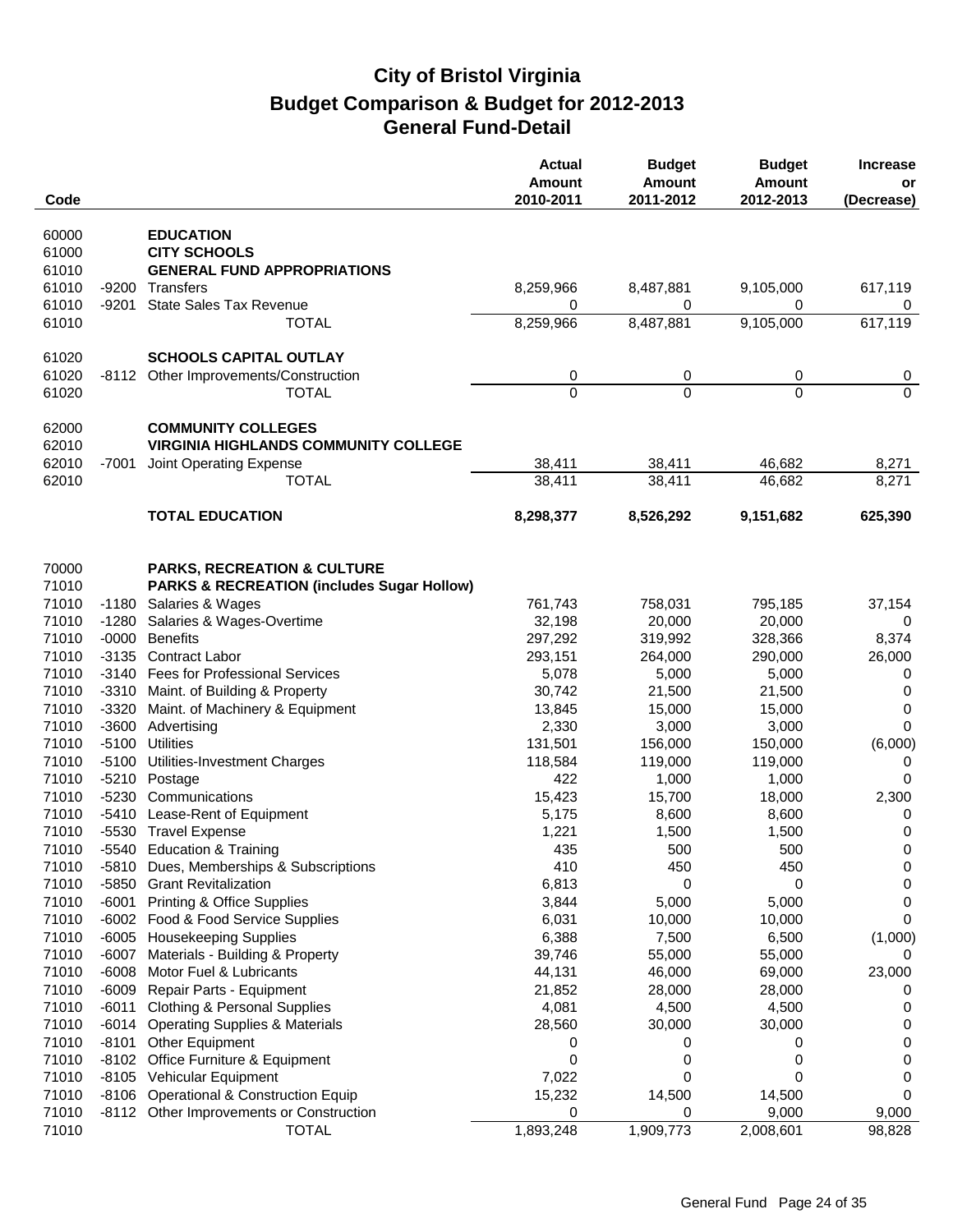| Code  |         |                                              | <b>Actual</b><br><b>Amount</b><br>2010-2011 | <b>Budget</b><br><b>Amount</b><br>2011-2012 | <b>Budget</b><br><b>Amount</b><br>2012-2013 | <b>Increase</b><br>or<br>(Decrease) |
|-------|---------|----------------------------------------------|---------------------------------------------|---------------------------------------------|---------------------------------------------|-------------------------------------|
|       |         |                                              |                                             |                                             |                                             |                                     |
| 71020 |         | <b>EAST HILL CEMETERY</b>                    |                                             |                                             |                                             |                                     |
| 71020 | -5699   | <b>Contributions Civic/Community Org</b>     | 1,000                                       | 1,000                                       | 1,000                                       | 0<br>$\overline{0}$                 |
| 71020 |         | <b>TOTAL</b>                                 | 1,000                                       | 1,000                                       | 1,000                                       |                                     |
| 71030 |         | <b>SUGAR HOLLOW PARK/WALDO MILES RETREAT</b> |                                             |                                             |                                             |                                     |
| 71030 | $-0000$ | Salaries & Wages                             | 0                                           | 0                                           | 0                                           | 0                                   |
| 71030 | $-0000$ | <b>Benefits</b>                              | 0                                           | 0                                           | 0                                           | 0                                   |
| 71030 | $-3135$ | <b>Contract Labor</b>                        | 0                                           | 0                                           | 0                                           | 0                                   |
| 71030 | $-3140$ | <b>Fees for Professional Services</b>        | 0                                           | 0                                           | 0                                           | 0                                   |
| 71030 |         | <b>TOTAL</b>                                 | 0                                           | 0                                           | $\Omega$                                    | $\mathbf 0$                         |
| 71040 |         | <b>CLEAR CREEK GOLF COURSE</b>               |                                             |                                             |                                             |                                     |
| 71040 | $-1180$ | Salaries & Wages                             | 191,797                                     | 187,347                                     | 216,615                                     | 29,268                              |
| 71040 | $-0000$ | Salaries-Overtime                            | 3,292                                       | 5,000                                       | 5,000                                       | 0                                   |
| 71040 | $-0000$ | <b>Benefits</b>                              | 69,626                                      | 74,173                                      | 89,068                                      | 14,895                              |
| 71040 |         | -3120 Accounting & Audit Services            | 1,455                                       | 0                                           | 0                                           | $\Omega$                            |
| 71040 |         | -3135 Contract Labor                         | 133,527                                     | 132,500                                     | 120,000                                     | (12,500)                            |
| 71040 |         | -3140 Fees for Professional Services         | 7,503                                       | 7,000                                       | 2,000                                       | (5,000)                             |
| 71040 |         | -3310 Maint. of Building & Property          | 4,071                                       | 4,500                                       | 4,500                                       | 0                                   |
| 71040 | -3320   | Maint. of Machinery & Equipment              | 1,467                                       | 3,000                                       | 3,000                                       | 0                                   |
| 71040 |         | -3600 Advertising                            | 3,950                                       | 10,000                                      | 8,000                                       | (2,000)                             |
| 71040 | $-5100$ | <b>Utilities</b>                             | 32,304                                      | 35,000                                      | 40,000                                      | 5,000                               |
| 71040 | -5210   | Postage                                      | 312                                         | 200                                         | 200                                         | 0                                   |
| 71040 | -5230   | Communications                               | 3,446                                       | 3,700                                       | 3,700                                       | 0                                   |
| 71040 | $-5410$ | Lease/Rent of Equipment                      | 20,475                                      | 70,000                                      | 83,500                                      | 13,500                              |
| 71040 |         | -5530 Travel                                 | 372                                         | 500                                         | 500                                         | 0                                   |
| 71040 | -5540   | <b>Education &amp; Training</b>              | 1,800                                       | 2,000                                       | 2,000                                       | 0                                   |
| 71040 | $-5810$ | Dues, Memberships, & Subscriptions           | 2,367                                       | 2,000                                       | 2,500                                       | 500                                 |
| 71040 | $-5841$ | Sales Tax                                    | 16,130                                      | 18,000                                      | 23,100                                      | 5,100                               |
| 71040 | $-5843$ | Meal Tax                                     | 1,010                                       | 1,500                                       | 1,900                                       | 400                                 |
| 71040 | -5845   | <b>Credit Card Fees</b>                      | 8,135                                       | 10,000                                      | 10,000                                      | 0                                   |
| 71040 | $-6001$ | <b>Printing &amp; Office Supplies</b>        | 1,262                                       | 2,000                                       | 1,500                                       | (500)                               |
| 71040 |         | -6002 Food & Beverage                        | 29,457                                      | 35,000                                      | 35,000                                      | 0                                   |
| 71040 | $-6007$ | Materials - Building & Property              | 46,685                                      | 50,000                                      | 60,000                                      | 10,000                              |
| 71040 | $-6008$ | Motor Fuel & Lubricants                      | 14,497                                      | 15,000                                      | 17,250                                      | 2,250                               |
| 71040 |         | -6009 Repair Parts - Equipment               | 24,223                                      | 30,000                                      | 30,000                                      | $\Omega$                            |
| 71040 |         | -6014 Operating Supplies & Materials         | 10,823                                      | 8,000                                       | 8,000                                       | 0                                   |
| 71040 |         | -6015 Merchandise for Resale                 | 54,803                                      | 45,000                                      | 60,000                                      | 15,000                              |
| 71040 |         | -8101 Other Equipment                        | 1,794                                       | 6,000                                       | 6,000                                       | 0                                   |
| 71040 |         | -8102 Office Furniture & Equipment           | 0                                           | 0                                           | 0                                           | 0                                   |
| 71040 |         | -8105 Vehicular Equipment                    | 0                                           | 0                                           | 0                                           | 0                                   |
| 71040 |         | -8106 Operational & Construction Equip       | 0                                           | 0                                           | 0                                           | 0                                   |
| 71040 |         | -8112 Other Improvement or Construction      | 0                                           | 0                                           | 0                                           | 0                                   |
| 71040 |         | <b>TOTAL</b>                                 | 686,582                                     | 757,420                                     | 833,333                                     | 75,913                              |
| 73000 |         | <b>LIBRARY</b>                               |                                             |                                             |                                             |                                     |
| 73010 |         | <b>PUBLIC LIBRARY SERVICE</b>                |                                             |                                             |                                             |                                     |
| 73010 | -7001   | Joint Operating Expense                      | 608,996                                     | 629,280                                     | 674,978                                     | 45,698                              |
| 73010 |         | <b>TOTAL</b>                                 | 608,996                                     | 629,280                                     | 674,978                                     | 45,698                              |
|       |         | TOTAL PARKS, RECREATION & CULTURAL           | 3,189,826                                   | 3,297,473                                   | 3,517,912                                   | 220,439                             |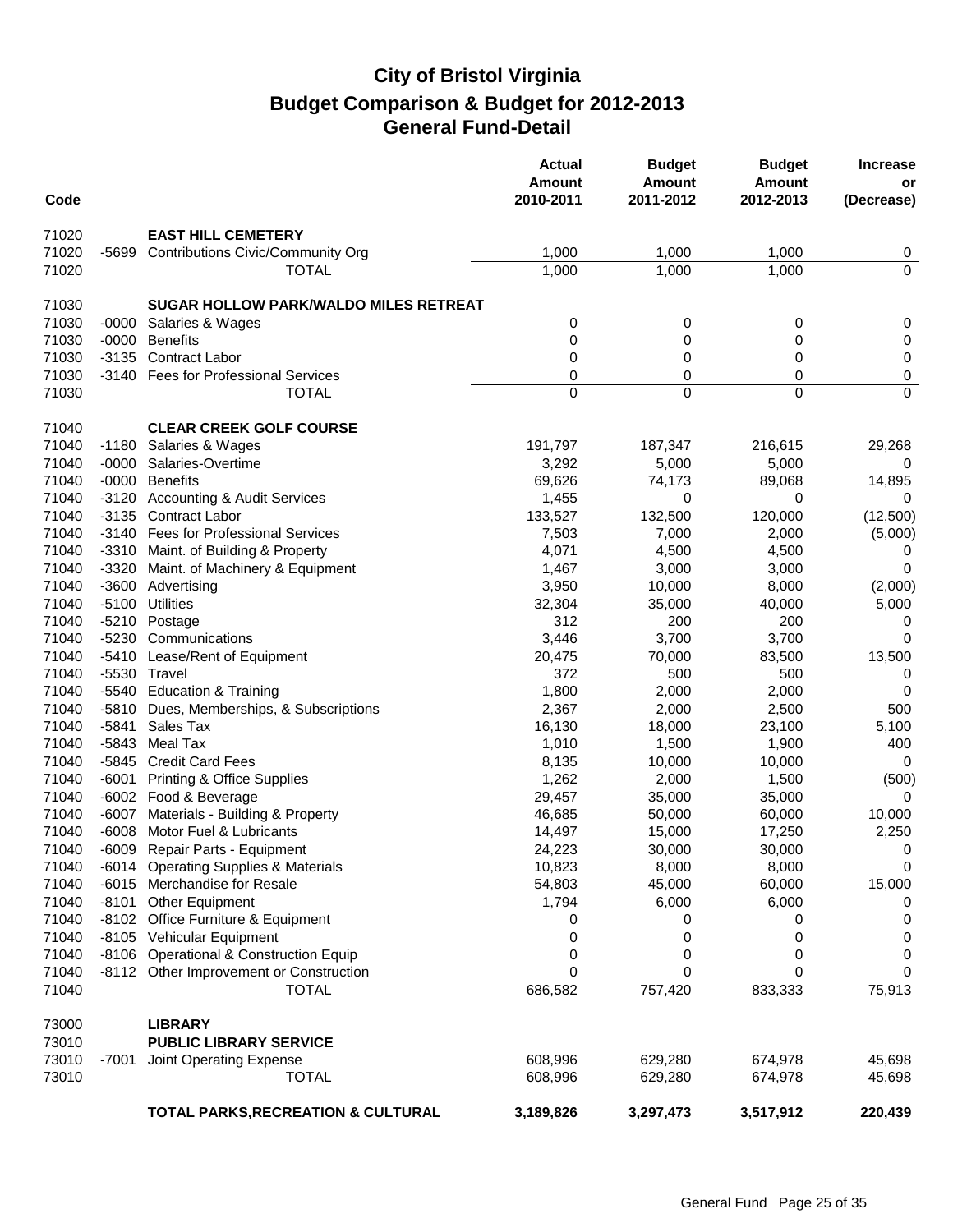| Code           |                    |                                                                                | <b>Actual</b><br>Amount<br>2010-2011 | <b>Budget</b><br><b>Amount</b><br>2011-2012 | <b>Budget</b><br><b>Amount</b><br>2012-2013 | <b>Increase</b><br>or<br>(Decrease) |
|----------------|--------------------|--------------------------------------------------------------------------------|--------------------------------------|---------------------------------------------|---------------------------------------------|-------------------------------------|
|                |                    | <b>COMMUNITY DEVELOPMENT</b>                                                   |                                      |                                             |                                             |                                     |
| 80000<br>81000 |                    | <b>PLANNING &amp; COMMUNITY DEVELOPMENT</b>                                    |                                      |                                             |                                             |                                     |
| 81010          |                    | <b>COMMUNITY &amp; ECONOMIC DEVELOPMENT</b>                                    |                                      |                                             |                                             |                                     |
| 81010          | $-1155$            | Salaries & Wages                                                               | 267,161                              | 241,798                                     | 237,228                                     | (4, 570)                            |
| 81010          | $-1255$            | Salaries & Wages-Overtime                                                      | 0                                    | 1,850                                       | 1,850                                       | 0                                   |
| 81010          | $-0000$            | <b>Benefits</b>                                                                | 78,507                               | 82,480                                      | 80,394                                      | (2,086)                             |
| 81010          | $-3140$            | <b>Fees for Professional Services</b>                                          | 9,804                                | 10,000                                      | 60,000                                      | 50,000                              |
| 81010          | $-3310$            | Maintenance of Building & Property                                             | 100                                  | 0                                           | 0                                           | 0                                   |
| 81010          | $-3320$            | Maint. of Machinery & Equipment                                                | 218                                  | 700                                         | 500                                         | (200)                               |
| 81010          | $-3600$            | Advertising                                                                    | 540                                  | 2,000                                       | 2,000                                       | 0                                   |
| 81010          |                    | -5210 Postage                                                                  | 836                                  | 1,200                                       | 1,200                                       | $\mathbf 0$                         |
| 81010          | $-5230$            | Communications                                                                 | 2,717                                | 3,500                                       | 5,500                                       | 2,000                               |
| 81010          | -5410              | Lease of Equipment                                                             | 1,020                                | 1,000                                       | 1,500                                       | 500                                 |
| 81010          | $-5530$            | <b>Travel Expense</b>                                                          | 350                                  | 2,600                                       | 3,000                                       | 400                                 |
| 81010          | $-5540$            | <b>Education &amp; Training</b>                                                | 1,385                                | 1,100                                       | 1,500                                       | 400                                 |
| 81010          | $-5810$            | Dues, Memberships & Subscriptions                                              | 1,896                                | 1,000                                       | 1,000                                       | $\mathbf 0$                         |
| 81010          | $-5891$            | <b>MPO Expenses</b>                                                            | 14,500                               | 20,500                                      | 0                                           | (20, 500)                           |
| 81010          | $-6001$            | <b>Printing &amp; Office Supplies</b>                                          | 2,440                                | 2,000                                       | 2,000                                       | 0                                   |
| 81010          | $-6002$            | Food & Food Service Supplies (Planning Commission                              | 676                                  | 800                                         | 800                                         | 0                                   |
| 81010          | $-6008$            | Motor Fuel and Lubricants                                                      | 695                                  | 500                                         | 1,150                                       | 650                                 |
| 81010          | $-6009$            | Repair Parts & Equipment                                                       | 155                                  | 450                                         | 300                                         | (150)                               |
| 81010          | $-6014$            | <b>Operating Supplies &amp; Materials</b>                                      | 1,711                                | 1,242                                       | 1,500                                       | 258                                 |
| 81010          | $-8102$            | Office Furniture & Equipment                                                   | 0                                    | 0                                           | 0                                           | 0                                   |
| 81010          |                    | -8105 Vehicular Equipment                                                      | 0                                    | 0                                           | $\Omega$                                    | $\mathbf 0$                         |
| 81010          |                    | <b>TOTAL</b>                                                                   | 384,712                              | 374,720                                     | 401,422                                     | 26,702                              |
| 81020          |                    | <b>ECONOMIC DEVELOPMENT COMMITTEE</b>                                          |                                      |                                             |                                             |                                     |
| 81020          |                    | <b>TOTAL</b>                                                                   | 0                                    | 0                                           | $\pmb{0}$                                   | $\mathbf 0$                         |
| 81025          |                    | <b>ECONOMIC DEVELOPMENT</b>                                                    |                                      |                                             |                                             |                                     |
| 81025          | $-5700$            | Home Depot                                                                     | 123,621                              | 140,000                                     | 130,000                                     | (10,000)                            |
| 81025          | $-5701$            | Alpha Natural Resources                                                        | 3,400,000                            | 0                                           | 117,000                                     | 117,000                             |
| 81025          | $-5702$            | <b>Prime Choice Foods</b>                                                      | 23,625                               | 0                                           | 0                                           | $\Omega$                            |
| 81025          | $-5706$            | Olive Garden                                                                   | 0                                    | 0                                           | 155,000                                     | 155,000                             |
| 81025          | $-5707$            | <b>Mellow Mushroom</b>                                                         | 0                                    | 0                                           | 90,000                                      | 90,000                              |
| 81025          |                    | <b>TOTAL</b>                                                                   | 3,547,246                            | 140,000                                     | 492,000                                     | 352,000                             |
|                |                    |                                                                                |                                      |                                             |                                             |                                     |
| 81030          |                    | <b>TOURISM PROMOTION PROGRAM</b>                                               |                                      |                                             |                                             |                                     |
| 81030          | $-5699$            | Chamber of Commerce-Convention & Visitor Burea                                 | 142,500                              | 150,000                                     | 175,000                                     | 25,000                              |
| 81030          | $-5700$            | Rhythm & Roots, Contributions                                                  | 28,750                               | 25,000                                      | 25,000                                      | 0                                   |
| 81030<br>81030 | $-5703$<br>$-5704$ | Christmas Décor                                                                | 1,150                                | 1,500                                       | 1,500                                       | 0                                   |
| 81030          |                    | Bristol Country Music Assoc (Commission for the Ar<br>-5705 Round the Mountain | 0<br>0                               | 0<br>1,000                                  | 5,000<br>1,000                              | 5,000<br>0                          |
| 81030          |                    | -5706 Rhythm & Roots (Commission for the Arts)                                 | 0                                    | 5,000                                       | 0                                           |                                     |
| 81030          | -5707              | Chamber of Commerce-Bristol Youth Leadership                                   | 0                                    | 2,000                                       | 2,500                                       | (5,000)<br>500                      |
| 81030          | $-5708$            | Friends of SW VA                                                               | 0                                    | 7,500                                       | 7,500                                       | 0                                   |
| 81030          | $-5709$            | <b>Bristol Country Music Association</b>                                       | 0                                    | 0                                           | 100,000                                     | 100,000                             |
| 81030          |                    | <b>TOTAL</b>                                                                   | 172,400                              | 192,000                                     | 317,500                                     | 125,500                             |
|                |                    |                                                                                |                                      |                                             |                                             |                                     |
| 81040          |                    | <b>UNITED WAY</b>                                                              |                                      |                                             |                                             |                                     |
| 81040          | -5699              | <b>Contributions Civic/Community Org</b>                                       | 33,250                               | 31,000                                      | 31,000                                      | $\overline{0}$                      |
| 81040          |                    | <b>TOTAL</b>                                                                   | 33,250                               | 31,000                                      | 31,000                                      | $\mathbf 0$                         |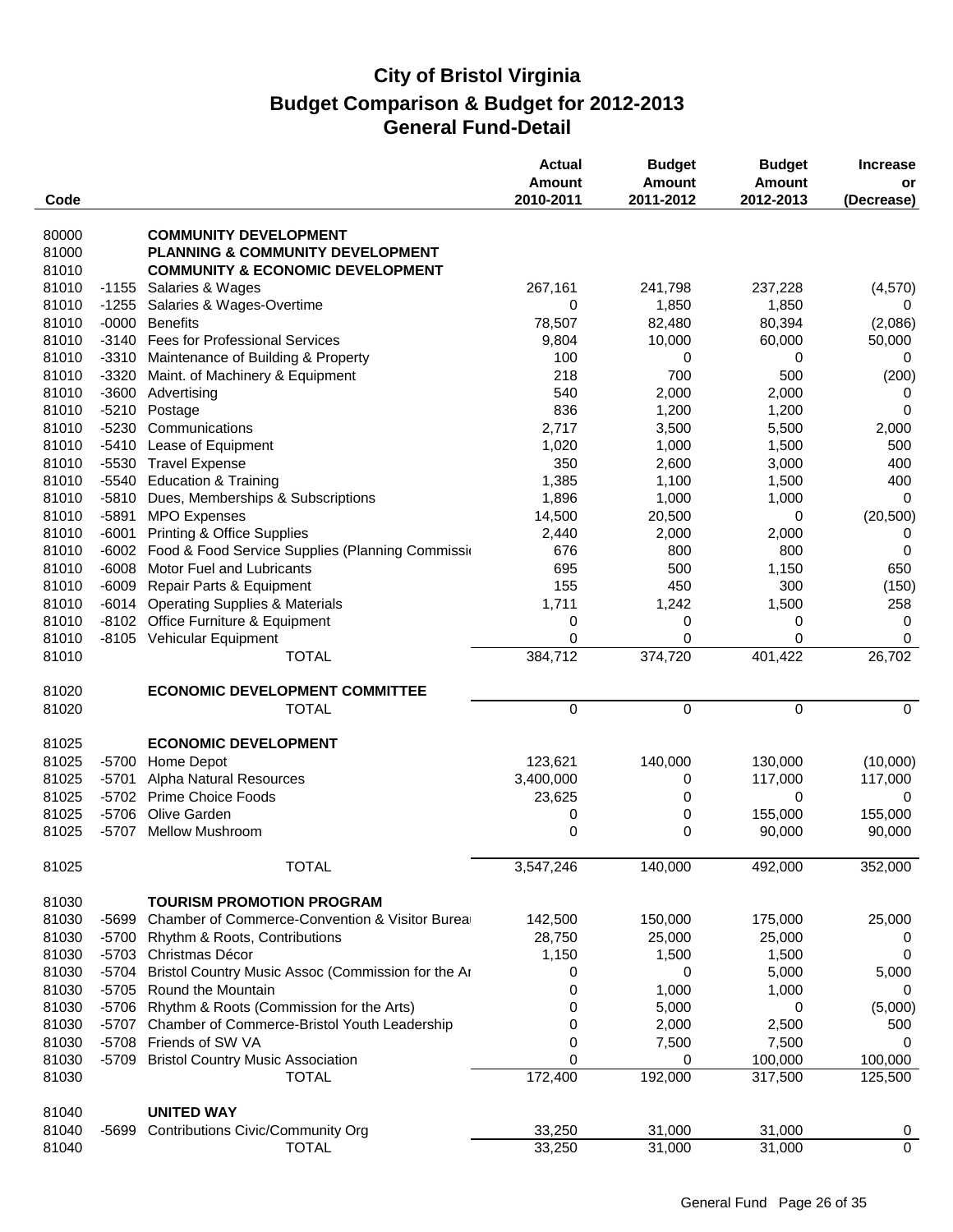|                |                  |                                                         | <b>Actual</b><br><b>Amount</b> | <b>Budget</b><br><b>Amount</b> | <b>Budget</b><br><b>Amount</b> | <b>Increase</b><br>or |
|----------------|------------------|---------------------------------------------------------|--------------------------------|--------------------------------|--------------------------------|-----------------------|
| Code           |                  |                                                         | 2010-2011                      | 2011-2012                      | 2012-2013                      | (Decrease)            |
| 81050          |                  | <b>MT. ROGERS PLANNING DIST. COMMISSION</b>             |                                |                                |                                |                       |
| 81050          | -7001            | Joint Operating Expense                                 | 13,480                         | 14,039                         | 14,464                         | 425                   |
| 81050          |                  | <b>TOTAL</b>                                            | 13,480                         | 14,039                         | 14,464                         | 425                   |
|                |                  |                                                         |                                |                                |                                |                       |
| 81055          |                  | VA. HERITAGE MUSIC TRAIL (Crooked Road)                 |                                |                                |                                |                       |
| 81055          | $-5699$          | <b>Contributions Civic/Community Org</b>                | 2,000                          | 0                              | 0                              | 0                     |
| 81055          |                  | <b>TOTAL</b>                                            | 2,000                          | $\Omega$                       | $\Omega$                       | $\Omega$              |
|                |                  |                                                         |                                |                                |                                |                       |
| 81060          |                  | <b>CHAMBER OF COMMERCE</b>                              |                                |                                |                                |                       |
| 81060          | -5699            | <b>Contributions Civic/Community (Parades)</b>          | 2,500                          | 2,000                          | 1,000                          | (1,000)               |
| 81060          | -5810            | Membership Dues                                         | 8,078                          | 7,614                          | 7,614                          | 0                     |
| 81060          |                  | <b>TOTAL</b>                                            | 10,578                         | 9,614                          | 8,614                          | (1,000)               |
|                |                  |                                                         |                                |                                |                                |                       |
| 81080          |                  | <b>KEEP BRISTOL BEAUTIFUL COMMITTEE</b>                 |                                |                                |                                |                       |
| 81080          | -5699            | <b>Contributions Civic/Community Org</b>                | 10,000                         | 12,500                         | 12,500                         | $\overline{0}$        |
| 81080          |                  | <b>TOTAL</b>                                            | 10,000                         | 12,500                         | 12,500                         | $\overline{0}$        |
|                |                  |                                                         |                                |                                |                                |                       |
| 81110          |                  | Virginia's @CORRIDOR (Mt. Rogers Dev Partn)             |                                |                                |                                |                       |
| 81110          | -5699            | <b>Contributions Civic/Community Org</b>                | 17,367                         | 17,367                         | 17,835                         | 468                   |
| 81110          |                  | <b>TOTAL</b>                                            | 17,367                         | 17,367                         | 17,835                         | 468                   |
|                |                  |                                                         |                                |                                |                                |                       |
| 81140          |                  | <b>DISTRICT 3 GOVERNMENTAL CO-OP</b>                    |                                |                                |                                |                       |
| 81140          | -7001            | Joint Operating Expense                                 | 9,899                          | 9,899                          | 10,166                         | 267                   |
| 81140          |                  | <b>TOTAL</b>                                            | 9,899                          | 9,899                          | 10,166                         | 267                   |
|                |                  |                                                         |                                |                                |                                |                       |
| 81150          |                  | <b>OFFICE ON YOUTH</b>                                  |                                |                                |                                |                       |
| 81150          |                  | -1114 Salaries & Wages                                  | 74,192                         | 74,000                         | 77,481                         | 3,481                 |
| 81150          | $-0000$          | <b>Benefits</b><br>-3140 Fees for Professional Services | 21,402                         | 24,125                         | 26,016                         | 1,891                 |
| 81150          |                  |                                                         | 128                            | 0                              | 0<br>0                         | 0                     |
| 81150<br>81150 | -3310<br>$-3320$ | Maint. of Bldg. & Property                              | 1,635<br>32                    | 3,000<br>500                   | 500                            | (3,000)<br>$\Omega$   |
| 81150          | $-5100$          | Maint. of Machinery & Equipment<br><b>Utilities</b>     | 4,654                          | 5,000                          | 0                              | (5,000)               |
| 81150          | $-5210$          | Postage                                                 | 19                             | 100                            | 100                            | 0                     |
| 81150          |                  | -5230 Communications                                    | 1,207                          | 1,300                          | 1,800                          | 500                   |
| 81150          |                  | -5530 Travel Expense                                    | 350                            | 2,000                          | 1,000                          | (1,000)               |
| 81150          |                  | -5540 Education & Training                              | 0                              | 0                              | 0                              | 0                     |
| 81150          |                  | -5842 Tobacco Grant                                     | 27,804                         | 37,332                         | $\mathbf 0$                    | (37, 332)             |
| 81150          |                  | -5843 GOSAP Grant                                       | 9,416                          | 12,494                         | 0                              | (12, 494)             |
| 81150          | $-6001$          | <b>Printing &amp; Office Supplies</b>                   | 2,137                          | 500                            | 500                            | 0                     |
| 81150          | $-6005$          | Food, Medical & Housekeep.Supplies                      | 426                            | 500                            | 500                            | 0                     |
| 81150          |                  | -6014 Operating Supplies & Materials                    | 1,114                          | 500                            | 500                            | 0                     |
| 81150          |                  | -8102 Office Furniture & Equipment                      | 0                              | 0                              | 0                              | $\boldsymbol{0}$      |
| 81150          |                  | <b>TOTAL</b>                                            | 144,516                        | 161,351                        | 108,397                        | (52, 954)             |
|                |                  |                                                         |                                |                                |                                |                       |
| 81180          |                  | <b>FOREIGN TRADE ZONE</b>                               |                                |                                |                                |                       |
| 81180          | -7001            | Joint Operating Expense                                 | 13,000                         | 14,954                         | 15,464                         | 510                   |
| 81180          |                  | <b>TOTAL</b>                                            | 13,000                         | 14,954                         | 15,464                         | 510                   |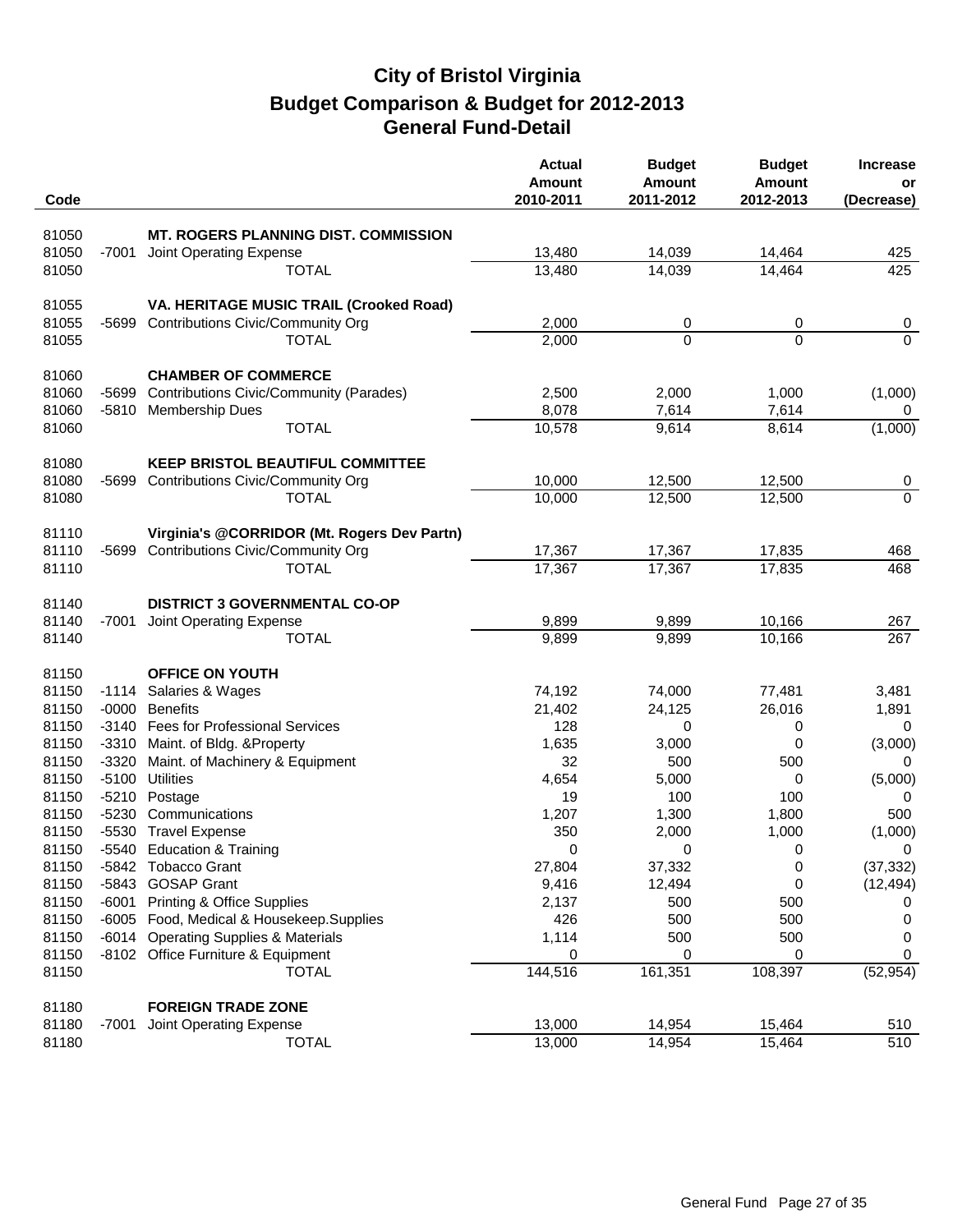| Code           |         |                                           | <b>Actual</b><br>Amount<br>2010-2011 | <b>Budget</b><br><b>Amount</b><br>2011-2012 | <b>Budget</b><br><b>Amount</b><br>2012-2013 | <b>Increase</b><br>or<br>(Decrease) |
|----------------|---------|-------------------------------------------|--------------------------------------|---------------------------------------------|---------------------------------------------|-------------------------------------|
| 81190          |         | <b>ECONOMIC DEVELOPMENT ACTIVITIES</b>    |                                      |                                             |                                             |                                     |
| 81190          |         | -1114 Salaries & Wages                    | 0                                    | 25,212                                      | 25,487                                      | 275                                 |
| 81190          | $-0000$ | <b>Benefits</b>                           | 0                                    | 7,298                                       | 6,390                                       | (908)                               |
| 81190          | $-3140$ | <b>Professional Service</b>               | 1,962                                | 10,000                                      | 40,000                                      |                                     |
| 81190          |         | -3600 Advertising                         | 156                                  | 40,000                                      |                                             | 30,000                              |
|                |         |                                           |                                      |                                             | 25,000                                      | (15,000)                            |
| 81190          |         | -5210 Postage                             | 1,612                                | 0                                           | 0                                           | 0                                   |
| 81190          | $-6014$ | <b>Operating Supplies &amp; Materials</b> | 2,985                                | 0                                           | 15,000                                      | 15,000                              |
| 81190<br>81190 |         | -8116 Land<br><b>TOTAL</b>                | 188,022<br>194,735                   | 0<br>82,510                                 | 0<br>111,877                                | 0<br>29,367                         |
|                |         |                                           |                                      |                                             |                                             |                                     |
| 81210          |         | <b>DOWNTOWN FARMERS MARKET</b>            |                                      |                                             |                                             |                                     |
| 81210          | -5699   | <b>Contributions Civic/Community Org</b>  | 0                                    | 7,000                                       | 7,000                                       | 0                                   |
| 81210          |         | <b>TOTAL</b>                              | $\mathbf 0$                          | 7,000                                       | 7,000                                       | $\overline{0}$                      |
| 81310          |         | <b>FAMILY PRESERVATION</b>                |                                      |                                             |                                             |                                     |
| 81310          | $-1114$ | Salaries & Wages                          | 19,891                               | 19,760                                      | 20,550                                      | 790                                 |
| 81310          | $-0000$ | <b>Benefits</b>                           | 1,652                                | 1,640                                       | 1,705                                       | 65                                  |
| 81310          | $-3140$ | <b>Fees for Professional Services</b>     | 0                                    | 0                                           | 0                                           | 0                                   |
| 81310          | $-5210$ | Postage                                   | 200                                  | 200                                         | 200                                         | 0                                   |
| 81310          | $-5230$ | Communications                            | 400                                  | 500                                         | 700                                         | 200                                 |
| 81310          |         | -5530 Travel Expense                      | 0                                    | 50                                          | 50                                          | 0                                   |
| 81310          |         | -5540 Education & Training                | 0                                    | 0                                           | 0                                           | $\mathbf 0$                         |
| 81310          | $-6001$ | <b>Printing &amp; Office Supplies</b>     | 482                                  | 500                                         | 500                                         | $\mathsf 0$                         |
| 81310          | $-6005$ | Food, Medical & Housekeeping Supplies     | 277                                  | 400                                         | 400                                         | $\mathbf 0$                         |
| 81310          |         | -6014 Operating Supplies & Materials      | 1,458                                | 1,000                                       | 1,000                                       | 0                                   |
| 81310          |         | <b>TOTAL</b>                              | 24,359                               | 24,050                                      | 25,105                                      | 1,055                               |
| 82010          |         | <b>CODE COMPLIANCE</b>                    |                                      |                                             |                                             |                                     |
| 82010          | $-1145$ | Salaries & Wages                          | 31,409                               | 31,078                                      | 33,417                                      | 2,339                               |
| 82010          | $-0000$ | <b>Benefits</b>                           | 13,259                               | 14,690                                      | 15,907                                      | 1,217                               |
| 82010          | $-3140$ | <b>Fees for Professional Services</b>     | 0                                    | 16,000                                      | 13,000                                      | (3,000)                             |
| 82010          | $-3320$ | Maintenance of Machinery & Equip          | 64                                   | 500                                         | 500                                         | 0                                   |
| 82010          | $-3600$ | Advertising                               | 898                                  | 0                                           | 0                                           | $\mathbf 0$                         |
| 82010          | $-5210$ | Postage                                   | 1,492                                | 1,000                                       | 1,000                                       | 0                                   |
| 82010          |         | -5230 Communications                      | 720                                  | 1,000                                       | 1,200                                       | 200                                 |
| 82010          |         | -5530 Travel Expense                      | 39                                   | 100                                         | 100                                         | $\pmb{0}$                           |
| 82010          |         | -5540 Education & Training                | 0                                    | 100                                         | 100                                         | 0                                   |
| 82010          | -6001   | <b>Printing &amp; Office Supplies</b>     | 353                                  | 500                                         | 300                                         | (200)                               |
| 82010          | $-6008$ | Motor Fuel & Lubricants                   | 148                                  | 200                                         | 1,150                                       | 950                                 |
| 82010          | $-6009$ | <b>Repair Parts</b>                       | 426                                  | 500                                         | 500                                         | 0                                   |
| 82010          |         | -6014 Operating Supplies & Materials      | 709                                  | 800                                         | 800                                         | $\mathbf 0$                         |
| 82010          |         | <b>TOTAL</b>                              | 49,517                               | 66,468                                      | 67,974                                      | 1,506                               |
| 82020          |         | <b>NON-CITY PROPERTY MAINTENANCE</b>      |                                      |                                             |                                             |                                     |
| 82020          |         | -1183 Salaries & Wages                    | 7,960                                | 20,082                                      | 20,000                                      | (82)                                |
| 82020          |         | -0000 Benefits                            | 889                                  | 2,166                                       | 2,056                                       | (110)                               |
| 82020          | -3320   | Maint. of Machinery & Equipment           | 81                                   | 1,000                                       | 1,000                                       | 0                                   |
| 82020          | $-6009$ | Repair Parts - Equipment                  | 669                                  | 800                                         | 800                                         | 0                                   |
| 82020          | $-6011$ | <b>Clothing &amp; Personal Supplies</b>   | 20                                   | 0                                           | 100                                         | 100                                 |
| 82020          |         | -6014 Operating Supplies & Materials      | 1,236                                | 500                                         | 500                                         | 0                                   |
| 82020          |         | -8112 Other Equipment                     | 0                                    | 0                                           | 0                                           | 0                                   |
| 82020          |         | <b>TOTAL</b>                              | 10,855                               | 24,548                                      | 24,456                                      | (92)                                |
|                |         | TOTAL COMMUNITY DEVELOPMENT               | 4,637,914                            | 1,182,020                                   | 1,665,774                                   | 483,754                             |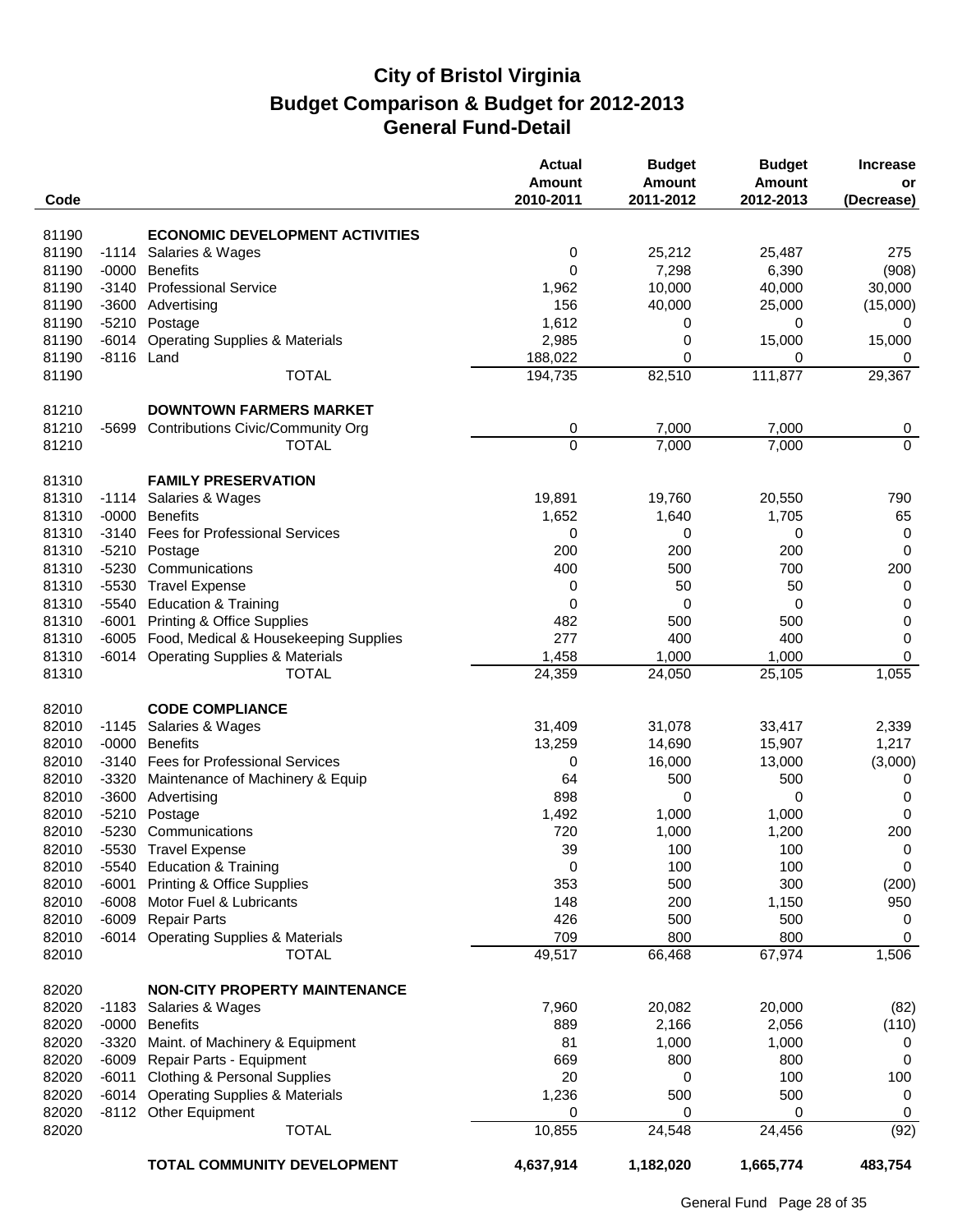|                |                    |                                                          | <b>Actual</b><br>Amount | <b>Budget</b><br><b>Amount</b> | <b>Budget</b><br><b>Amount</b> | <b>Increase</b><br>or |
|----------------|--------------------|----------------------------------------------------------|-------------------------|--------------------------------|--------------------------------|-----------------------|
| Code           |                    |                                                          | 2010-2011               | 2011-2012                      | 2012-2013                      | (Decrease)            |
|                |                    |                                                          |                         |                                |                                |                       |
| 91000          |                    | <b>NON-DEPARTMENTAL</b>                                  |                         |                                |                                |                       |
| 91010          |                    | <b>CITY TRANSIT SYSTEM</b>                               |                         |                                |                                |                       |
| 91010          | -1181              | Salaries & Wages                                         | 308,802                 | 307,412                        | 290,788                        | (16, 624)             |
| 91010          | $-1281$            | Salaries & Wages-Overtime                                | 29,147<br>121,883       | 26,000                         | 26,000                         | 0                     |
| 91010<br>91010 | $-0000$<br>$-3140$ | <b>Benefits</b><br><b>Fees for Professional Services</b> | 486                     | 126,614<br>500                 | 127,972<br>500                 | 1,358<br>0            |
| 91010          | $-3310$            | Maint. of Bldg. & Property                               | 256                     | 700                            | 500                            | (200)                 |
| 91010          | $-3320$            | Maint. of Machinery & Equipment                          | 2,542                   | 2,000                          | 4,000                          | 2,000                 |
| 91010          | $-3600$            | Advertising                                              | 0                       | 2,000                          | 2,000                          | 0                     |
| 91010          | $-5100$            | <b>Utilities</b>                                         | 12,531                  | 14,000                         | 14,000                         | 0                     |
| 91010          |                    | -5210 Postage                                            | 34                      | 75                             | 75                             | 0                     |
| 91010          | $-5230$            | Communications                                           | 4,051                   | 2,700                          | 4,000                          | 1,300                 |
| 91010          | $-5530$            | <b>Travel Expense</b>                                    | 0                       | 0                              | 0                              | 0                     |
| 91010          | $-6001$            | <b>Printing &amp; Office Supplies</b>                    | 397                     | 500                            | 500                            | 0                     |
| 91010          | $-6005$            | <b>Housekeeping Supplies</b>                             | 868                     | 1,000                          | 1,000                          | 0                     |
| 91010          | $-6007$            | Materials - Building & Property                          | 4                       | 500                            | 500                            | 0                     |
| 91010          | $-6008$            | Motor Fuel & Lubricants                                  | 37,898                  | 45,750                         | 50,600                         | 4,850                 |
| 91010          | $-6009$            | Repair Parts - Equipment                                 | 9,536                   | 8,000                          | 8,000                          | 0                     |
| 91010          | $-6011$            | <b>Clothing &amp; Personal Supplies</b>                  | 0                       | 0                              | 500                            | 500                   |
| 91010          | $-6014$            | <b>Operating Supplies &amp; Materials</b>                | 948                     | 1,000                          | 1,000                          | 0                     |
| 91010          | $-8101$            | <b>Other Equipment</b>                                   | (49)                    | 0                              | 0                              | 0                     |
| 91010          | $-8102$            | Office Furniture & Equipment                             | 0                       | 0                              | 0                              | 0                     |
| 91010          |                    | -8105 Vehicular Equipment                                | 69,652                  | 0                              | 150,000                        | 150,000               |
| 91010          |                    | <b>TOTAL</b>                                             | 598,985                 | 538,751                        | 681,935                        | 143,184               |
|                |                    |                                                          |                         |                                |                                |                       |
| 91020          |                    | <b>CONTINGENCY FUND</b>                                  |                         |                                |                                |                       |
| 91020          | -5890              | <b>Contingent Fund</b>                                   | 121,512                 | 93,000                         | 150,000                        | 57,000                |
| 91020          |                    | <b>TOTAL</b>                                             | 121,512                 | 93,000                         | 150,000                        | 57,000                |
| 91030          |                    | <b>INSURANCE</b>                                         |                         |                                |                                |                       |
| 91030          | $-5304$            | Insurance on Equipment                                   | 86,438                  | 95,175                         | 101,200                        | 6,025                 |
| 91030          | -5307              | Professional Liability Insurance                         | 179,923                 | 198,722                        | 218,900                        | 20,178                |
| 91030          | -5308              | Property & Contents Insurance                            | 26,949                  | 33,063                         | 38,500                         | 5,437                 |
| 91030          |                    | <b>TOTAL</b>                                             | 293,310                 | 326,960                        | 358,600                        | 31,640                |
| 91040          |                    | <b>DUES</b>                                              |                         |                                |                                |                       |
| 91040          | -5810              | Dues (Virginia Municipal League)                         | 8,037                   | 8,037                          | 8,300                          | 263                   |
| 91040          |                    | <b>TOTAL</b>                                             | 8,037                   | 8,037                          | 8,300                          | 263                   |
| 91050          |                    | <b>WASHINGTON COUNTY REVENUE</b><br><b>SHARING</b>       |                         |                                |                                |                       |
| 91050          | -5880              | <b>Revenue Sharing Expense</b>                           | 18,750                  | 70,000                         | 70,000                         | $\boldsymbol{0}$      |
| 91050          |                    | <b>TOTAL</b>                                             | 18,750                  | 70,000                         | 70,000                         | $\overline{0}$        |
|                |                    | NON-DEPARTMENTAL                                         | 1,040,593               | 1,036,748                      | 1,268,835                      | 232,087               |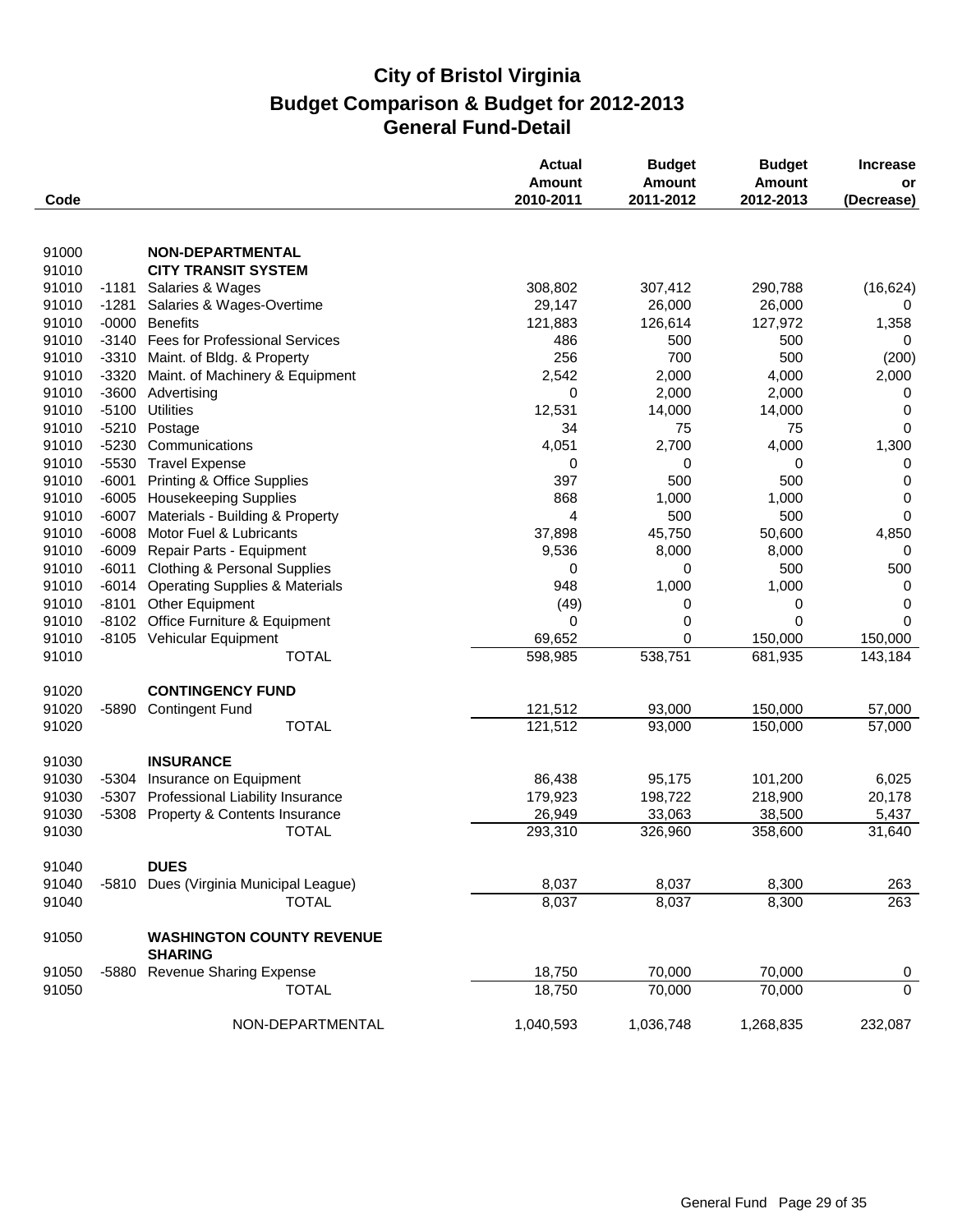| Code  |            |                                               | <b>Actual</b><br><b>Amount</b><br>2010-2011 | <b>Budget</b><br><b>Amount</b><br>2011-2012 | <b>Budget</b><br><b>Amount</b><br>2012-2013 | <b>Increase</b><br>or<br>(Decrease) |
|-------|------------|-----------------------------------------------|---------------------------------------------|---------------------------------------------|---------------------------------------------|-------------------------------------|
| 94000 |            | <b>DEBT SERVICE</b>                           |                                             |                                             |                                             |                                     |
| 94010 |            | <b>EDUCATION</b>                              |                                             |                                             |                                             |                                     |
| 94010 | $-9111$    | Other Long Term Debt Redemption               | 290,000                                     | 285,000                                     | 275,000                                     | (10,000)                            |
| 94010 | $-9120$    | Interest on Long Term Debts                   | 63,375                                      | 53,563                                      | 44,163                                      | (9,400)                             |
| 94010 | $-9130$    | Other Debt Service Costs                      | 385                                         | 1,500                                       | 1,500                                       | 0                                   |
| 94010 |            | <b>TOTAL</b>                                  | 353,760                                     | 340,063                                     | 320,663                                     | (19, 400)                           |
| 94030 |            | <b>GENERAL/SOLID WASTE/CLEAR CREEK</b>        |                                             |                                             |                                             |                                     |
| 94030 |            | -9110 Serial Bond Redemption                  | 549,600                                     | 611,700                                     | 1,446,800                                   | 835,100                             |
| 94030 | $-9112$    | <b>Temporary Notes</b>                        | 6,000,000                                   | 0                                           | 0                                           | 0                                   |
| 94030 | $-9120$    | Interest on Long Term Debts                   | 727,198                                     | 900,170                                     | 1,396,300                                   | 496,130                             |
| 94030 | $-9121$    | Interest on Temp. Notes                       | 132,522                                     | 75,000                                      | 40,000                                      | (35,000)                            |
| 94030 | $-9130$    | <b>Other Debt Service Costs</b>               | 36,415                                      | 5,000                                       | 5,000                                       | 0                                   |
| 94030 |            | <b>TOTAL</b>                                  | $\overline{7,}445,735$                      | 1,591,870                                   | 2,888,100                                   | 1,296,230                           |
| 94030 |            | <b>DEBT SERVICE RESERVE</b>                   |                                             |                                             |                                             |                                     |
| 94030 | -9141      | Debt Service Budget Reserve                   | 0                                           | 1,683,311                                   | 760,500                                     | (922, 811)                          |
| 94030 |            | <b>TOTAL</b>                                  | $\overline{0}$                              | 1,683,311                                   | 760,500                                     | (922, 811)                          |
|       |            |                                               |                                             |                                             |                                             |                                     |
| 94600 |            | LOCAL AID TO COMMOMWEALTH-CONTRA REVENUE      |                                             |                                             |                                             |                                     |
| 94600 | $-7003$    | <b>State Reduction Payment</b>                | 0                                           | 0                                           | 0                                           | 0                                   |
| 94600 |            | <b>TOTAL</b>                                  | 0                                           | 0                                           | 0                                           | $\mathbf 0$                         |
|       |            | <b>DEBT</b>                                   | 7,799,495                                   | 3,615,244                                   | 3,969,263                                   | 354,019                             |
| 95040 |            | <b>BRISTOL FLOOD DAMAGE REDUCTION PROGRAM</b> |                                             |                                             |                                             |                                     |
| 95040 | -3140      | <b>Professional Services</b>                  | 331,223                                     | 0                                           | 100,000                                     | 100,000                             |
| 95040 |            | <b>TOTAL</b>                                  | 331,223                                     | $\Omega$                                    | 100,000                                     | 100,000                             |
|       |            |                                               |                                             |                                             |                                             |                                     |
| 95610 |            | SIGNAL @ EUCLID/VANCE-100% VDOT               |                                             |                                             |                                             |                                     |
| 95610 | -3140      | <b>Professional Services</b>                  | 0                                           | 10,000                                      | 10,000                                      | 0                                   |
| 95610 | $-8112$    | Other Improvements & Construction             | 0                                           | 198,000                                     | 190,305                                     | (7,695)                             |
| 95610 | -8116 Land |                                               | 0                                           | 15,000                                      | 15,000                                      | 0                                   |
| 95610 |            | <b>TOTAL</b>                                  | 0                                           | 223,000                                     | 215,305                                     | (7,695)                             |
| 95620 |            | SIGNAL @ LEE/VALLEY-100% VDOT                 |                                             |                                             |                                             |                                     |
| 95620 |            | -3140 Professional Services                   | 0                                           | 10,000                                      | 10,000                                      | 0                                   |
| 95620 |            | -8112 Other Improvements & Construction       | 0                                           | 237,000                                     | 236,900                                     | (100)                               |
| 95620 | -8116 Land |                                               | 0                                           | 0                                           | 0                                           | 0                                   |
|       |            |                                               |                                             |                                             |                                             |                                     |
| 95620 |            | <b>TOTAL</b>                                  | 0                                           | 247,000                                     | 246,900                                     | (100)                               |
| 95630 |            | SIGNAL @ LEE/BONHAM-100% VDOT                 |                                             |                                             |                                             |                                     |
| 95630 |            | -3140 Professional Services                   | 0                                           | 10,000                                      | 10,000                                      | 0                                   |
| 95630 |            | -8112 Other Improvements & Construction       | 0                                           | 227,000                                     | 167,750                                     | (59, 250)                           |
| 95630 | -8116 Land |                                               | 0                                           | 0                                           | 0                                           | 0                                   |
| 95630 |            | <b>TOTAL</b>                                  | 0                                           | 237,000                                     | 177,750                                     | (59, 250)                           |
|       |            |                                               |                                             |                                             |                                             |                                     |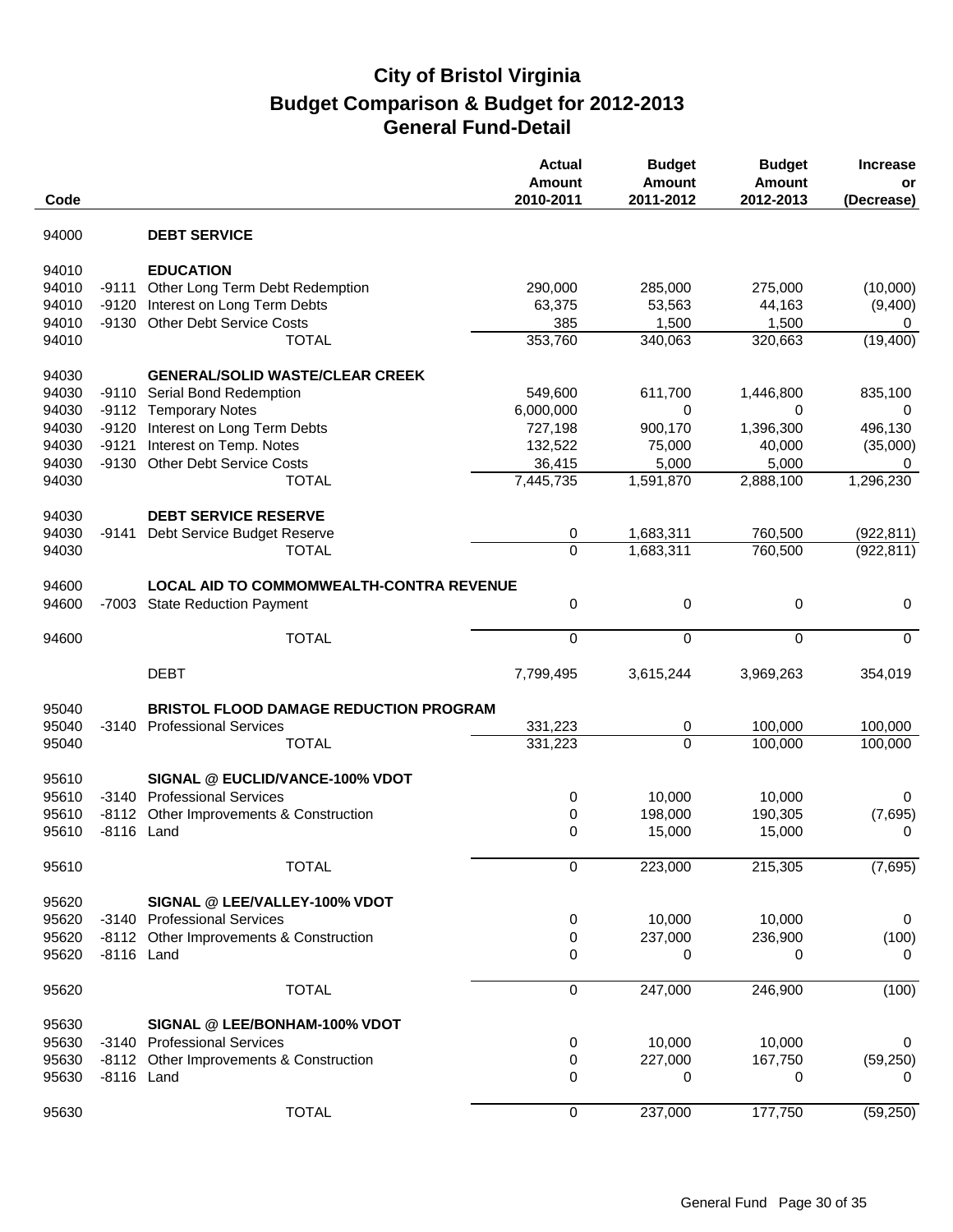| Code  |            |                                                     | <b>Actual</b><br>Amount<br>2010-2011 | <b>Budget</b><br><b>Amount</b><br>2011-2012 | <b>Budget</b><br><b>Amount</b><br>2012-2013 | <b>Increase</b><br>or<br>(Decrease) |
|-------|------------|-----------------------------------------------------|--------------------------------------|---------------------------------------------|---------------------------------------------|-------------------------------------|
| 95640 |            | <b>DOWNTOWN STREETSCAPE-100% VDOT</b>               |                                      |                                             |                                             |                                     |
| 95640 |            | -3140 Professional Services                         | 1,519                                | 0                                           | 0                                           | 0                                   |
| 95640 |            | -8112 Other Improvements & Construction             | 0                                    | 144,127                                     | 0                                           | (144, 127)                          |
| 95640 | -8116 Land |                                                     | $\Omega$                             | 0                                           | 0                                           | 0                                   |
| 95640 |            | <b>TOTAL</b>                                        | 1,519                                | 144,127                                     | 0                                           | (144, 127)                          |
| 95650 |            | TRAFFIC SIGNAL LED REPLACEMENTS-100% Dept of Energy |                                      |                                             |                                             |                                     |
| 95650 | $-3140$    | <b>Professional Services</b>                        | 350                                  | 0                                           | 0                                           | 0                                   |
| 95650 |            | -8112 Other Improvements & Construction             | 0                                    | 200,000                                     | 0                                           | (200,000)                           |
| 95650 | -8116 Land |                                                     | 0                                    | 0                                           | 0                                           | 0                                   |
| 95650 |            | <b>TOTAL</b>                                        | 350                                  | 200,000                                     | 0                                           | (200,000)                           |
| 95660 |            | STATE ST/COMMONWEALTH SAFETY IMPROVEMENTS-100% VDOT |                                      |                                             |                                             |                                     |
| 95660 |            | -3140 Professional Services                         | 0                                    | 5,000                                       | 5,000                                       | 0                                   |
| 95660 | -8112      | Other Improvements & Construction                   | 0                                    | 105,000                                     | 50,000                                      | (55,000)                            |
| 95660 | -8116 Land |                                                     | 0                                    | 0                                           | 0                                           | 0                                   |
| 95660 |            | <b>TOTAL</b>                                        | 0                                    | 110,000                                     | 55,000                                      | (55,000)                            |
| 95670 |            | <b>LINDEN DRIVE SIDEWALK-100% VDOT</b>              |                                      |                                             |                                             |                                     |
| 95670 |            | -3140 Professional Services                         | 0                                    | 5,000                                       | 5,000                                       | 0                                   |
| 95670 | $-8112$    | Other Improvements & Construction                   | 0                                    | 47,000                                      | 47,000                                      | 0                                   |
| 95670 | -8116 Land |                                                     | 0                                    | 0                                           | 0                                           | 0                                   |
| 95670 |            | <b>TOTAL</b>                                        | $\mathbf 0$                          | 52,000                                      | 52,000                                      | $\mathbf 0$                         |
| 95680 |            | SIGNAL @ EUCLID AVE/COMMONWEALTH AVE-100% VDOT      |                                      |                                             |                                             |                                     |
| 95680 | -3140      | <b>Professional Services</b>                        | 0                                    | 0                                           | 10,000                                      | 10,000                              |
| 95680 | $-8112$    | Other Improvements & Construction                   | 0                                    | 0                                           | 284,040                                     | 284,040                             |
| 95680 | -8116 Land |                                                     | 0                                    | 0                                           | 0                                           | 0                                   |
| 95680 |            | <b>TOTAL</b>                                        | $\Omega$                             | $\Omega$                                    | 294,040                                     | 294,040                             |
| 95690 |            | <b>LEE HIGHWAY WIDENING EXIT 7-98% VDOT</b>         |                                      |                                             |                                             |                                     |
| 95690 |            | -3140 Professional Services                         | 0                                    | 0                                           | 0                                           | 0                                   |
| 95690 |            | -8112 Other Improvements & Construction             | 0                                    | 0                                           | 2,000,000                                   | 2,000,000                           |
| 95690 | -8116 Land |                                                     | 0                                    | 0                                           | 0                                           | $\mathbf{0}$                        |
| 95690 |            | <b>TOTAL</b>                                        | 0                                    | 0                                           | 2,000,000                                   | 2,000,000                           |
| 95700 |            | <b>CENTRAL OFFICE RENOVATIONS-SCHOOLS</b>           |                                      |                                             |                                             |                                     |
| 95700 |            | -3140 Professional Services                         | 0                                    | 0                                           | 0                                           | 0                                   |
| 95700 |            | -8112 Other Improvements & Construction             | 234,584                              | 0                                           | 0                                           | 0                                   |
| 95700 | -8116 Land |                                                     | 0                                    | 0                                           | 0                                           | 0                                   |
| 95700 |            | <b>TOTAL</b>                                        | 234,584                              | 0                                           | 0                                           | 0                                   |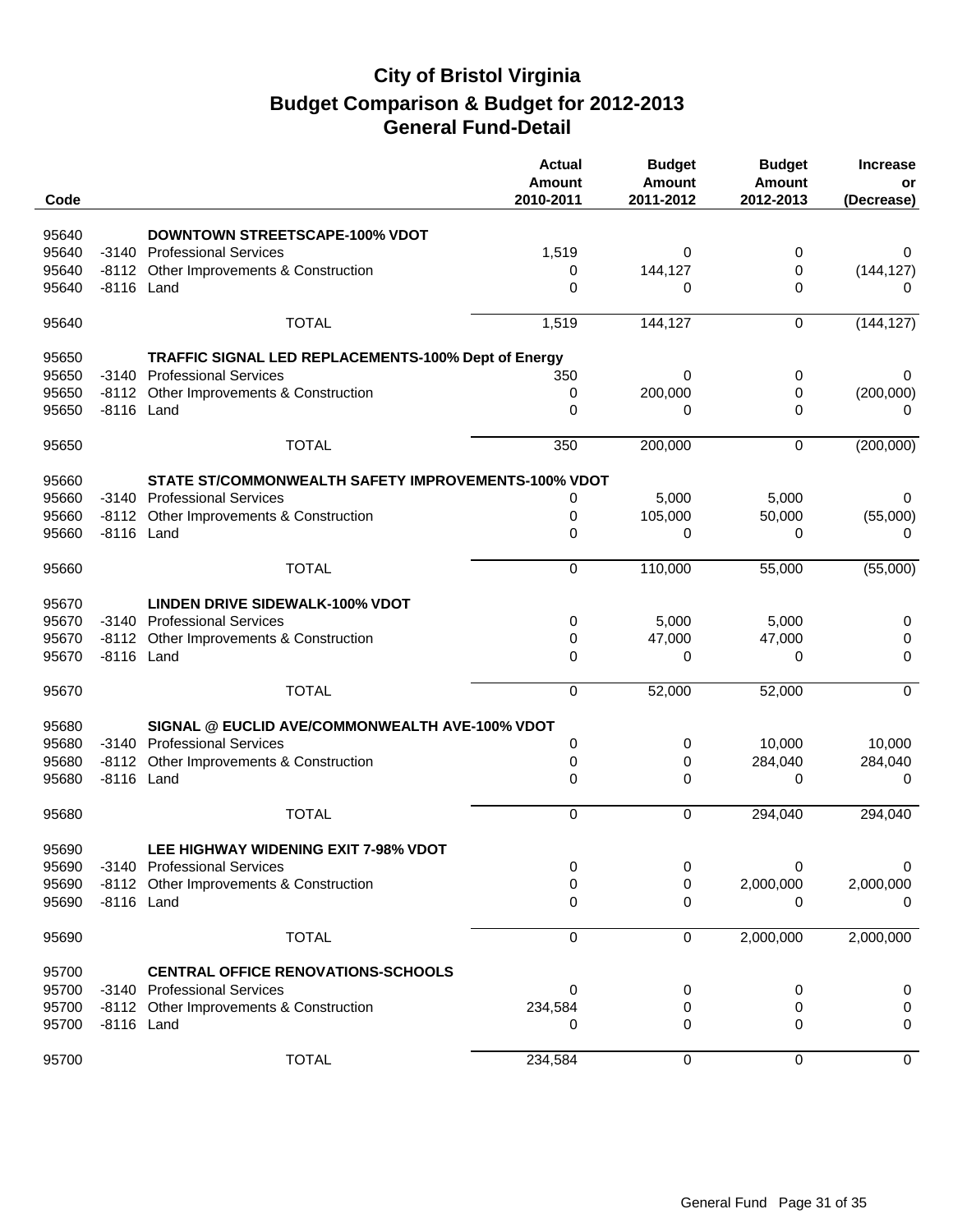|       |            |                                            | <b>Actual</b><br><b>Amount</b> | <b>Budget</b><br><b>Amount</b> | <b>Budget</b><br><b>Amount</b> | <b>Increase</b><br>or |
|-------|------------|--------------------------------------------|--------------------------------|--------------------------------|--------------------------------|-----------------------|
| Code  |            |                                            | 2010-2011                      | 2011-2012                      | 2012-2013                      | (Decrease)            |
| 95710 |            | <b>FIVE POINTS ROUNDABOUT</b>              |                                |                                |                                |                       |
| 95710 | $-3140$    | <b>Professional Services</b>               | 0                              | 0                              | $\Omega$                       | 0                     |
| 95710 | $-8112$    | Other Improvements & Construction          | 0                              | 0                              | 178,000                        | 178,000               |
| 95710 | -8116 Land |                                            | 0                              | $\Omega$                       | 0                              | $\Omega$              |
| 95710 |            | <b>TOTAL</b>                               | 0                              | $\mathbf 0$                    | 178,000                        | 178,000               |
| 97070 |            | <b>BONHAM ROAD CORRIDOR</b>                |                                |                                |                                |                       |
| 97070 | $-3140$    | <b>Professional Services</b>               | 88,197                         | 40,000                         | 0                              | (40,000)              |
| 97070 |            | -8112 Other Improvements or Construction   | 0                              | 1,940,625                      | 0                              | (1,940,625)           |
| 97070 | -8116 Land |                                            | 354,811                        | 0                              | 0                              |                       |
| 97070 |            | <b>TOTAL</b>                               | 443,008                        | 1,980,625                      | $\Omega$                       | (1,980,625)           |
| 97080 |            | <b>RESTING TREE</b>                        |                                |                                |                                |                       |
| 97080 | $-3140$    | <b>Professional Services</b>               | 209,776                        | 0                              | 0                              | 0                     |
| 97080 | $-8112$    | Other Improvements or Construction         | 1,030,446                      | 0                              | 0                              | 0                     |
| 97080 | -8116 Land |                                            | 10,031                         | 0                              | $\Omega$                       | 0                     |
| 97080 |            | <b>TOTAL</b>                               | 1,250,253                      | $\Omega$                       | $\Omega$                       | $\mathbf{0}$          |
|       |            | <b>CAPITAL/SPECIAL PROJECTS</b>            | 2,260,937                      | 3,193,752                      | 3,318,995                      | 125,243               |
| 99000 |            | <b>TRANSFER</b>                            |                                |                                |                                |                       |
| 99000 | $-9200$    | <b>Transfer to Clear Creek Golf Course</b> | 0                              | 0                              | 0                              | 0                     |
| 99000 | $-9201$    | Transfer to Solid Waste Disposal Fund      | 0                              | 818,076                        | 867,811                        | 49,735                |
| 99000 |            | -9210 Transfer for Capital Projects        | 0                              | 0                              | 0                              | $\Omega$              |
| 99000 |            | <b>TOTAL</b>                               | 0                              | 818,076                        | 867,811                        | 49,735                |
|       |            | <b>TOTAL NON-DEPARTMENTAL</b>              | 11,101,024                     | 8,663,820                      | 9,424,904                      | 761,084               |
|       |            | <b>EXPENDITURES TOTALS</b>                 | 53,128,471                     | 47,993,872                     | 51,128,334                     | 3,134,462             |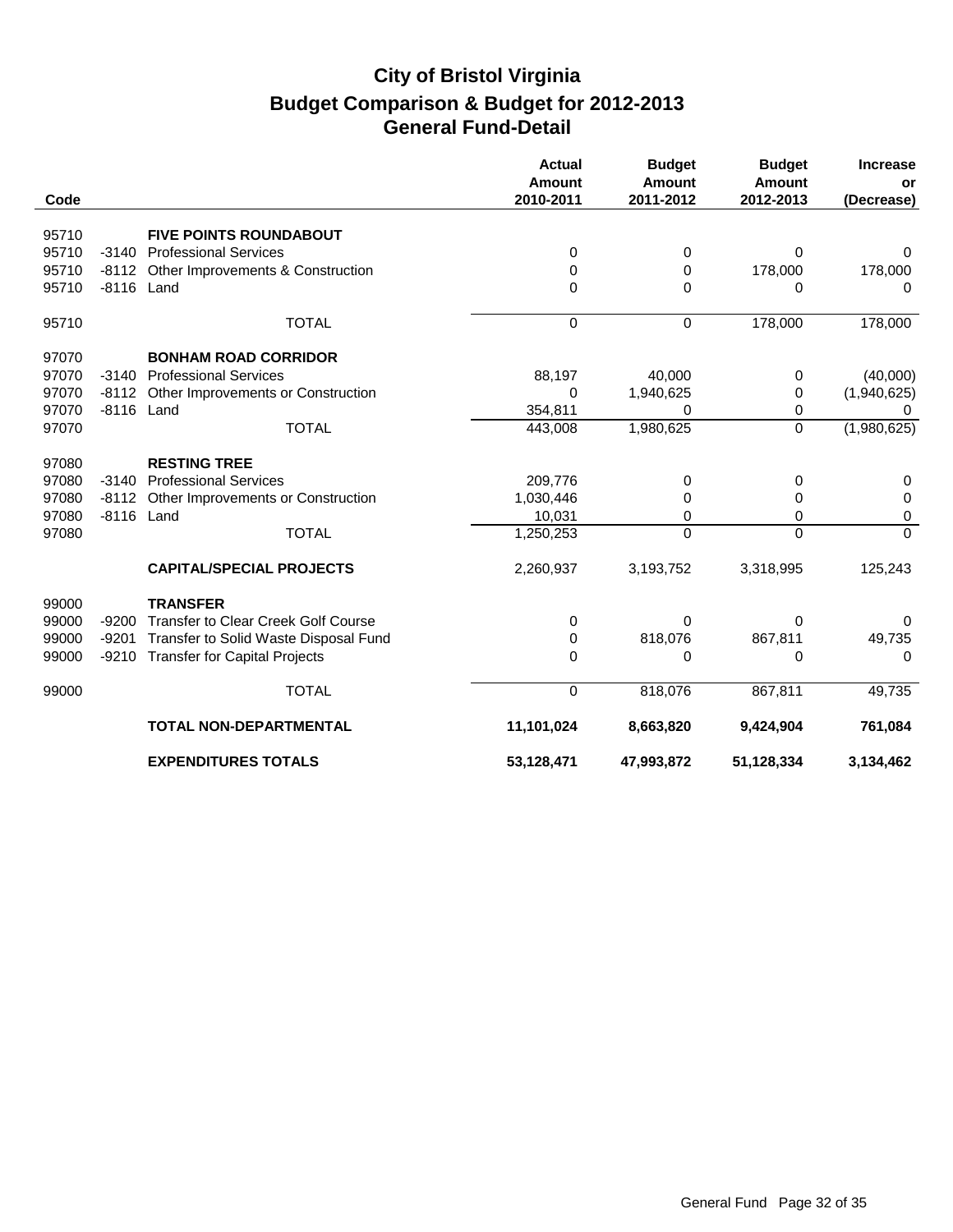# **City of Bristol Virginia Budget Comparison & Budget for 2012-2013 Solid Waste Disposal Fund-Detail**

| Code  |                |                                                 | <b>Actual</b><br><b>Amount</b><br>2010-2011 | <b>Budget</b><br><b>Amount</b><br>2011-2012 | <b>Budget</b><br><b>Amount</b><br>2012-2013 | <b>Increase</b><br>or |
|-------|----------------|-------------------------------------------------|---------------------------------------------|---------------------------------------------|---------------------------------------------|-----------------------|
|       |                |                                                 |                                             |                                             |                                             | (Decrease)            |
|       | <b>REVENUE</b> |                                                 |                                             |                                             |                                             |                       |
| 10000 |                | <b>DISPOSAL OPERATING REVENUE</b>               |                                             |                                             |                                             |                       |
| 10000 | $-0001$        | <b>Disposal Fees</b>                            | 4,127,562                                   | 4,020,000                                   | 3,800,000                                   | (220,000)             |
| 10000 |                | -0002 Recycling Income                          | 27,916                                      | 30,000                                      | 35,000                                      | 5,000                 |
| 10000 |                | -0003 Miscellaneous                             | 0                                           | $\Omega$                                    | 0                                           | 0                     |
| 10000 |                | -0004 Mulch Compost                             | 59,588                                      | 50,000                                      | 55,000                                      | 5,000                 |
| 10000 |                | -0005 Landfill Gas                              | 0                                           | 0                                           | 100,000                                     | 100,000               |
|       |                | <b>TOTAL</b>                                    | 4,215,066                                   | 4,100,000                                   | 3,990,000                                   | (110,000)             |
| 10010 |                | <b>COLLECTION OPERATING REVENUE</b>             |                                             |                                             |                                             |                       |
| 10010 |                | -0001 Waste Collection Fees                     | 905,120                                     | 1,041,592                                   | 1,041,592                                   | $\mathbf 0$           |
| 10010 |                | -0002 Garbage Can Fees                          | 1,063                                       | 3,000                                       | 3,000                                       | $\mathbf 0$           |
|       |                | <b>TOTAL</b>                                    | 906,184                                     | 1,044,592                                   | 1,044,592                                   | $\overline{0}$        |
| 20000 |                | <b>NON-OPERATING REVENUE</b>                    |                                             |                                             |                                             |                       |
| 20000 |                | -0004 Transfer from General Fund                | 0                                           | 818,076                                     | 867,811                                     | 49,735                |
| 20000 |                | -0005 Transfer From Capital Improvement Reserve | 0                                           | 0                                           | 0                                           | $\mathbf 0$           |
| 20000 |                | -0006 Sale of Equipment                         | 0                                           | 0                                           | 0                                           | 0                     |
| 20000 |                | -0007 Other                                     | 30                                          | 0                                           | 0                                           | $\boldsymbol{0}$      |
| 20000 |                | -0099 Insurance Adjustment & Recovery           | 230,507                                     | 1,000                                       | 1,000                                       | 0                     |
|       |                | <b>TOTAL</b>                                    | 230,537                                     | 819,076                                     | 868,811                                     | 49,735                |
| 41010 |                | <b>PROCEEDS FROM INDEBTEDNESS</b>               |                                             |                                             |                                             |                       |
| 41010 |                | -0001 Local Bond Issues                         | 0                                           | $\mathbf 0$                                 | 1,600,000                                   | 1,600,000             |
|       |                | <b>TOTAL</b>                                    | $\mathbf 0$                                 | $\mathbf 0$                                 | 1,600,000                                   | 1,600,000             |
|       |                | <b>TOTAL REVENUES</b>                           | 5,351,787                                   | 5,963,668                                   | 7,503,403                                   | 1,539,735             |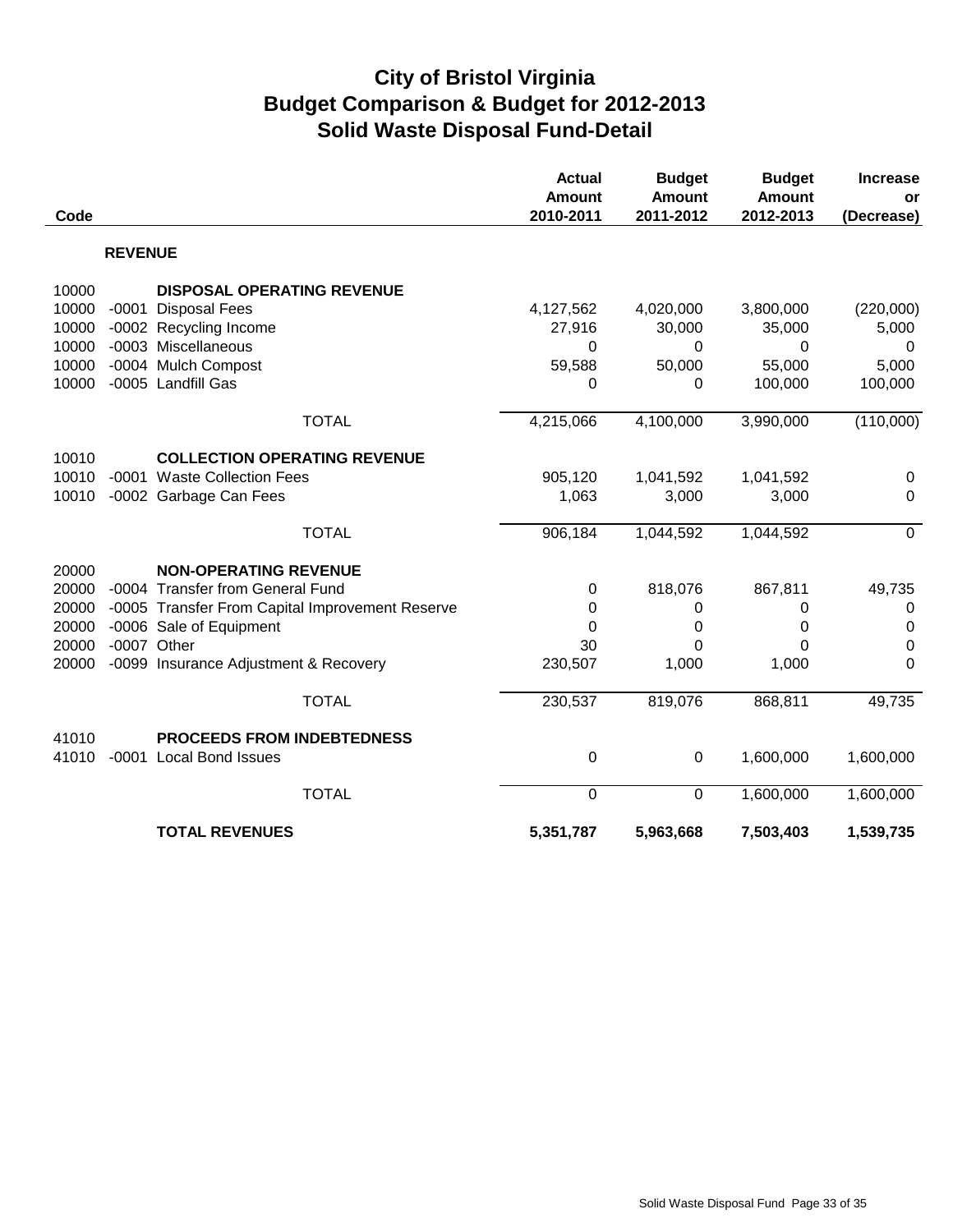# **City of Bristol Virginia Budget Comparison & Budget for 2012-2013 Solid Waste Disposal Fund-Detail**

| Code  |                 |                                                  | <b>Actual</b><br><b>Amount</b><br>2010-2011 | <b>Budget</b><br><b>Amount</b><br>2011-2012 | <b>Budget</b><br><b>Amount</b><br>2012-2013 | <b>Increase</b><br>or<br>(Decrease) |
|-------|-----------------|--------------------------------------------------|---------------------------------------------|---------------------------------------------|---------------------------------------------|-------------------------------------|
|       | <b>EXPENSES</b> |                                                  |                                             |                                             |                                             |                                     |
| 11010 |                 | <b>DISPOSAL PERSONNEL SERVICES</b>               |                                             |                                             |                                             |                                     |
| 11010 |                 | -1180 Salaries & Wages                           | 891,826                                     | 721,468                                     | 778,358                                     | 56,890                              |
| 11010 |                 | -1280 Salaries & Wages-Overtime                  | 114,027                                     | 70,000                                      | 70,000                                      | 0                                   |
| 11010 |                 | -0000 Benefits                                   | 398,655                                     | 346,072                                     | 376,142                                     | 30,070                              |
| 12010 |                 | <b>TOTAL</b>                                     | 1,404,507                                   | 1,137,540                                   | 1,224,500                                   | 86,960                              |
| 12010 |                 | <b>DISPOSAL OPERATIONAL EXPENSES</b>             |                                             |                                             |                                             |                                     |
| 12010 |                 | -3135 Contract Labor                             | 12,536                                      | 0                                           | 0                                           | 0                                   |
| 12010 |                 | -3140 Professional Services                      | 201,431                                     | 192,000                                     | 192,000                                     | $\mathbf 0$                         |
|       |                 | 12010 -3145 Recycle Expenses                     | 132,591                                     | 150,000                                     | 120,000                                     | (30,000)                            |
| 12010 |                 | -3146 Environmental Expenses                     | 0                                           | 20,000                                      | 15,000                                      | (5,000)                             |
| 12010 |                 | -3310 Maintenance of Building & Property         | 43,111                                      | 60,000                                      | 50,000                                      | (10,000)                            |
| 12010 |                 | -3320 Maintenance of Machinery & Equipment       | 83,777                                      | 60,000                                      | 60,000                                      | 0                                   |
| 12010 |                 | -3600 Advertising                                | 1,811                                       | 1,000                                       | 1,500                                       | 500                                 |
| 12010 |                 | -5100 Utilities                                  | 327,706                                     | 335,000                                     | 335,000                                     | $\mathbf 0$                         |
| 12010 |                 | -5210 Postage                                    | 2,718                                       | 1,200                                       | 1,500                                       | 300                                 |
| 12010 |                 | -5230 Communications                             | 6,379                                       | 9,800                                       | 9,100                                       | (700)                               |
| 12010 |                 | -5410 Lease/Rent of Equipment                    | 345,524                                     | 380,000                                     | 360,000                                     | (20,000)                            |
| 12010 |                 | -5530 Travel Expense                             | 990                                         | 3,000                                       | 3,000                                       | 0                                   |
| 12010 |                 | -5540 Education and Training                     | 2,928                                       | 3,000                                       | 3,000                                       | 0                                   |
| 12010 |                 | -5810 Dues, Memberships & Subscriptions          | 1,433                                       | 1,500                                       | 1,500                                       | $\mathbf 0$                         |
| 12010 |                 | -6001 Printing & Office Supplies                 | 2,730                                       | 1,500                                       | 2,000                                       | 500                                 |
| 12010 |                 | -6005 Housekeeping Supplies                      | 4,245                                       | 3,500                                       | 3,500                                       | $\Omega$                            |
| 12010 |                 | -6007 Material-Building & Property               | 126,147                                     | 180,000                                     | 160,000                                     | (20,000)                            |
| 12010 |                 | -6008 Motor Fuel and Lubricants                  | 266,942                                     | 220,000                                     | 299,000                                     | 79,000                              |
| 12010 |                 | -6009 Repair Parts-Equipment                     | 137,816                                     | 80,000                                      | 80,000                                      | 0                                   |
| 12010 |                 | -6011 Clothing & Personal Supplies               | 6,373                                       | 9,200                                       | 9,200                                       | 0                                   |
| 12010 |                 | -6014 Operating Supplies & Materials             | 119,504                                     | 80,000                                      | 100,000                                     | 20,000                              |
| 12010 |                 | -7001 Operation Expense                          | 34,110                                      | 25,000                                      | 25,000                                      | $\mathbf 0$                         |
| 12010 |                 | -8101 Other Equipment                            | 0                                           | 0                                           | 48,500                                      | 48,500                              |
|       |                 | 12010 -8102 Office Furniture & Equipment         | $\mathbf 0$                                 | 0                                           | $\overline{0}$                              | $\overline{0}$                      |
|       |                 | 12010 -8105 Vehicular Equipment                  | 0                                           | 0                                           | $\mathbf 0$                                 | 0                                   |
|       |                 | 12010 -8106 Operational & Construction Equipment | 2,075                                       | 0                                           | 75,000                                      | 75,000                              |
|       |                 | 12010 -8112 Other Improvements or Construction   | (0)                                         | 0                                           | 1,600,000                                   | 1,600,000                           |
|       |                 | <b>TOTAL</b>                                     | 1,862,876                                   | 1,815,700                                   | 3,553,800                                   | 1,738,100                           |
| 12020 |                 | <b>REFUSE COLLECTION</b>                         |                                             |                                             |                                             |                                     |
| 12020 |                 | -1180 Salaries & Wages                           | 380,687                                     | 398,584                                     | 420,976                                     | 22,392                              |
| 12020 |                 | -1280 Salaries & Wages-Overtime                  | 11,107                                      | 12,000                                      | 12,000                                      | 0                                   |
| 12020 |                 | -0000 Benefits                                   | 164,287                                     | 177,788                                     | 202,627                                     | 24,839                              |
| 12020 |                 | -3135 Contract Labor                             | 14,490                                      | 14,000                                      | 14,000                                      | 0                                   |
| 12020 |                 | -3140 Fees for Professional Services             | 23,219                                      | 20,000                                      | 24,500                                      | 4,500                               |
| 12020 |                 | -3320 Maint. of Machinery & Equipment            | 15,732                                      | 30,000                                      | 20,000                                      | (10,000)                            |
| 12020 |                 | -3600 Advertising                                | 1,066                                       | 2,500                                       | 3,500                                       | 1,000                               |
| 12020 |                 | -5100 Utilities                                  | 0                                           | 0                                           | 0                                           | 0                                   |
| 12020 |                 | -5210 Postage                                    | 185                                         | 500                                         | 500                                         | 0                                   |